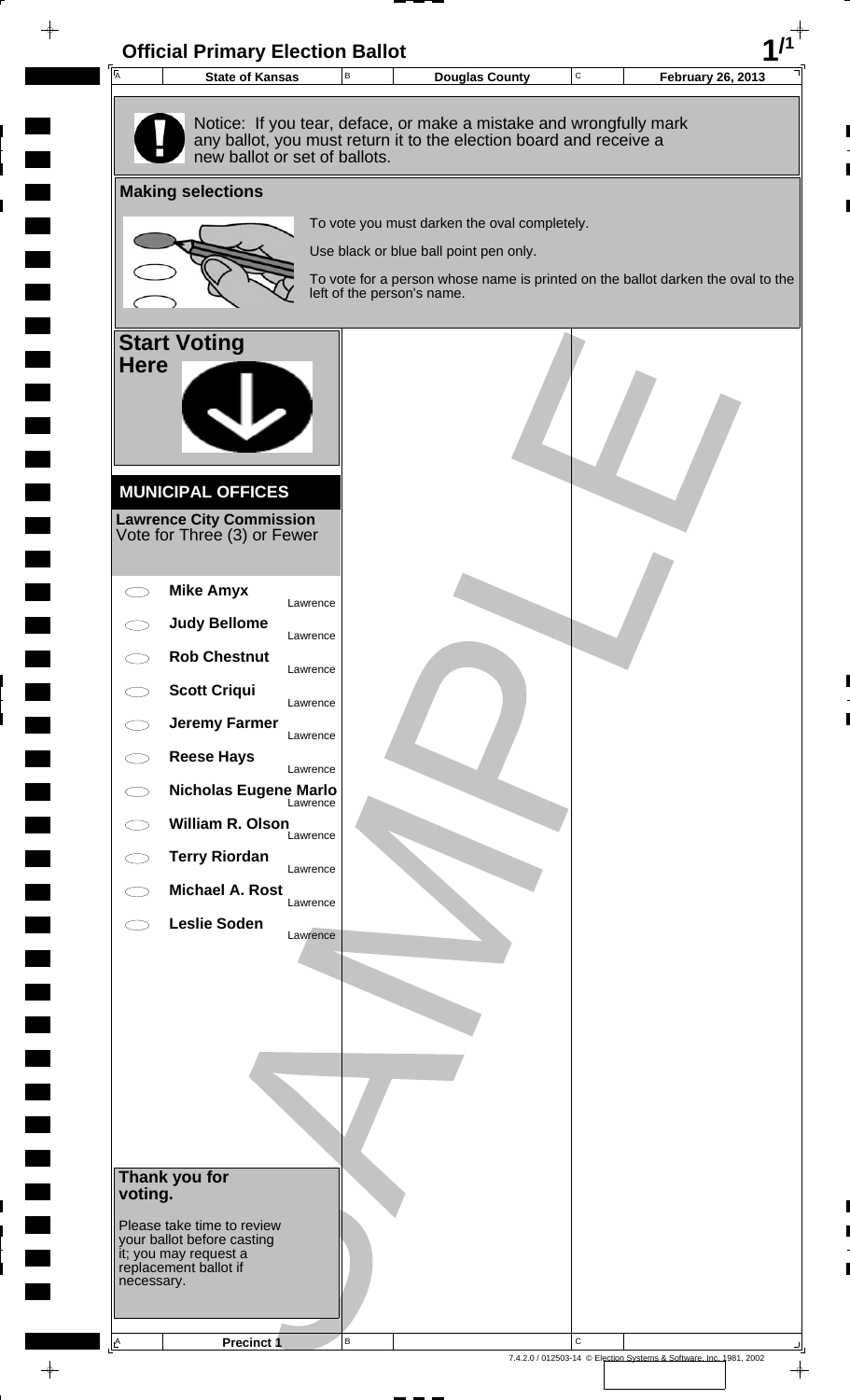

 $\rightarrow$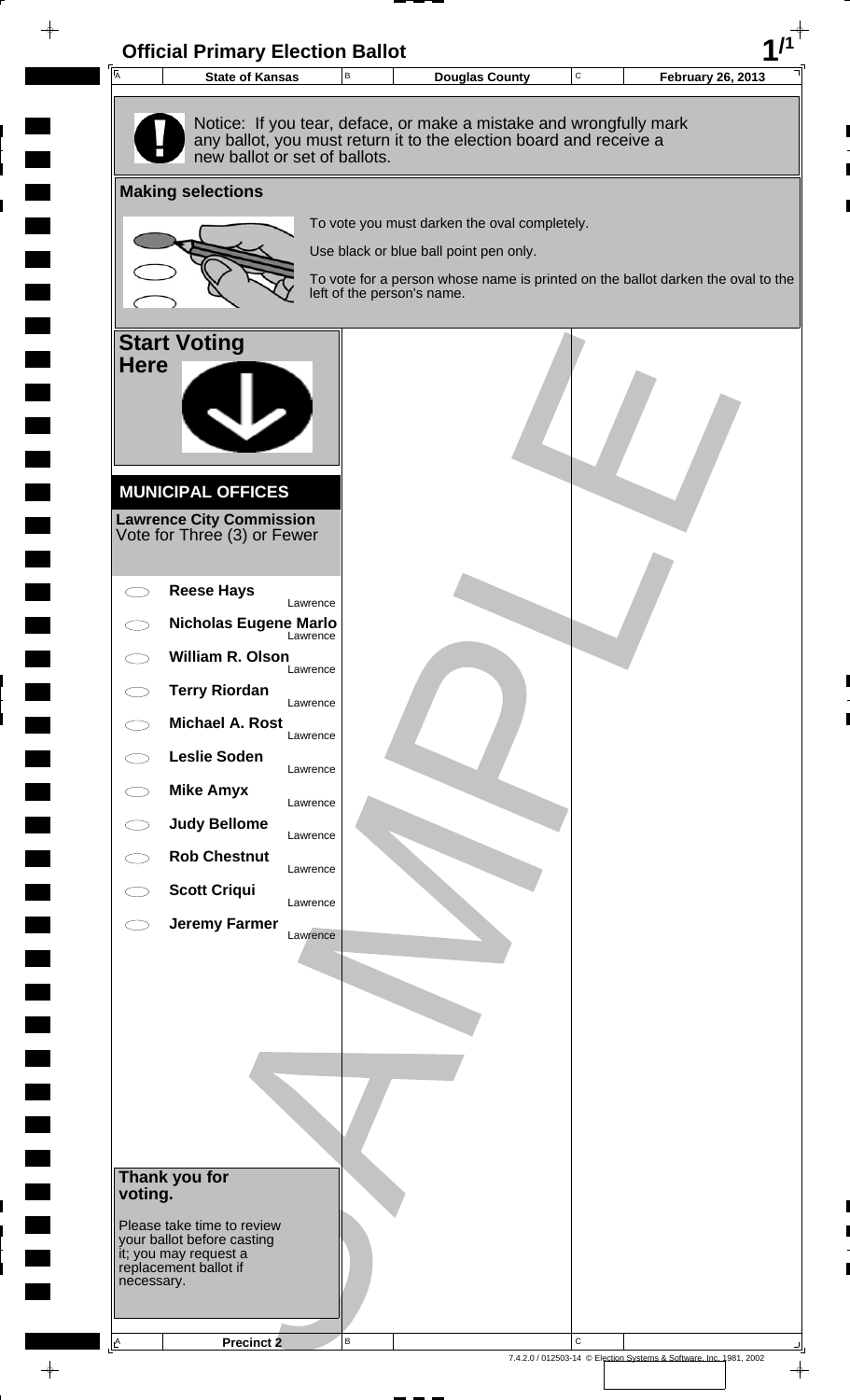

 $\rightarrow$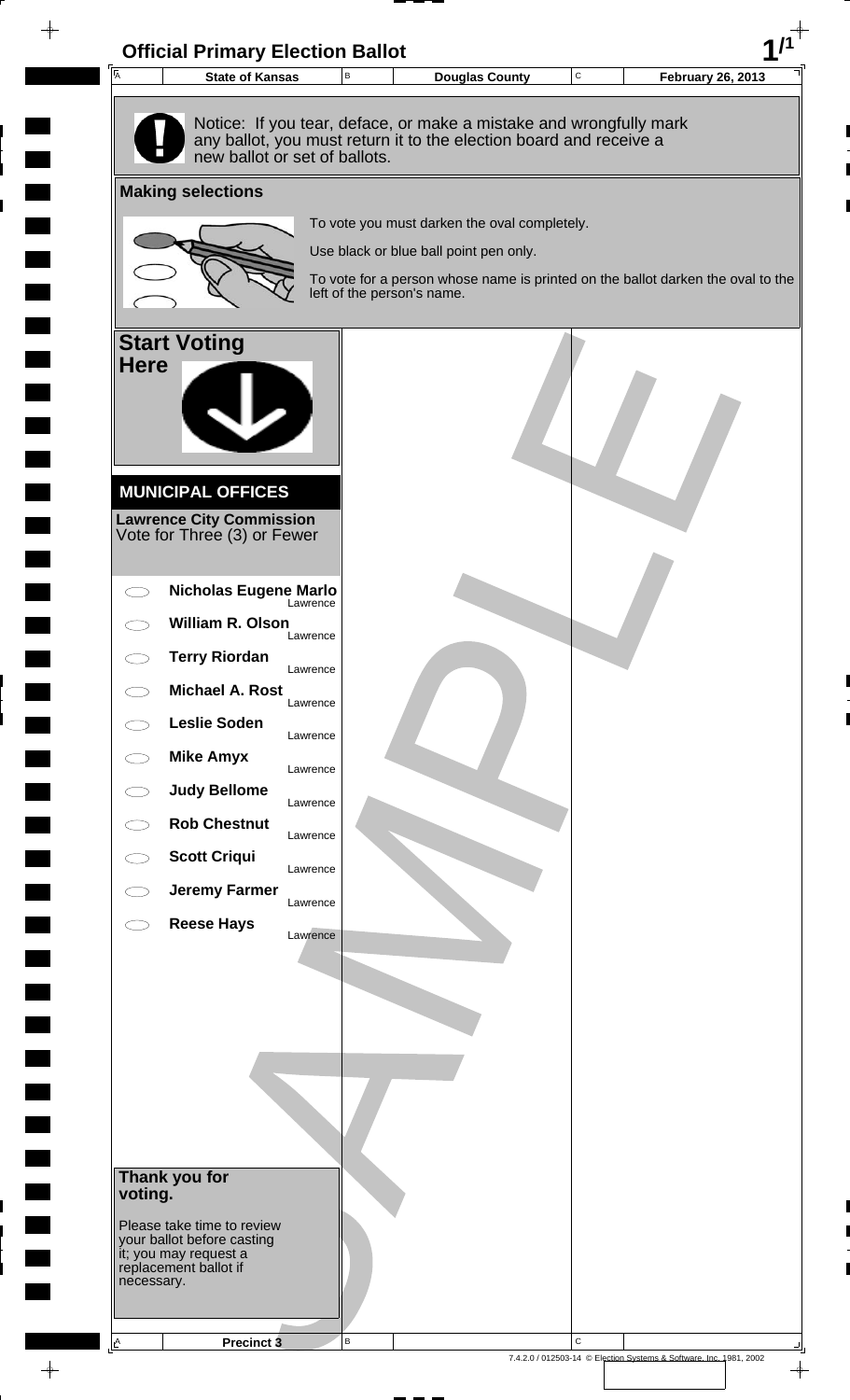

 $\rightarrow$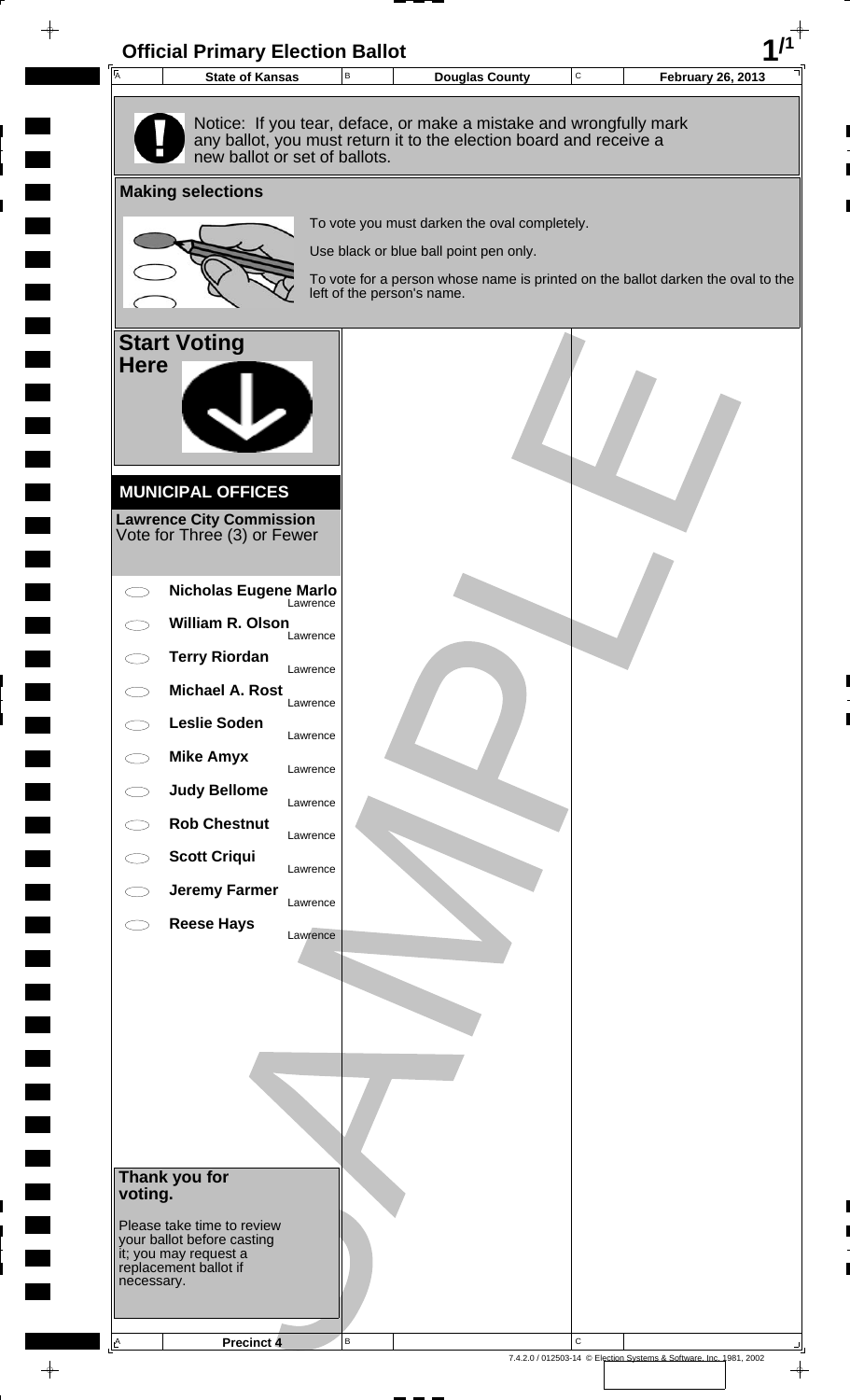

 $\rightarrow$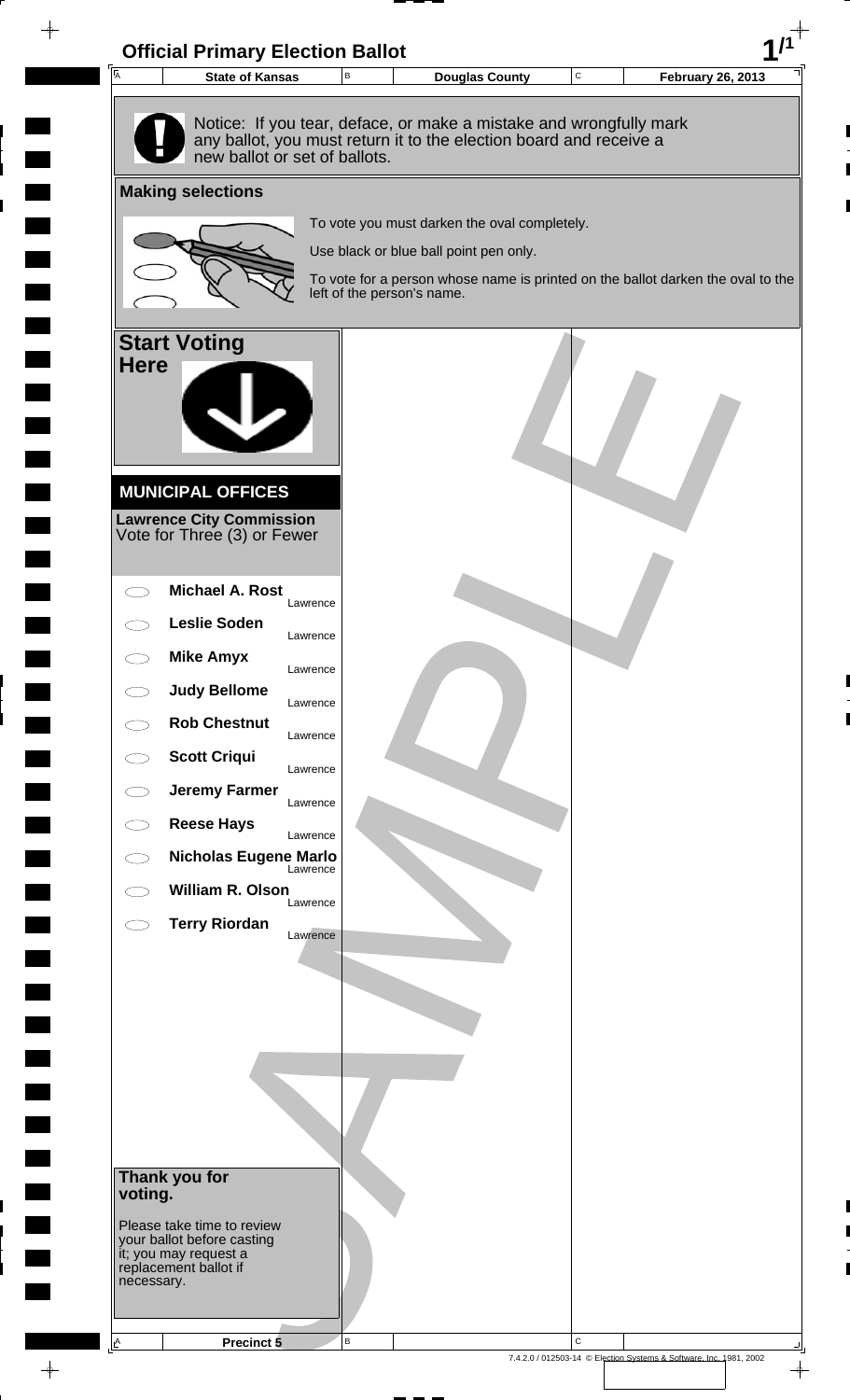

 $\rightarrow$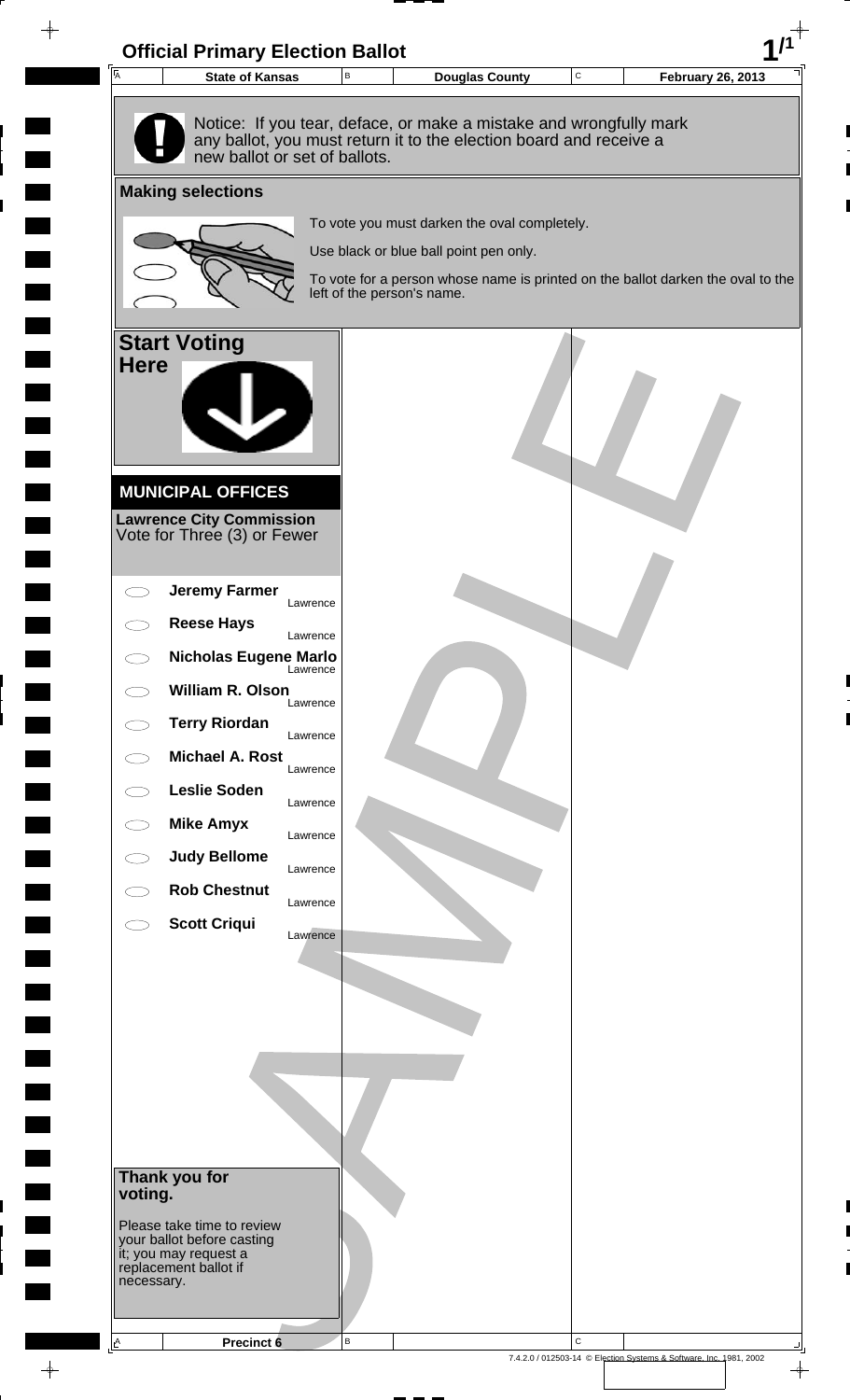

 $\rightarrow$ 

**The Co**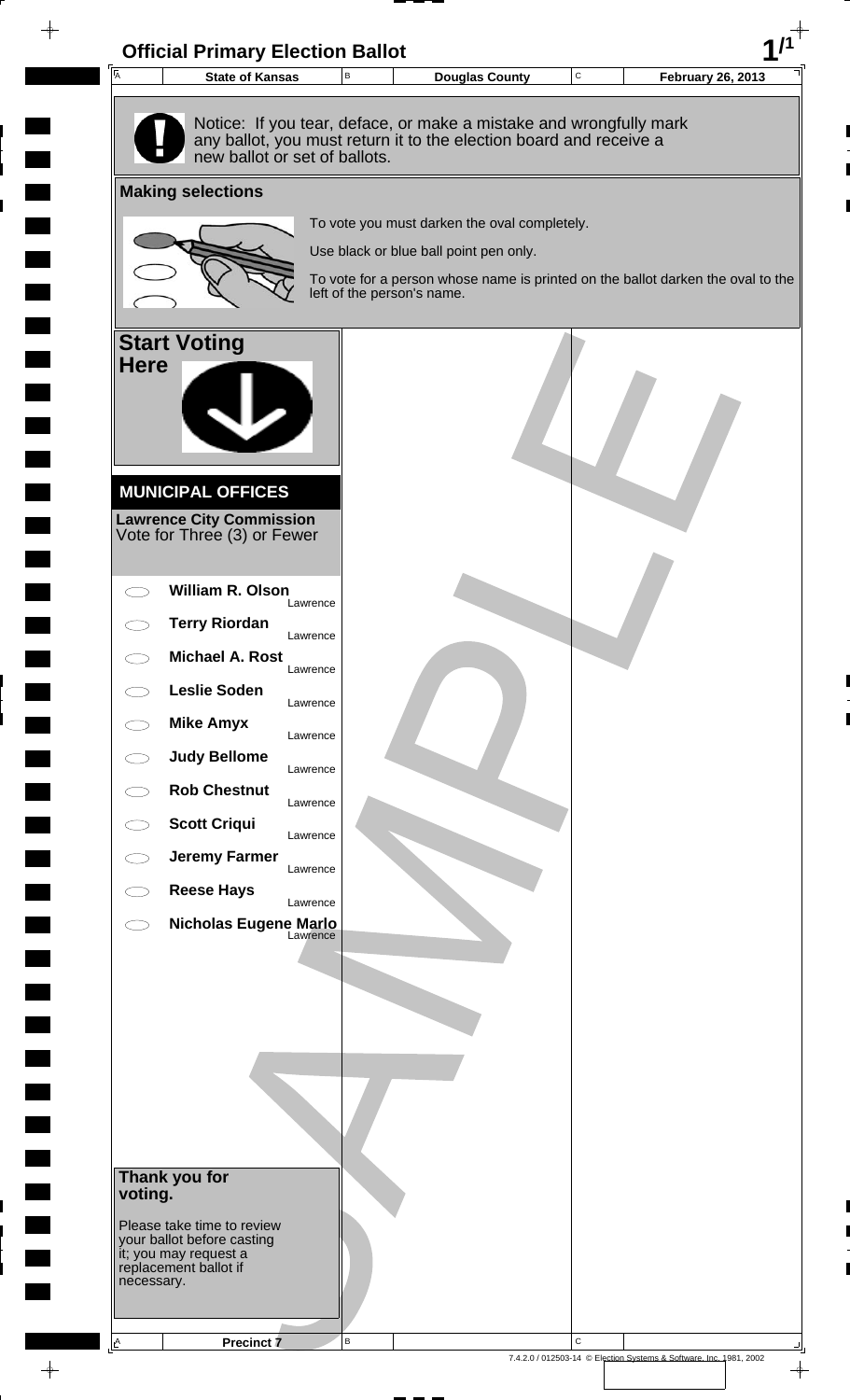

 $\rightarrow$ 

**The Co**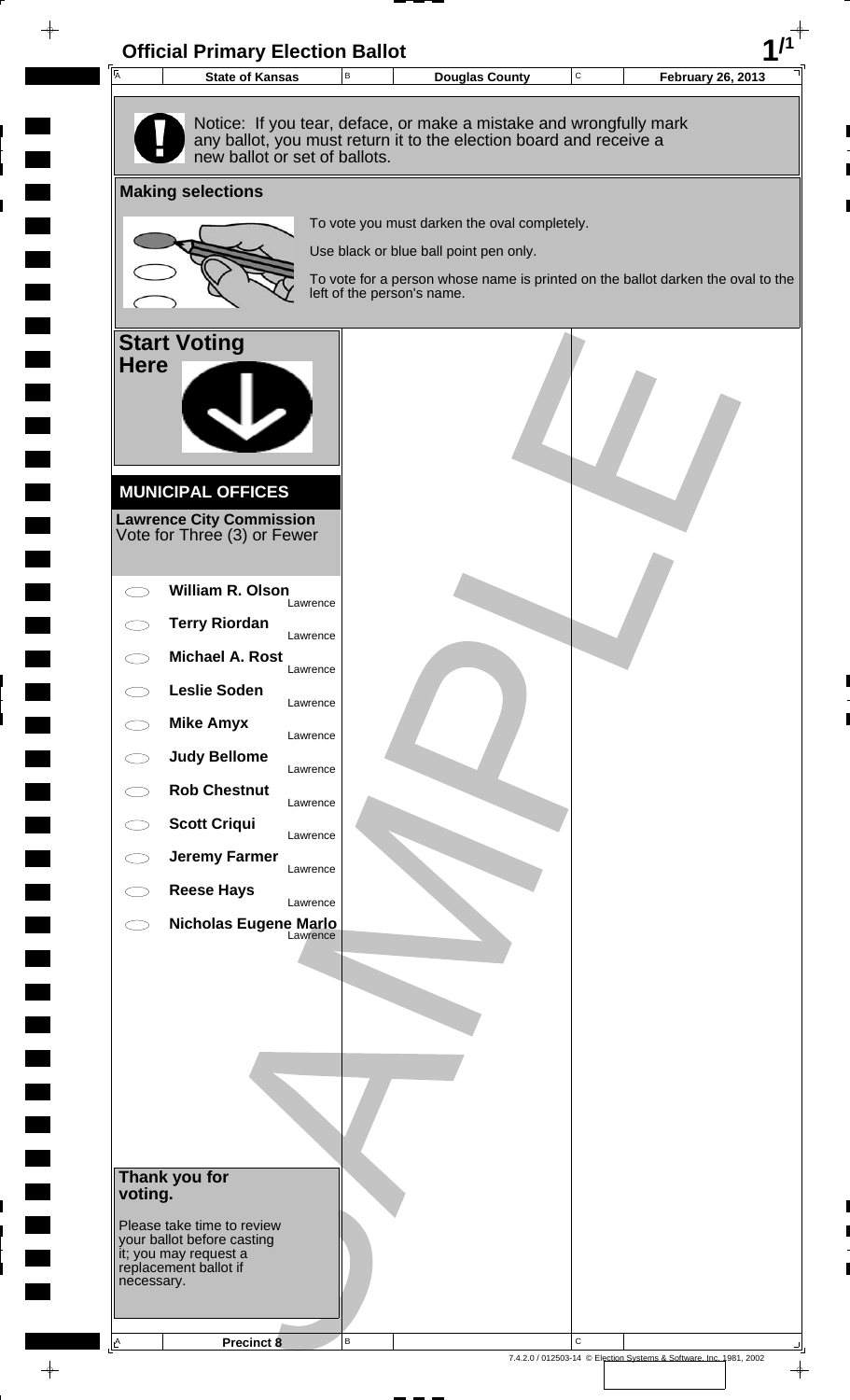

 $\rightarrow$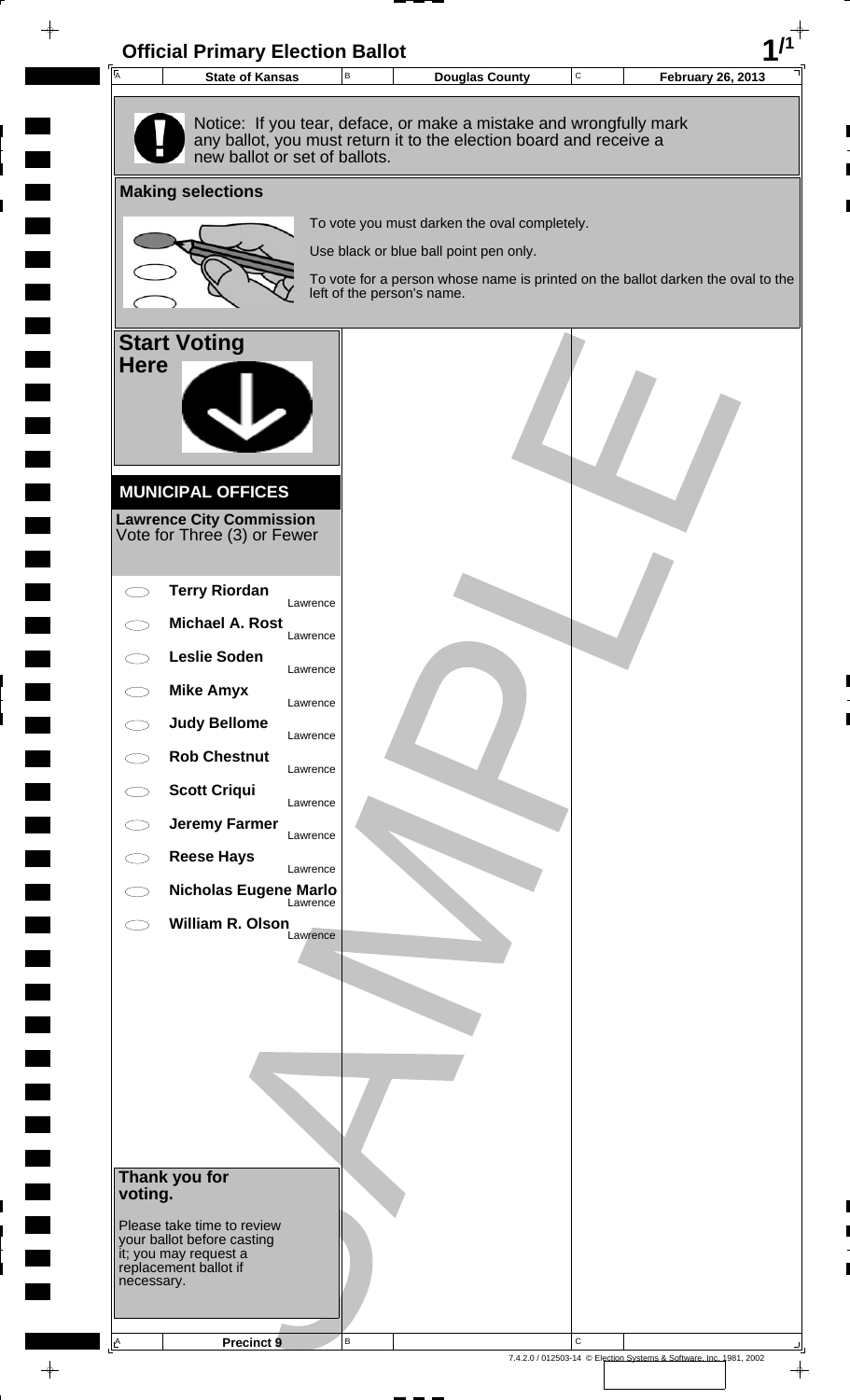

 $\rightarrow$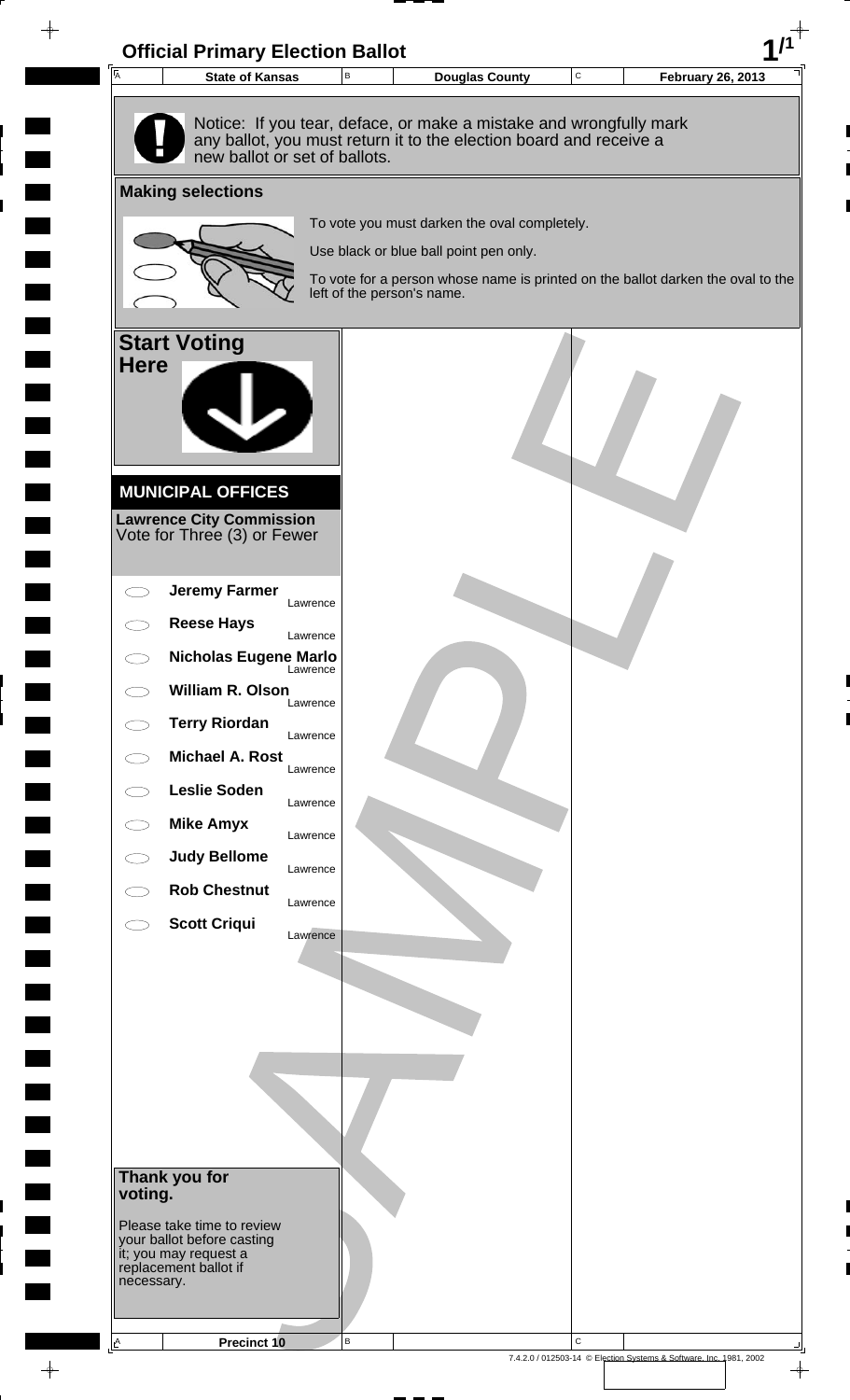

**The Second Second** 

 $\rightarrow$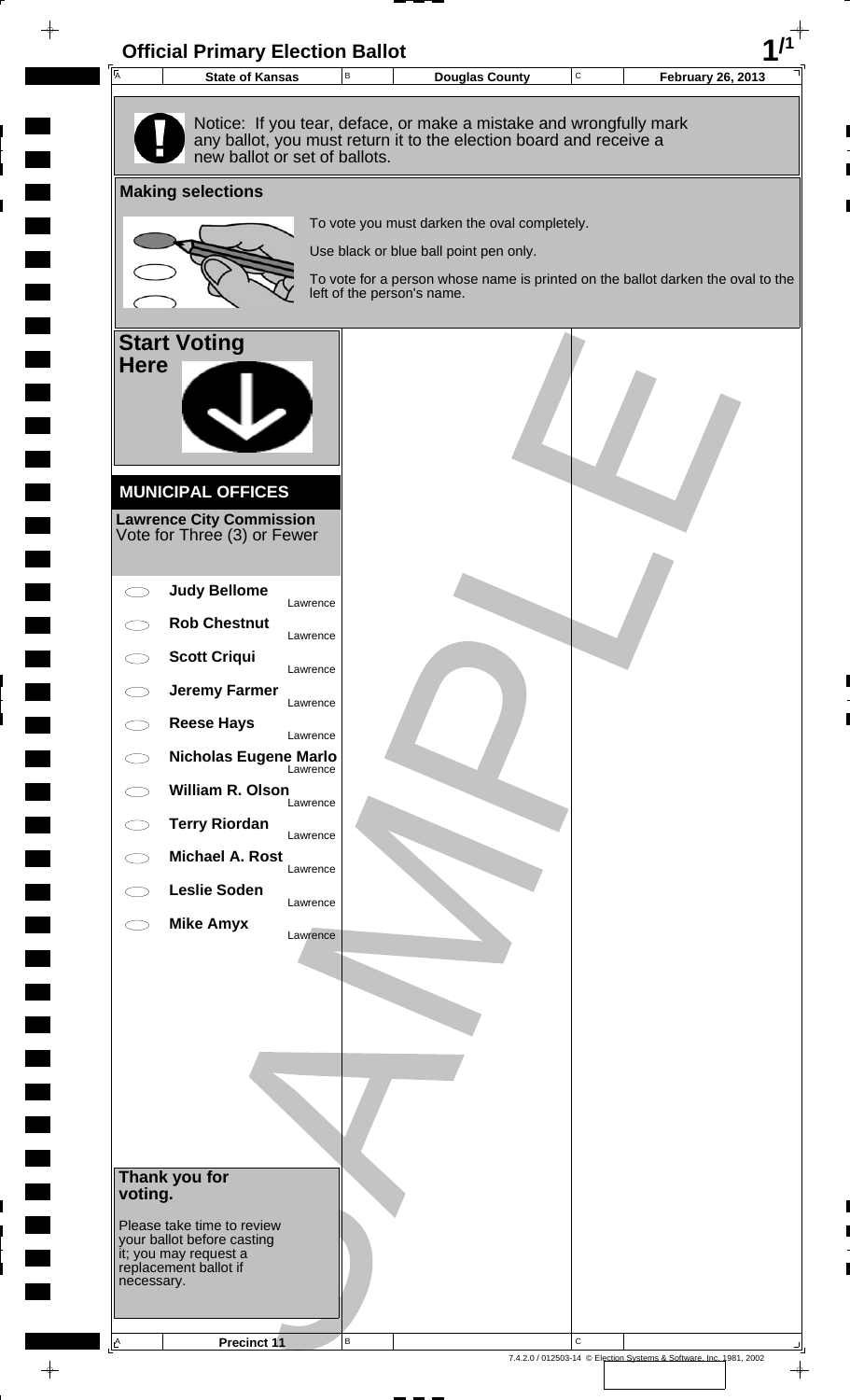

 $\rightarrow$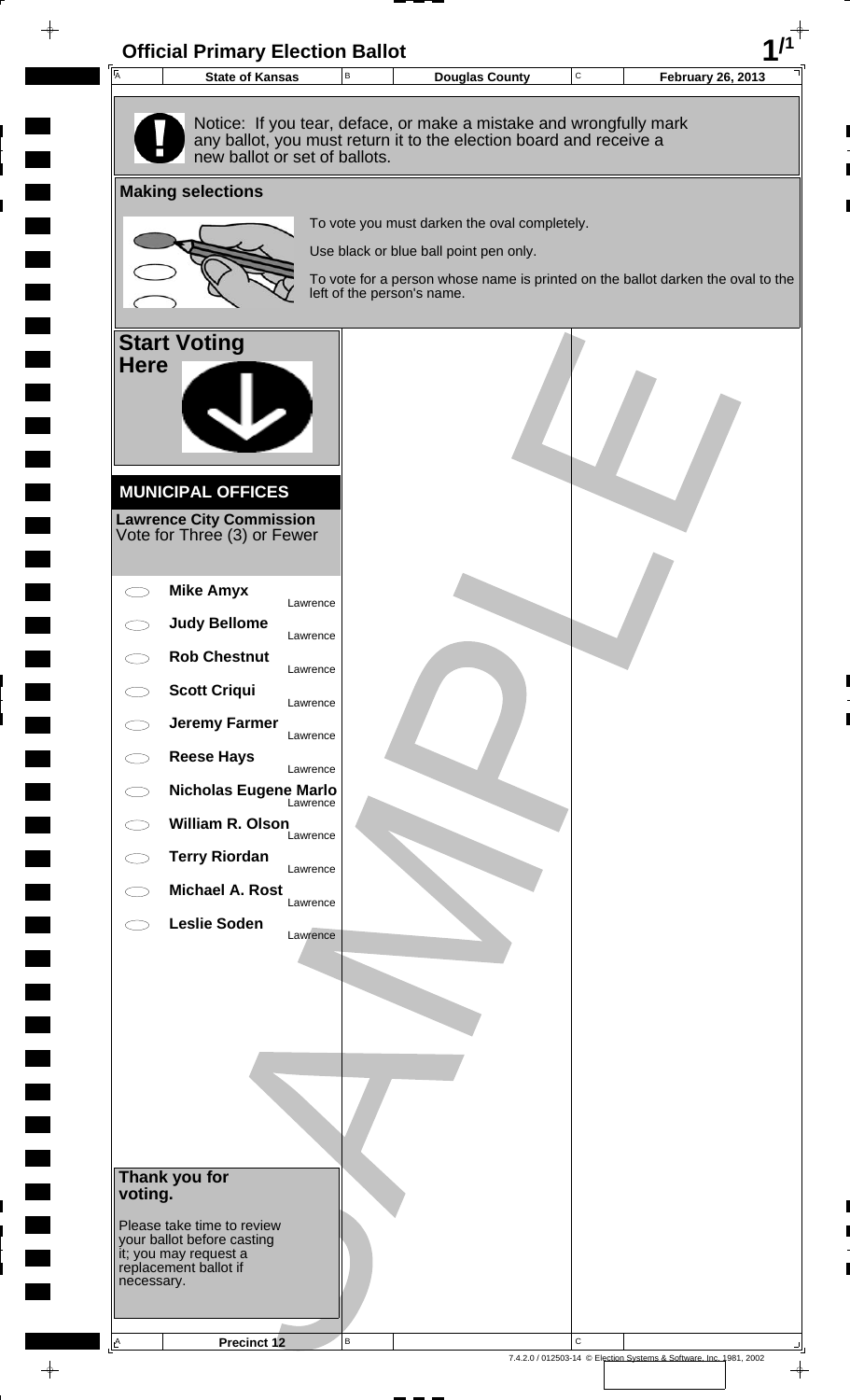

 $\rightarrow$ 

**The Co** 

7.4.2.0 / 012503-14 © Election Systems & Software, Inc. 1981, 2002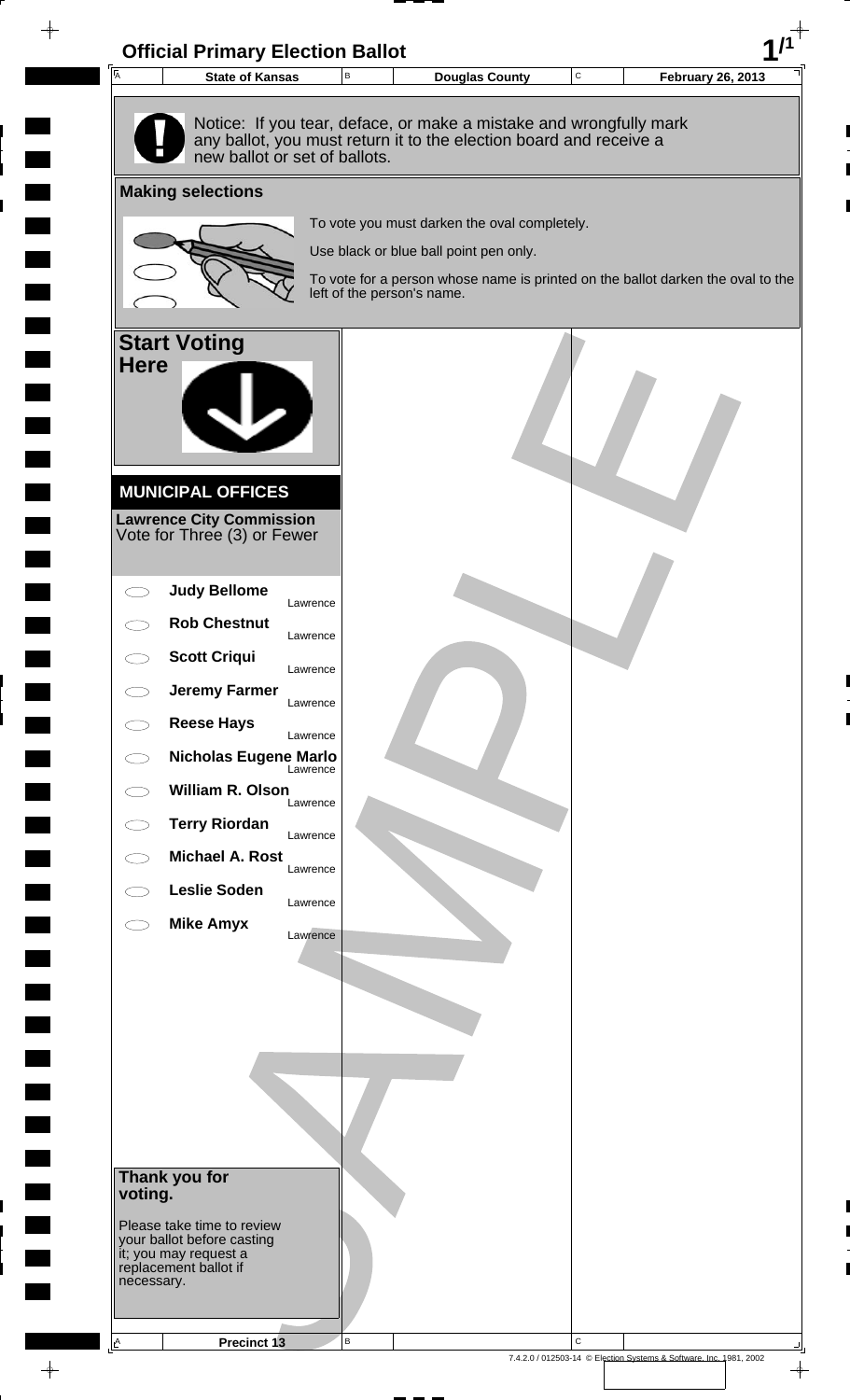

 $\rightarrow$ 

7.4.2.0 / 012503-14 © Election Systems & Software, Inc. 1981, 2002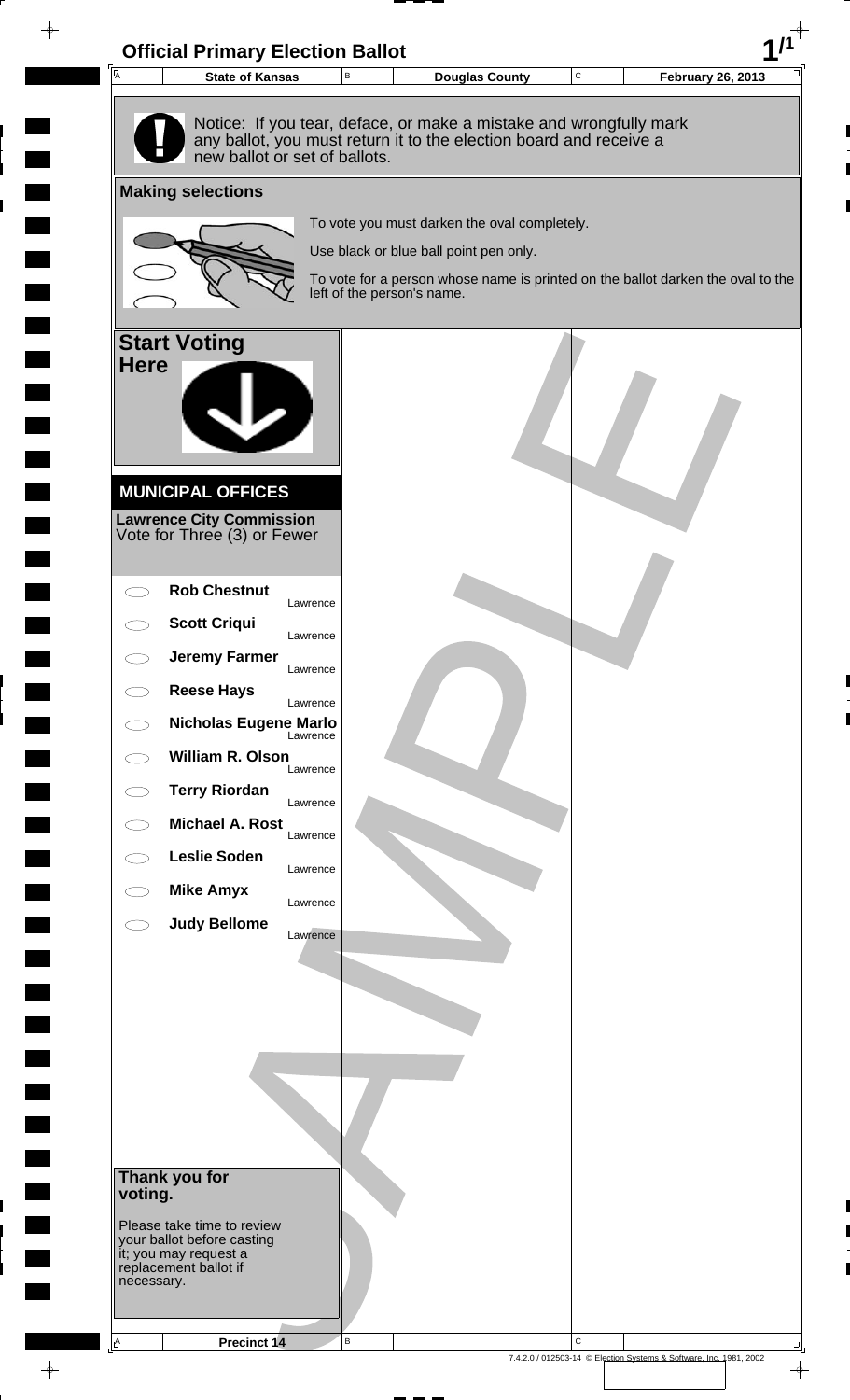

 $\rightarrow$ 

7.4.2.0 / 012503-14 © Election Systems & Software, Inc. 1981, 2002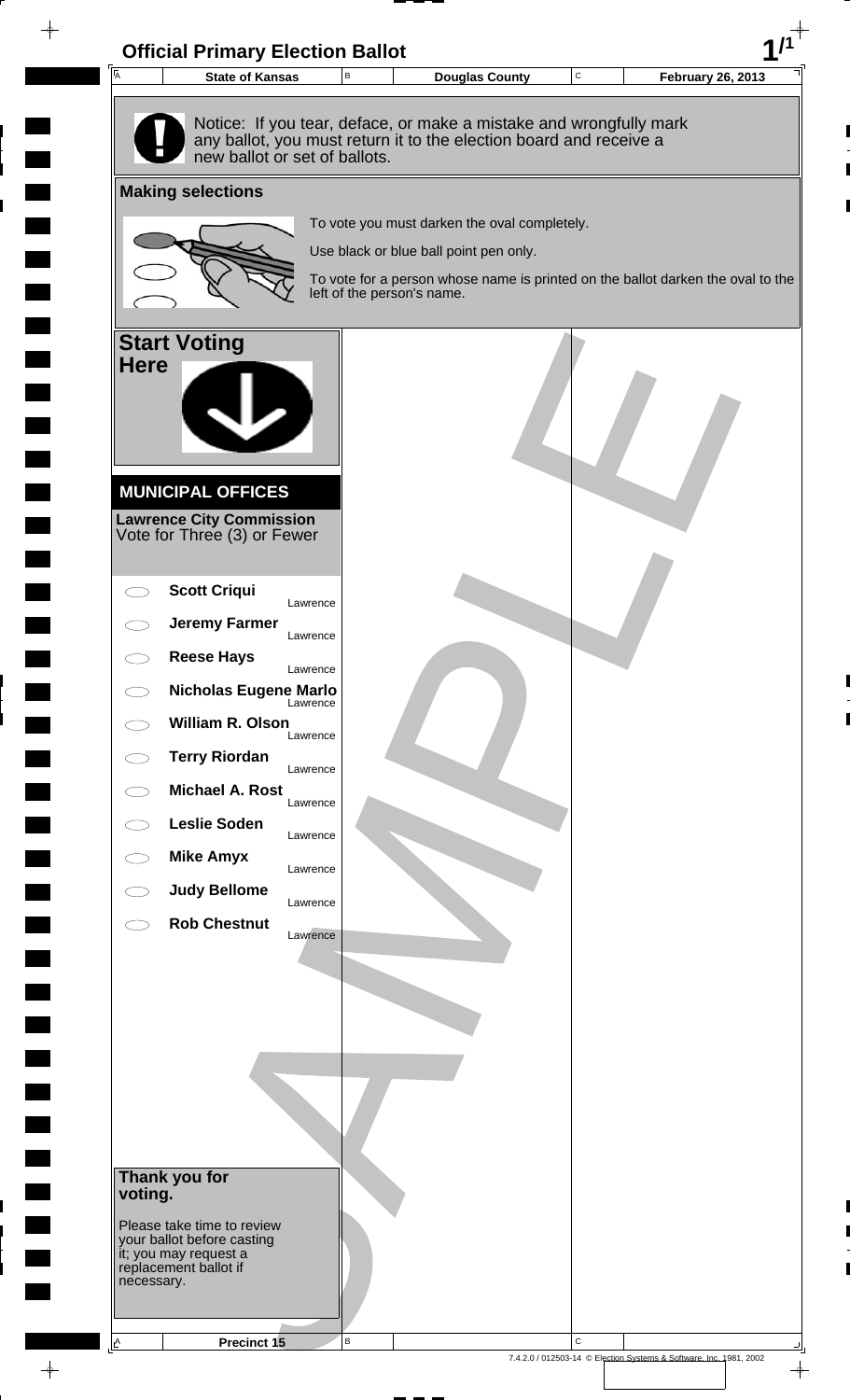

 $\rightarrow$ 

7.4.2.0 / 012503-14 © Election Systems & Software, Inc. 1981, 2002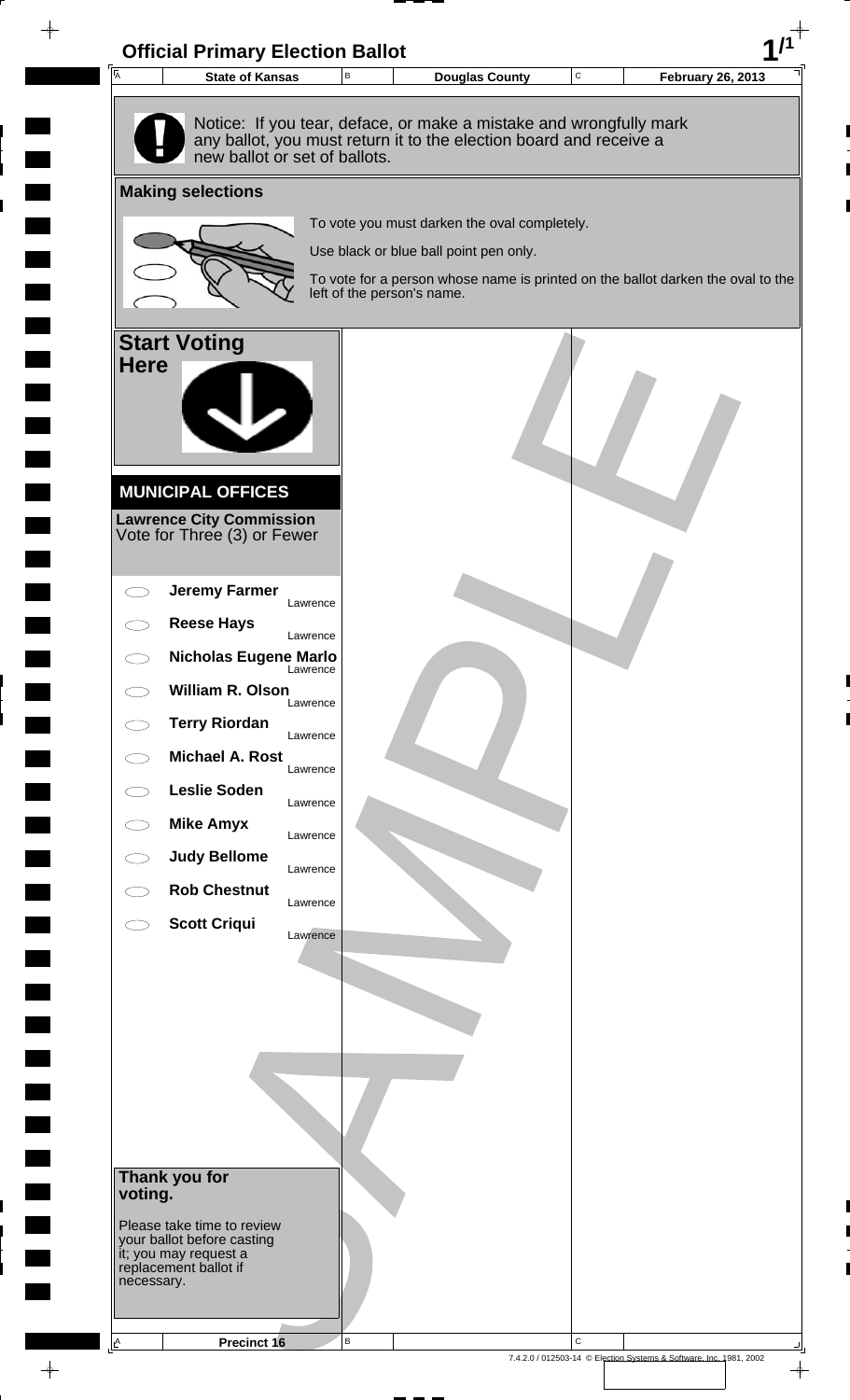

 $\rightarrow$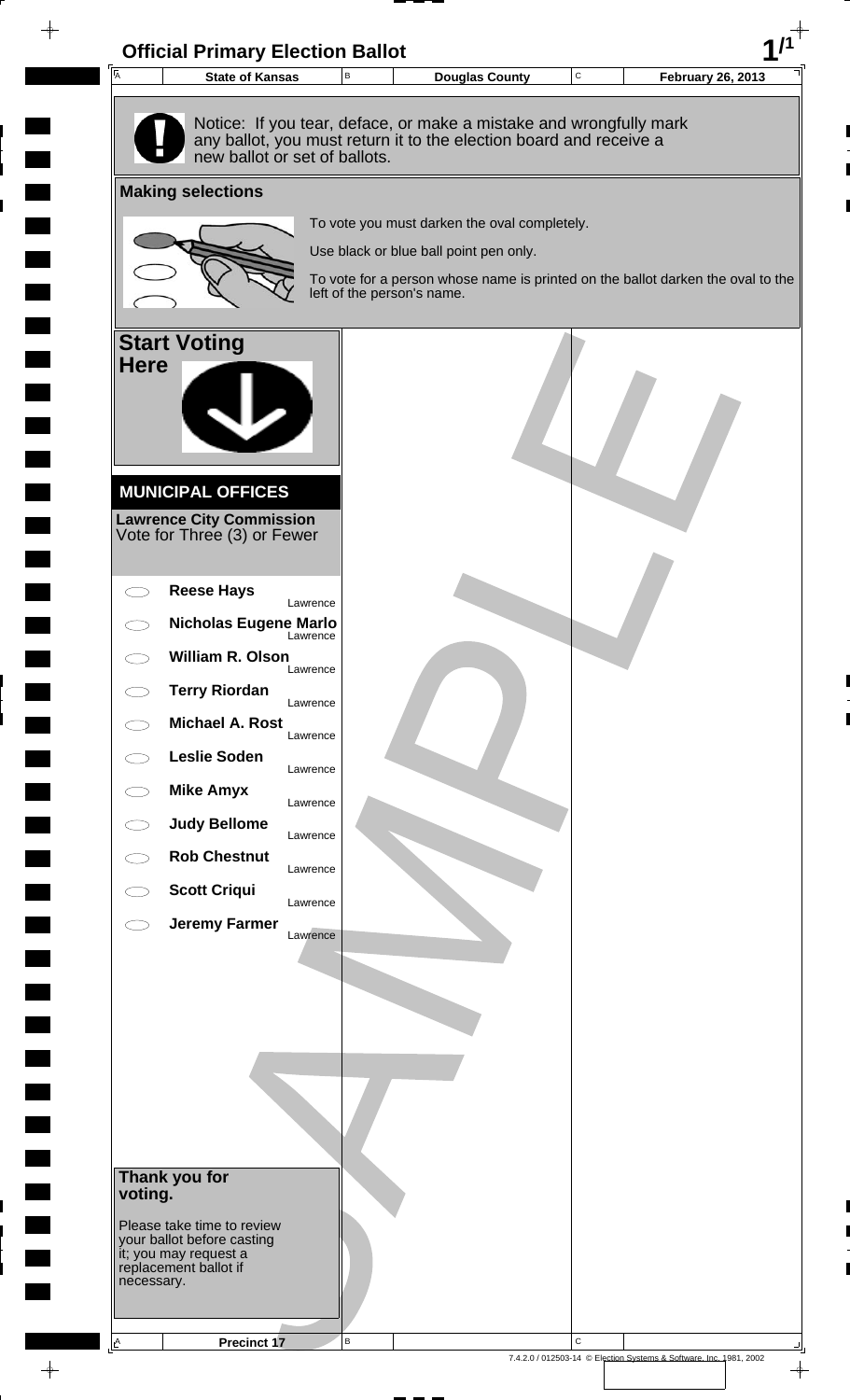

 $\rightarrow$ 

7.4.2.0 / 012503-14 © Election Systems & Software, Inc. 1981, 2002

 $\color{red} \phi$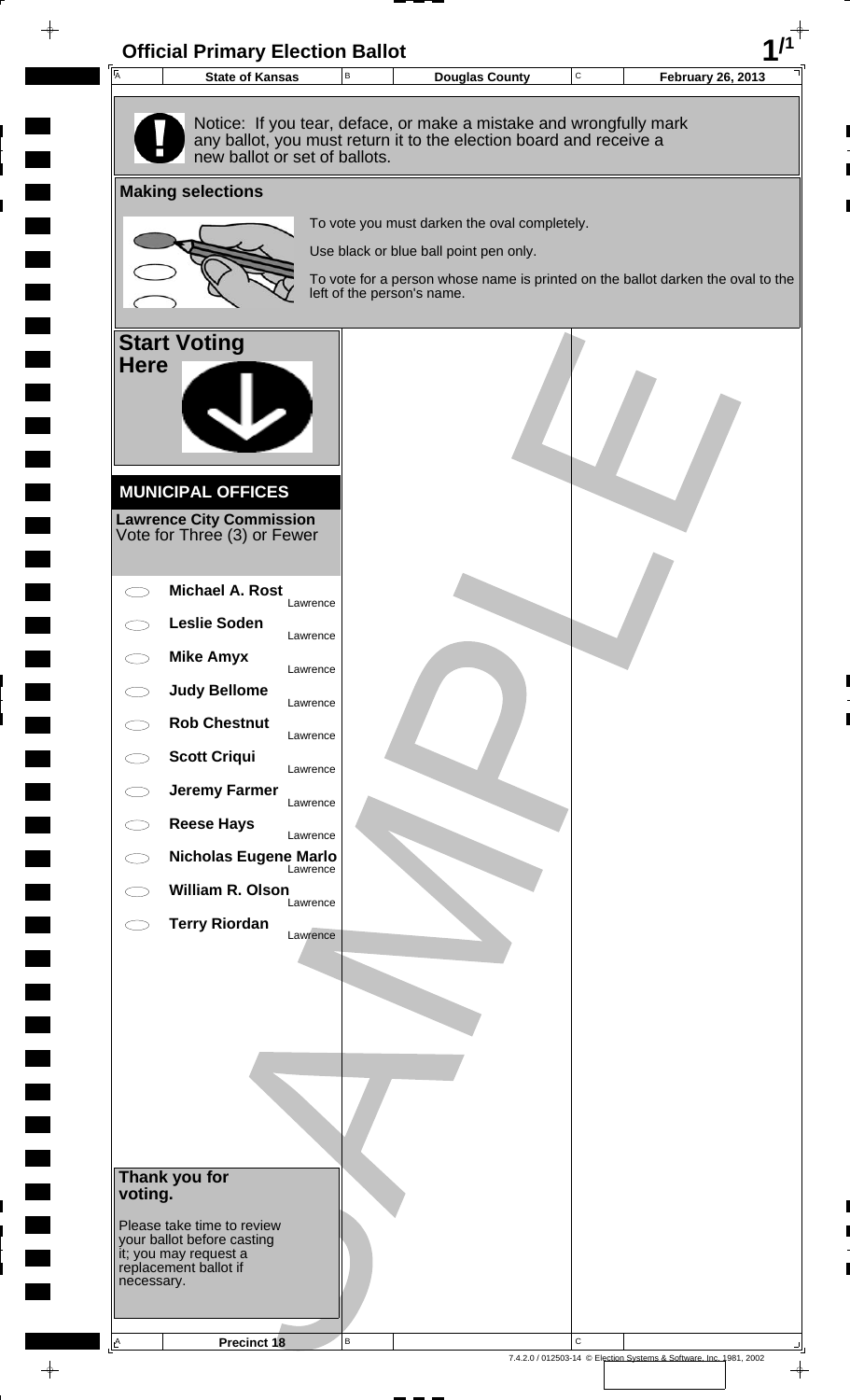

 $\rightarrow$ 

**The Co**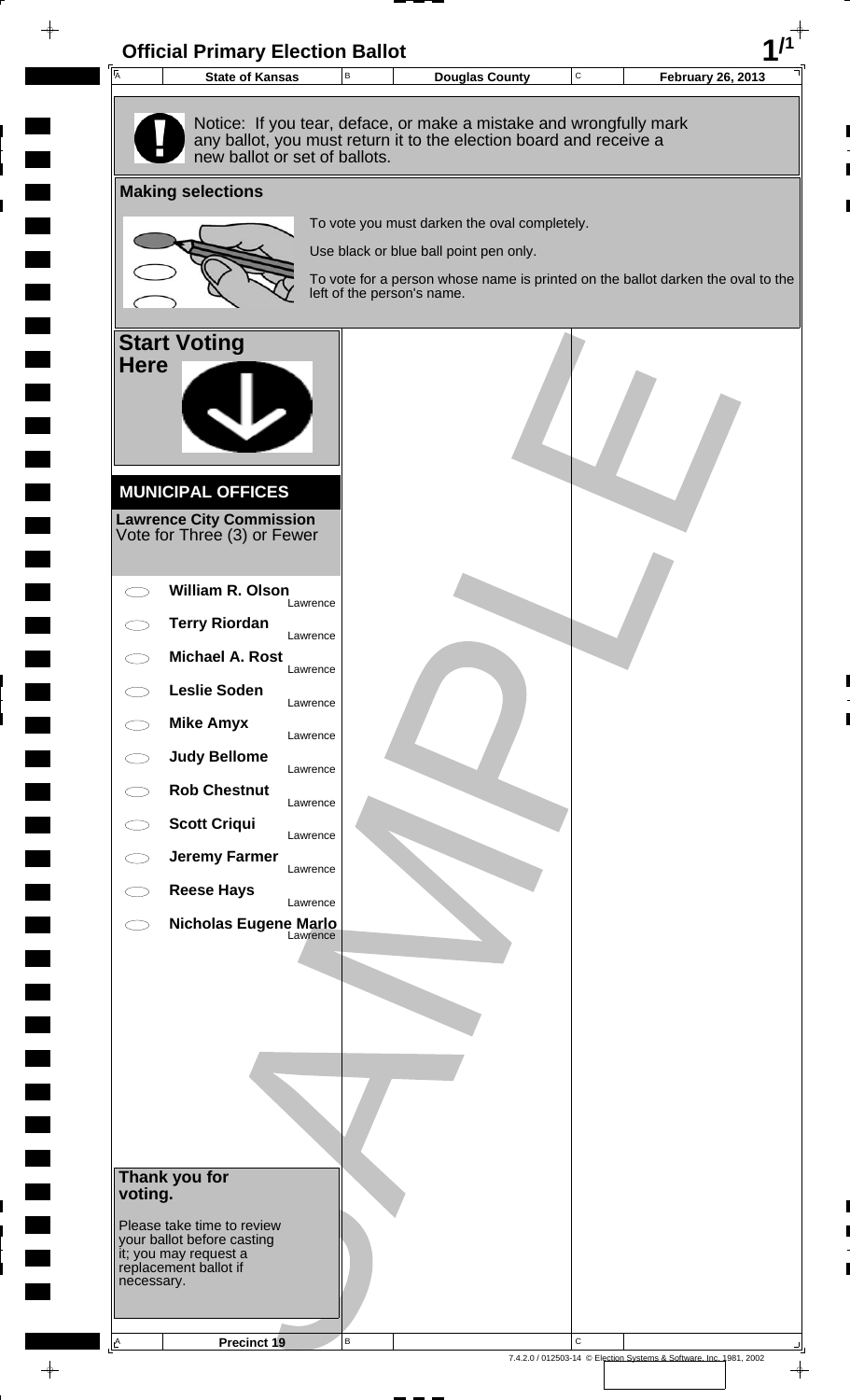

 $\rightarrow$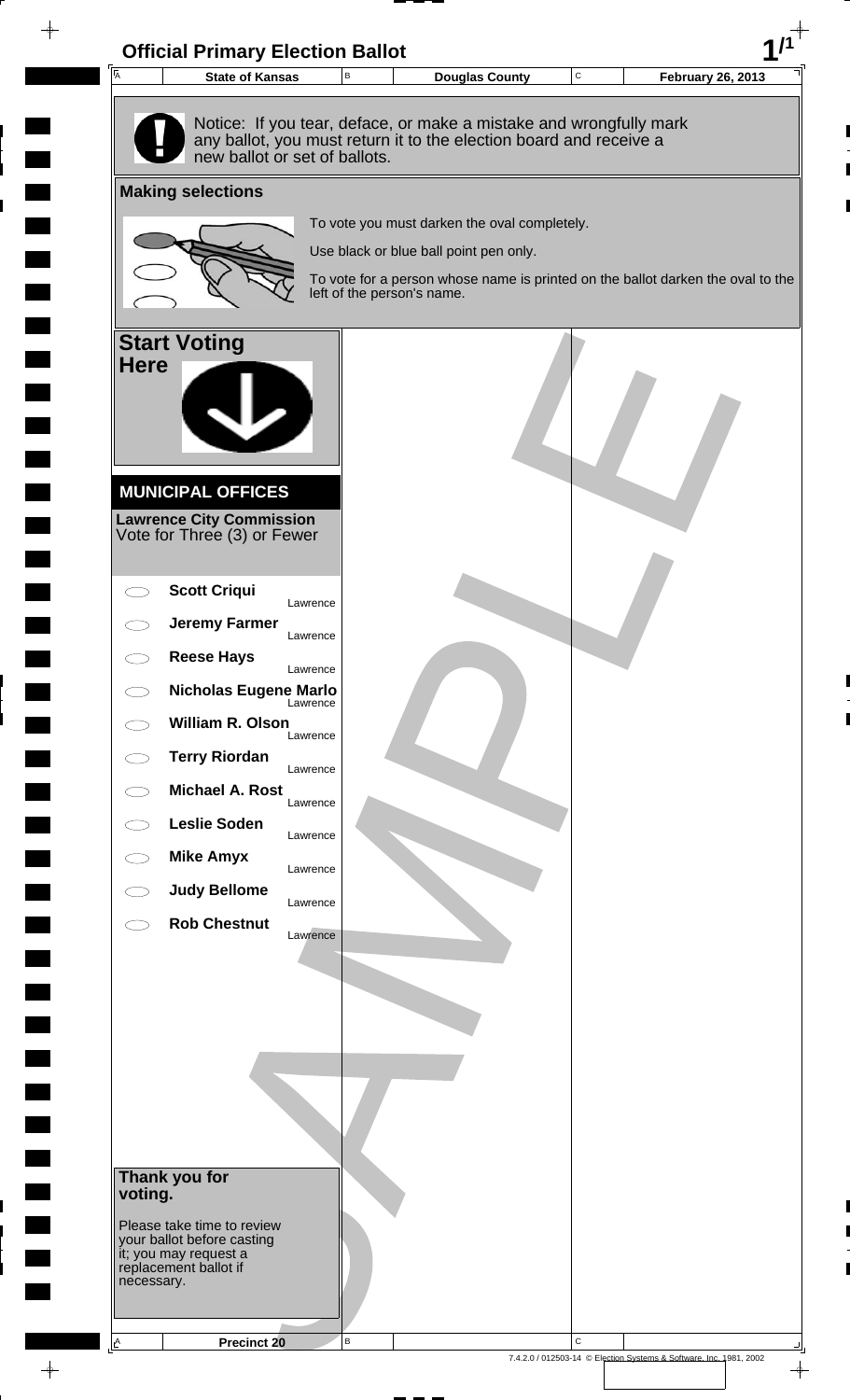

 $\rightarrow$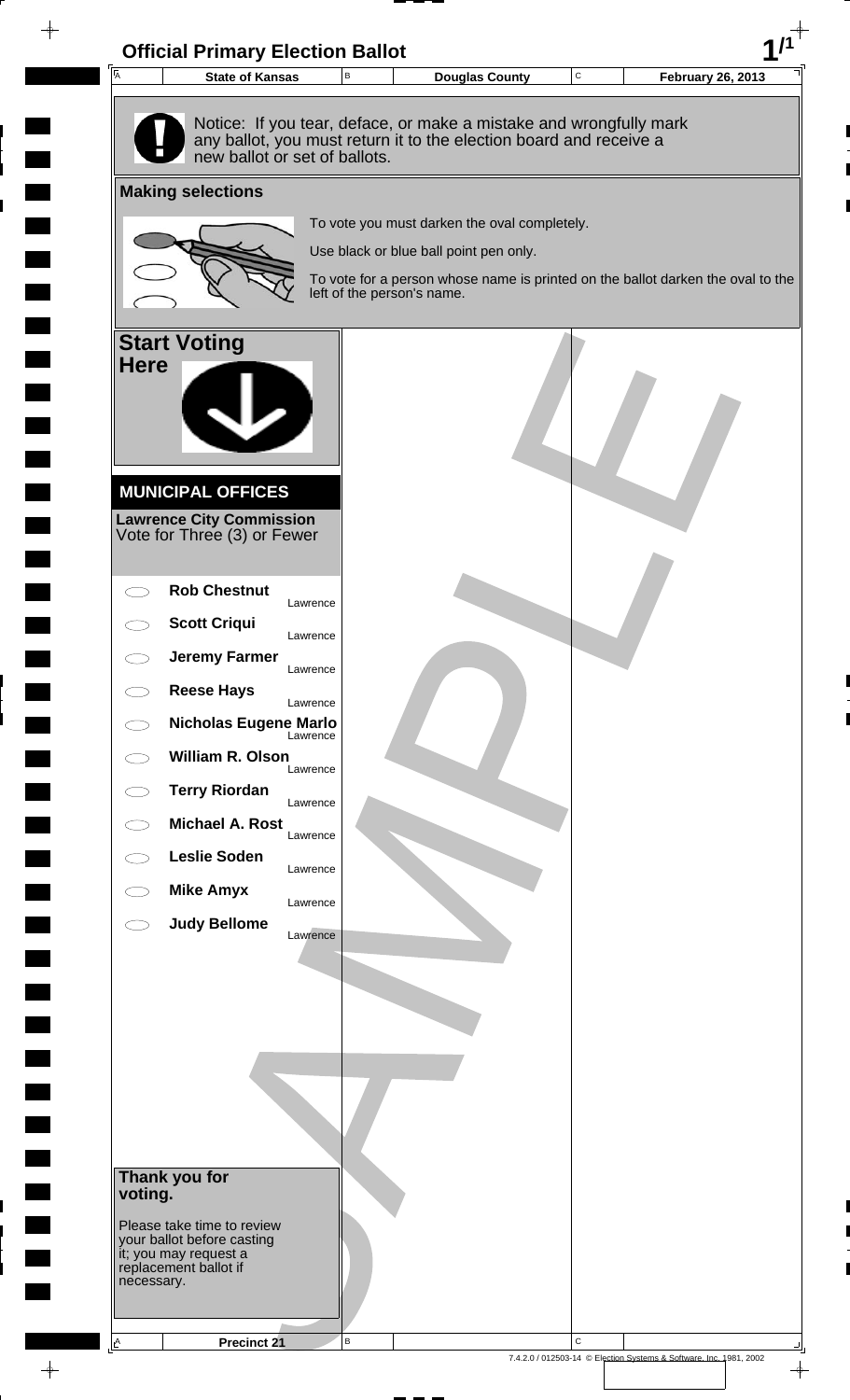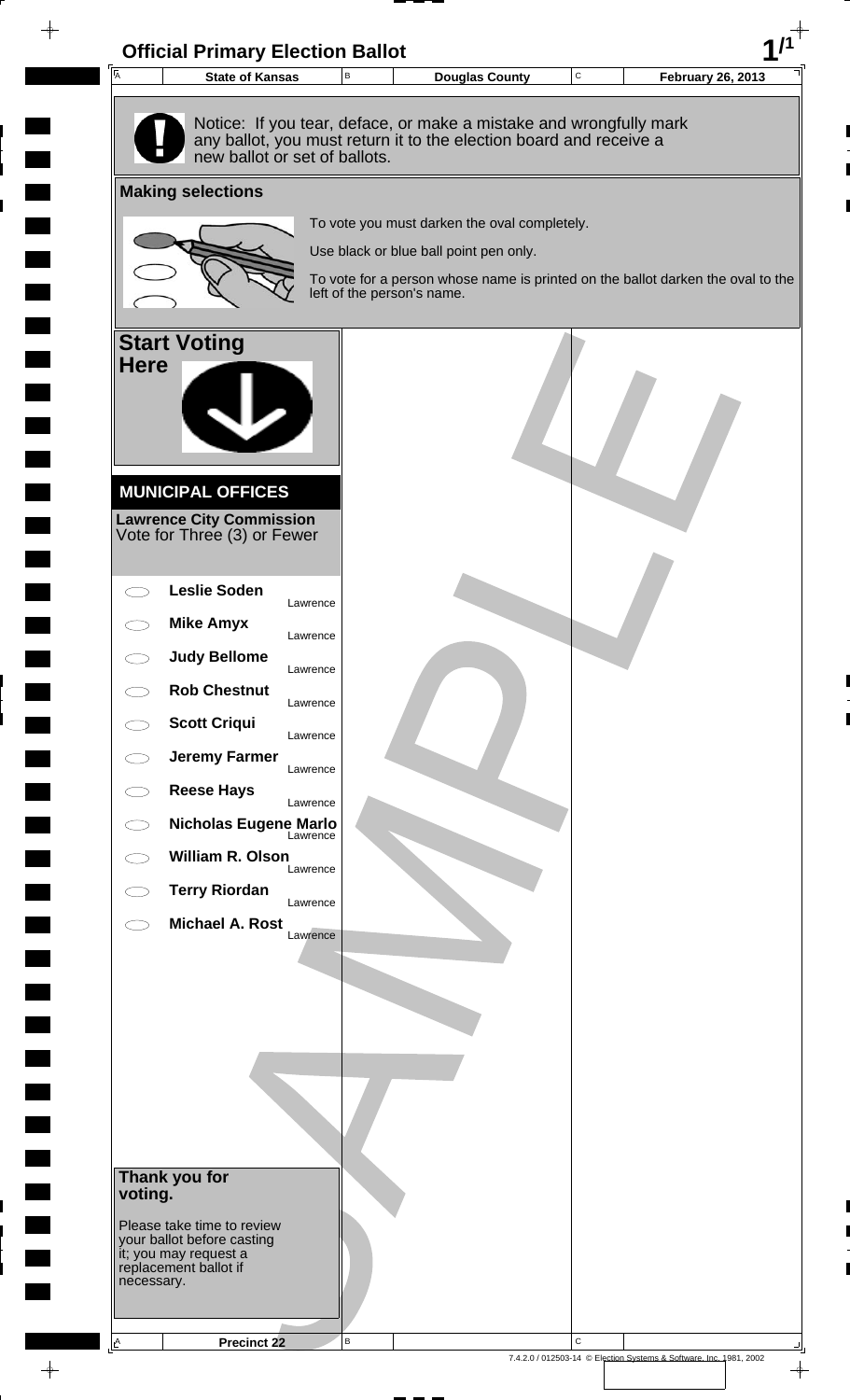

 $\rightarrow$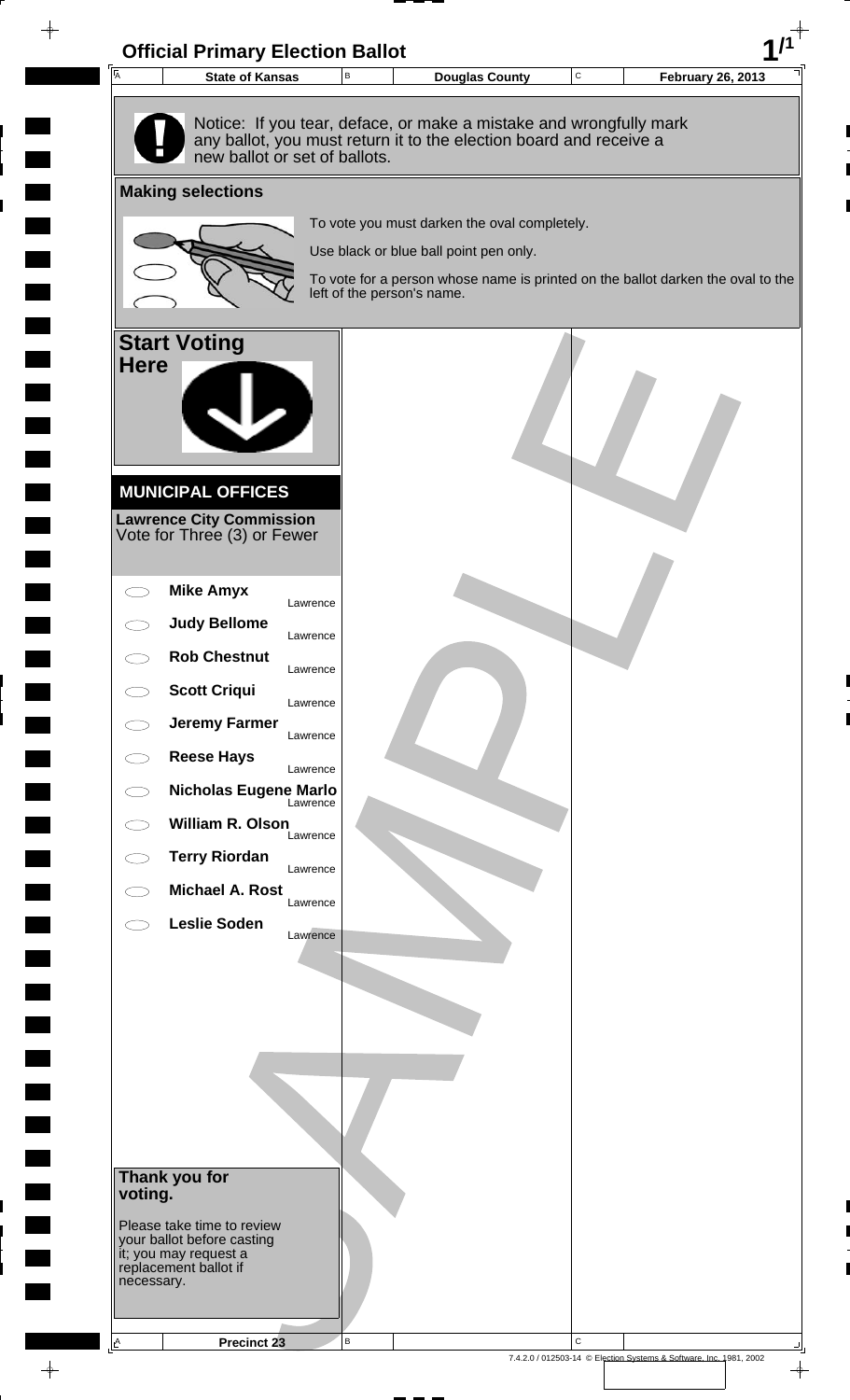

 $\rightarrow$ 

**The Co** 

7.4.2.0 / 012503-14 © Election Systems & Software, Inc. 1981, 2002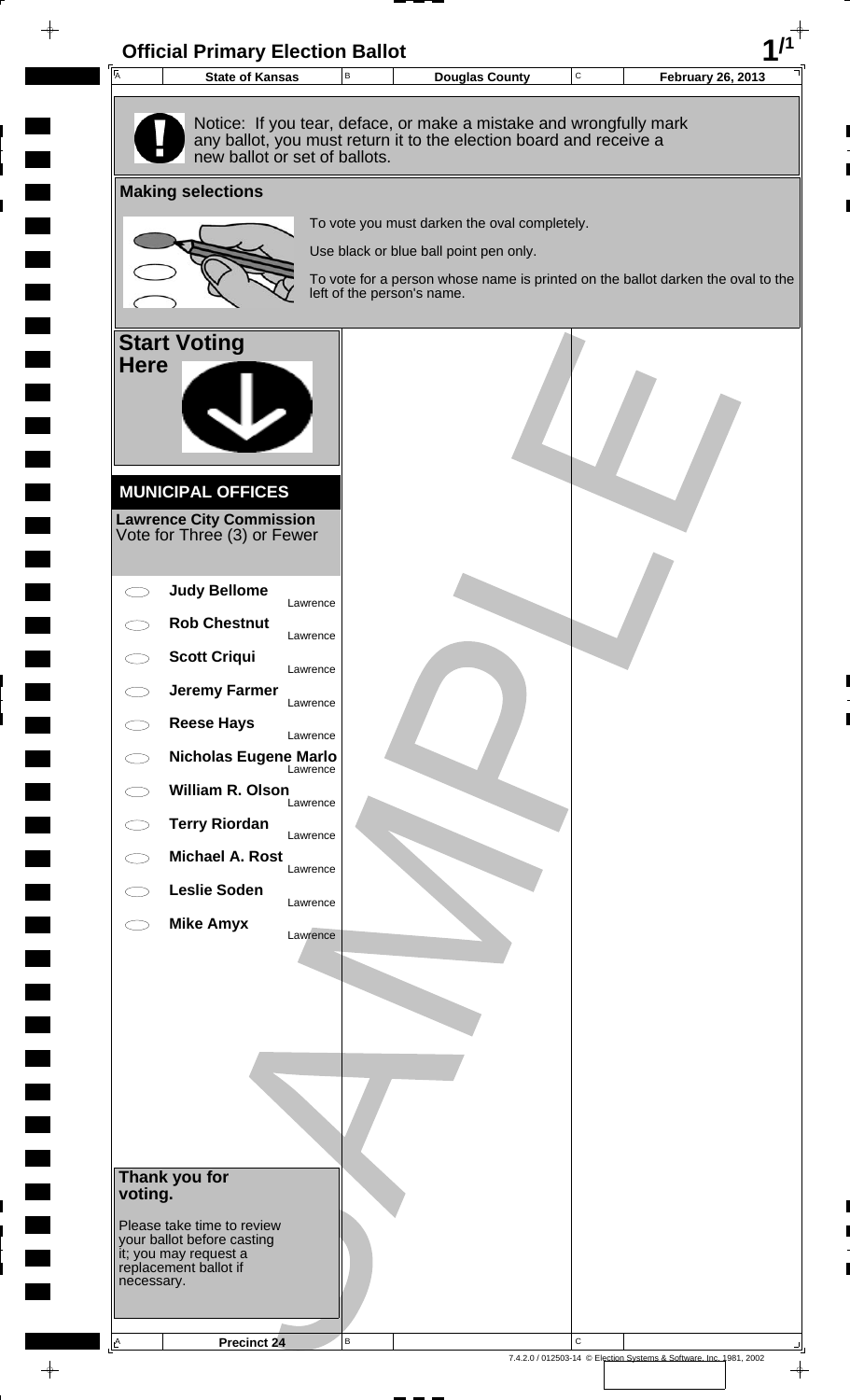

 $\rightarrow$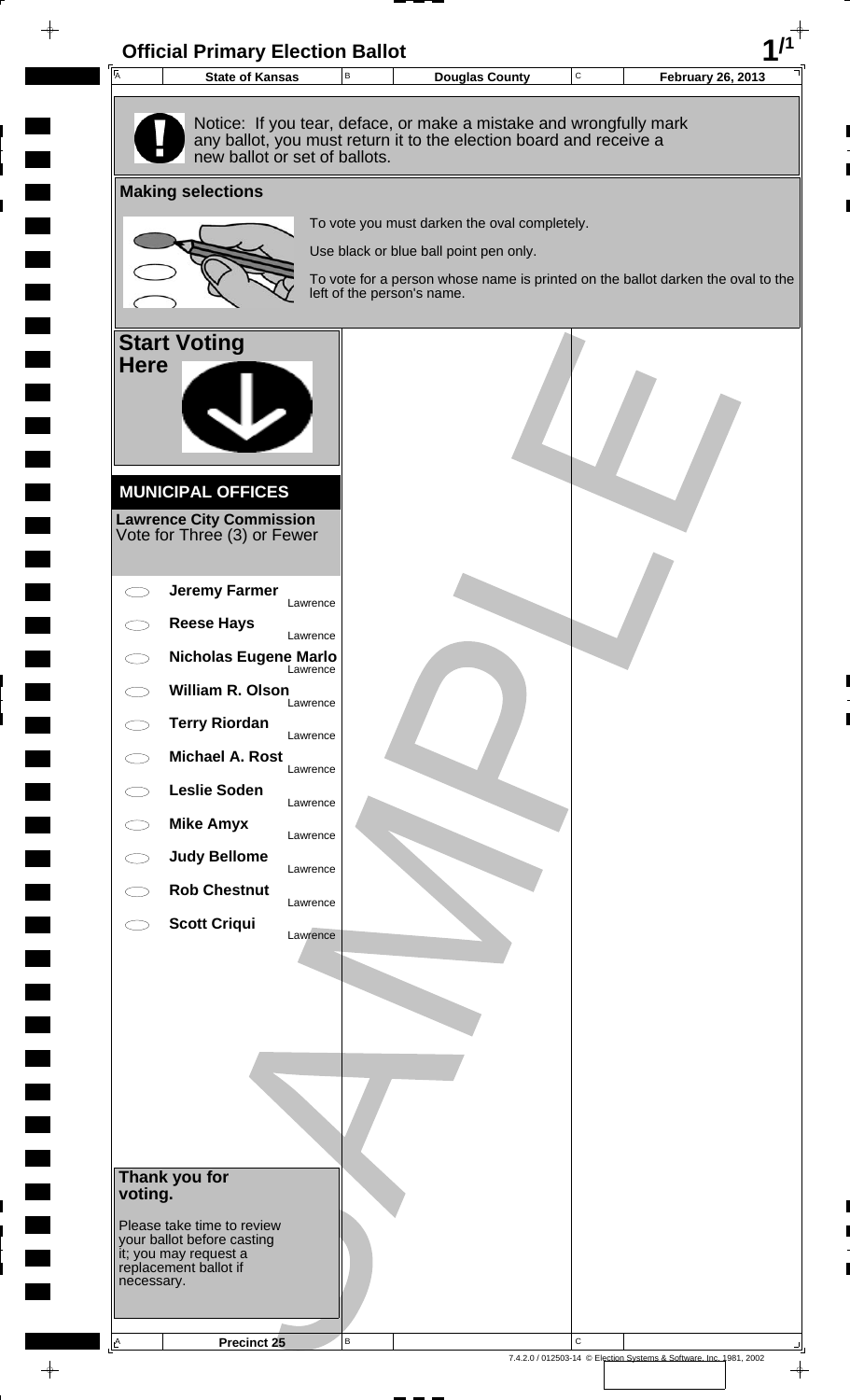

 $\rightarrow$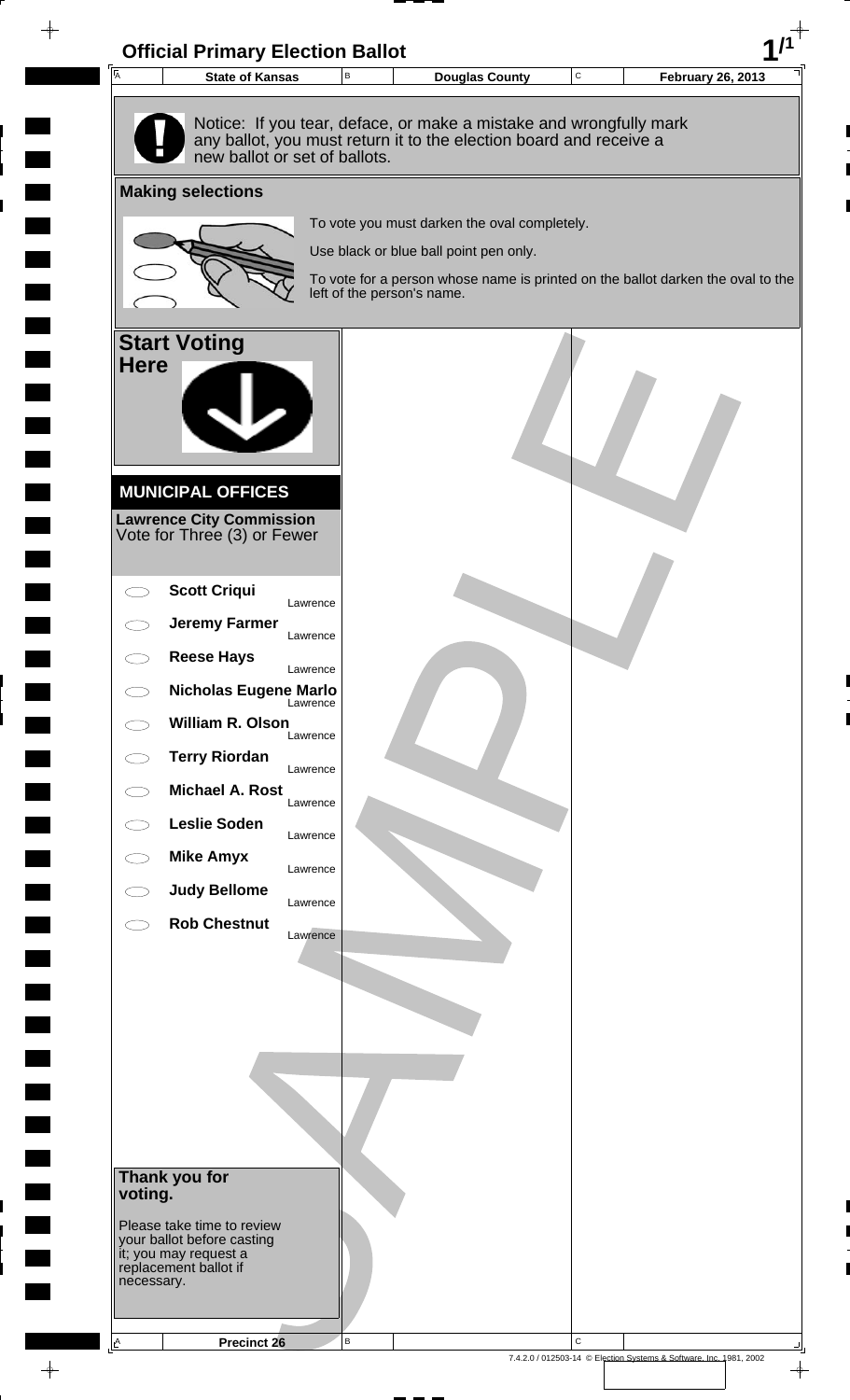

 $\rightarrow$ 

7.4.2.0 / 012503-14 © Election Systems & Software, Inc. 1981, 2002

 $\frac{1}{\Phi}$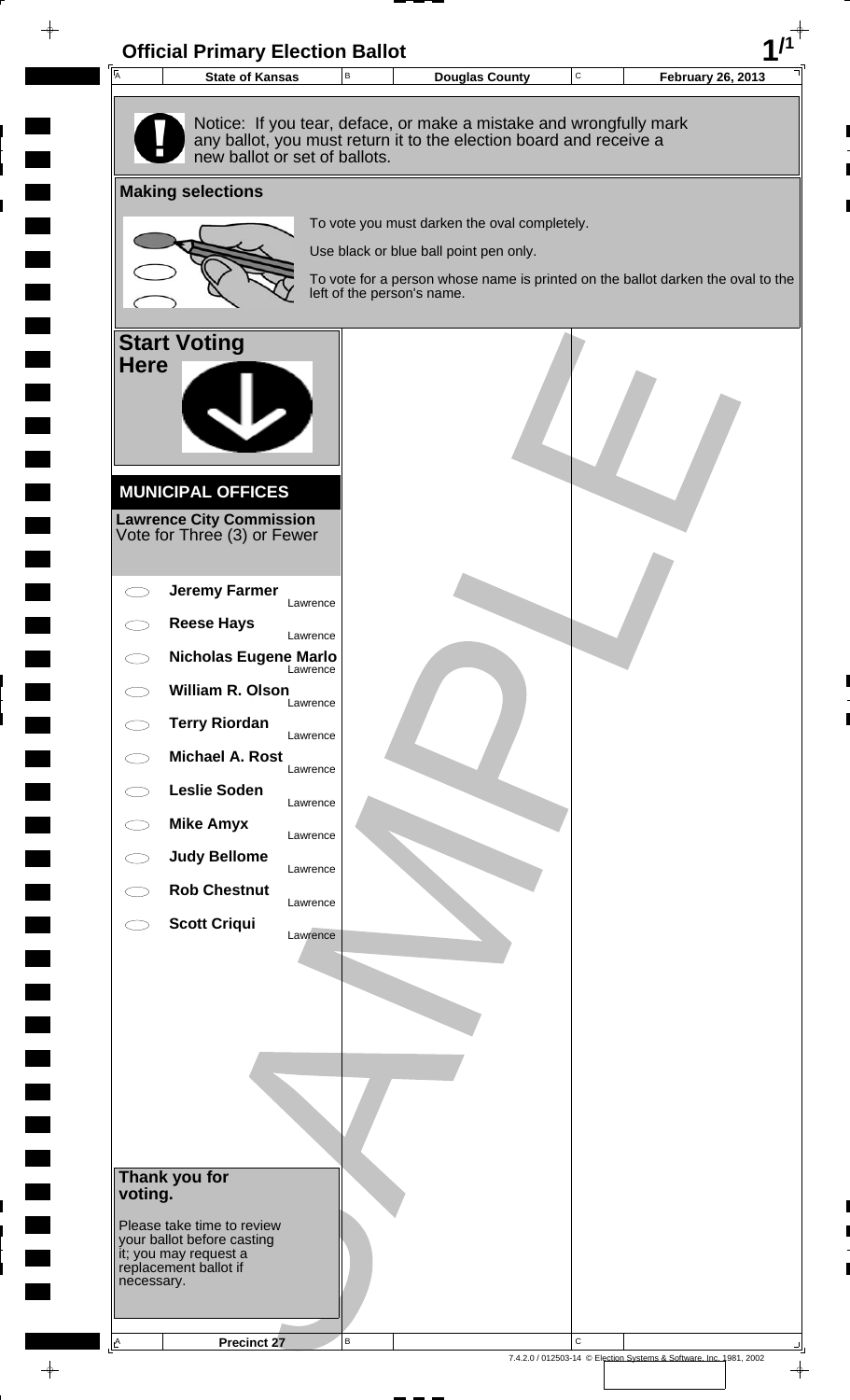

 $\rightarrow$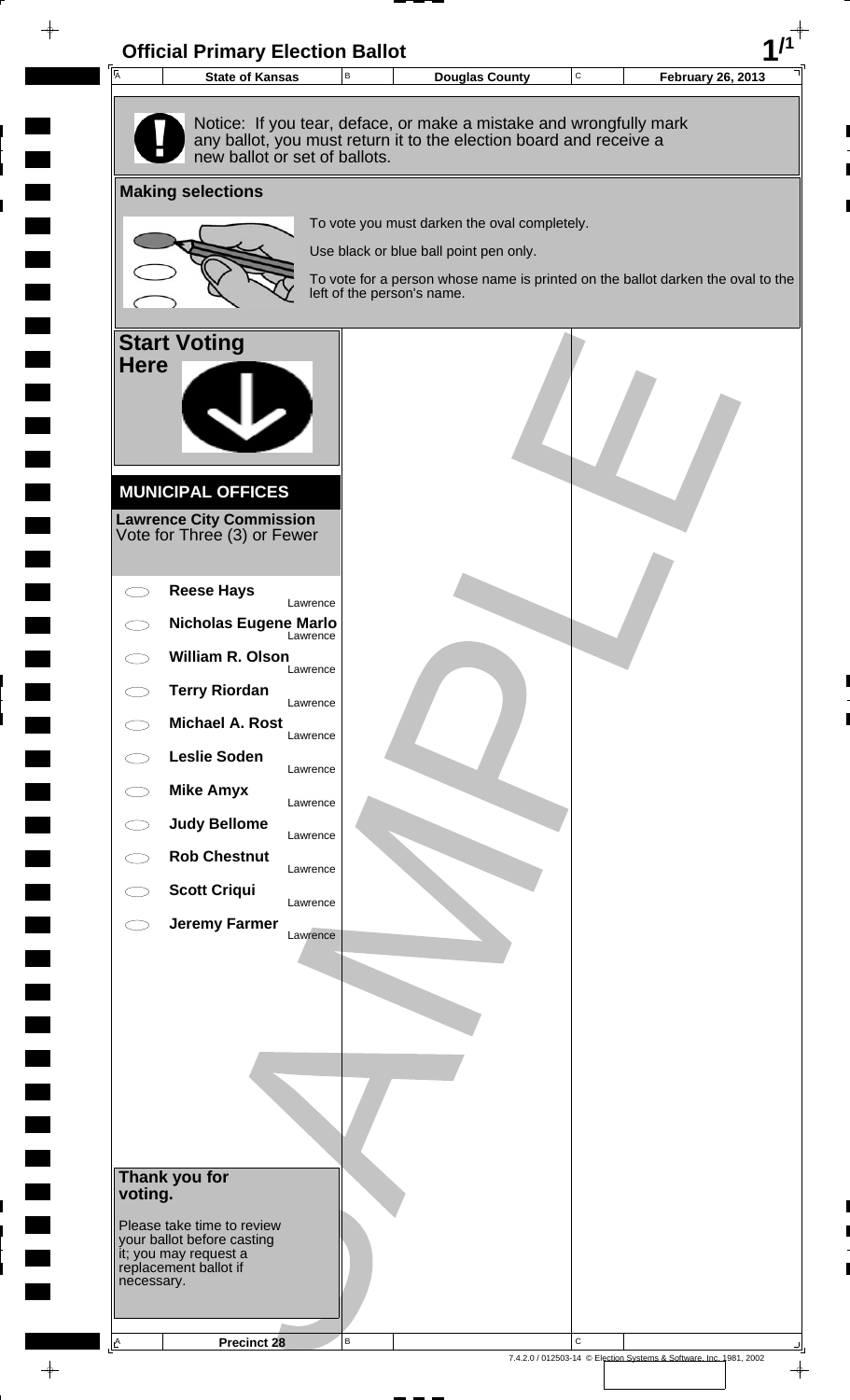

 $\rightarrow$ 

7.4.2.0 / 012503-14 © Election Systems & Software, Inc. 1981, 2002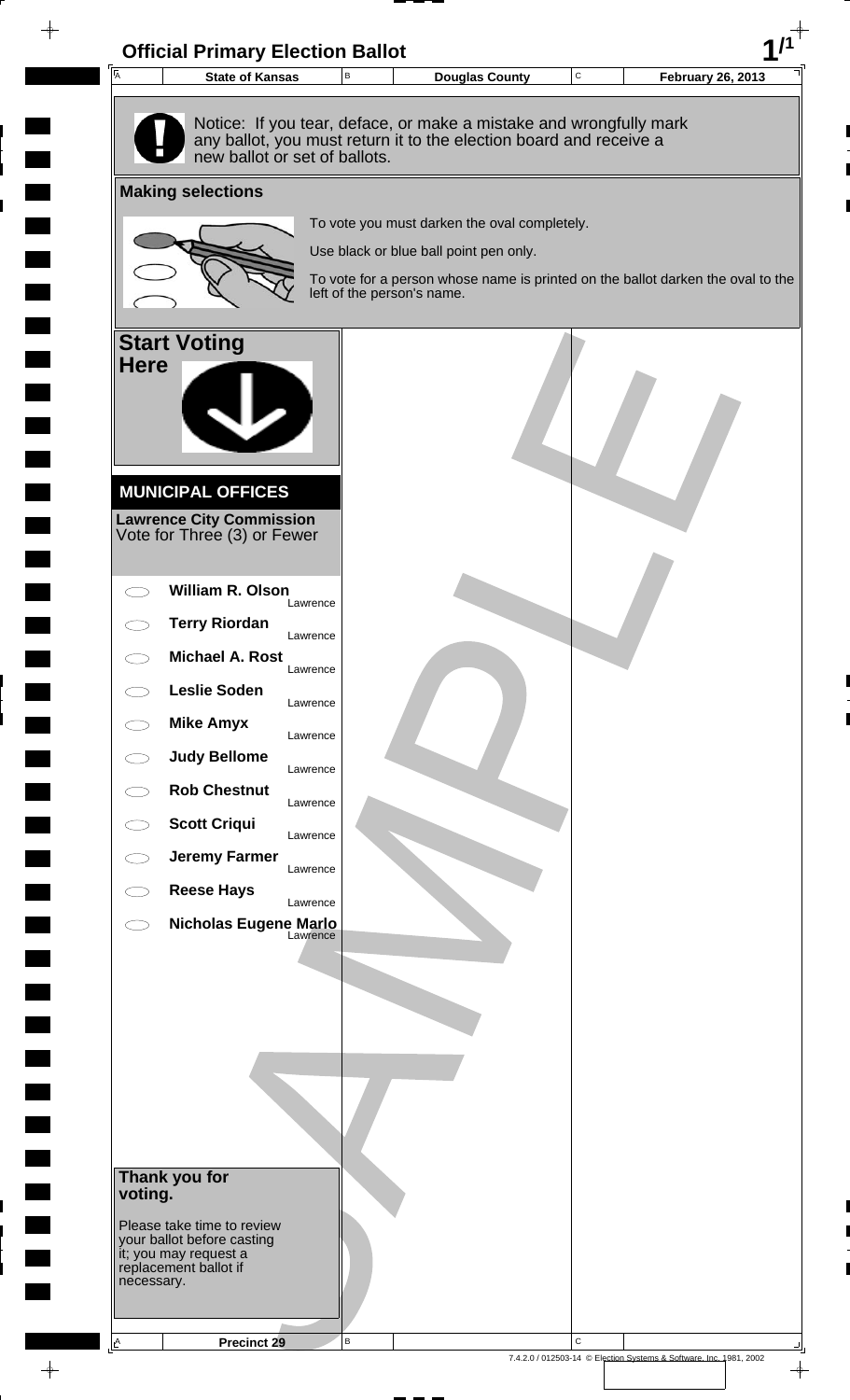

 $\rightarrow$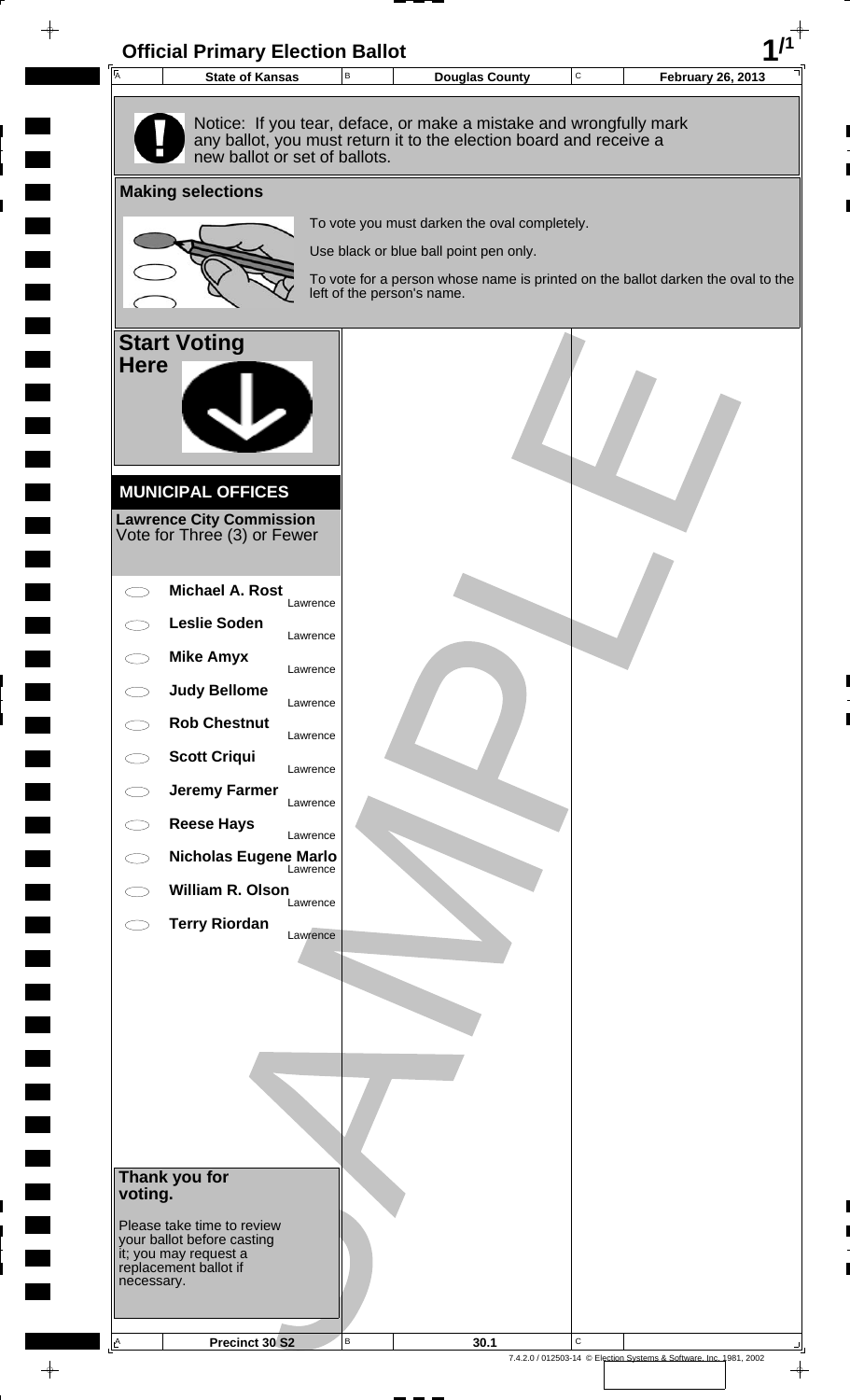

 $\rightarrow$ 

 $\blacksquare$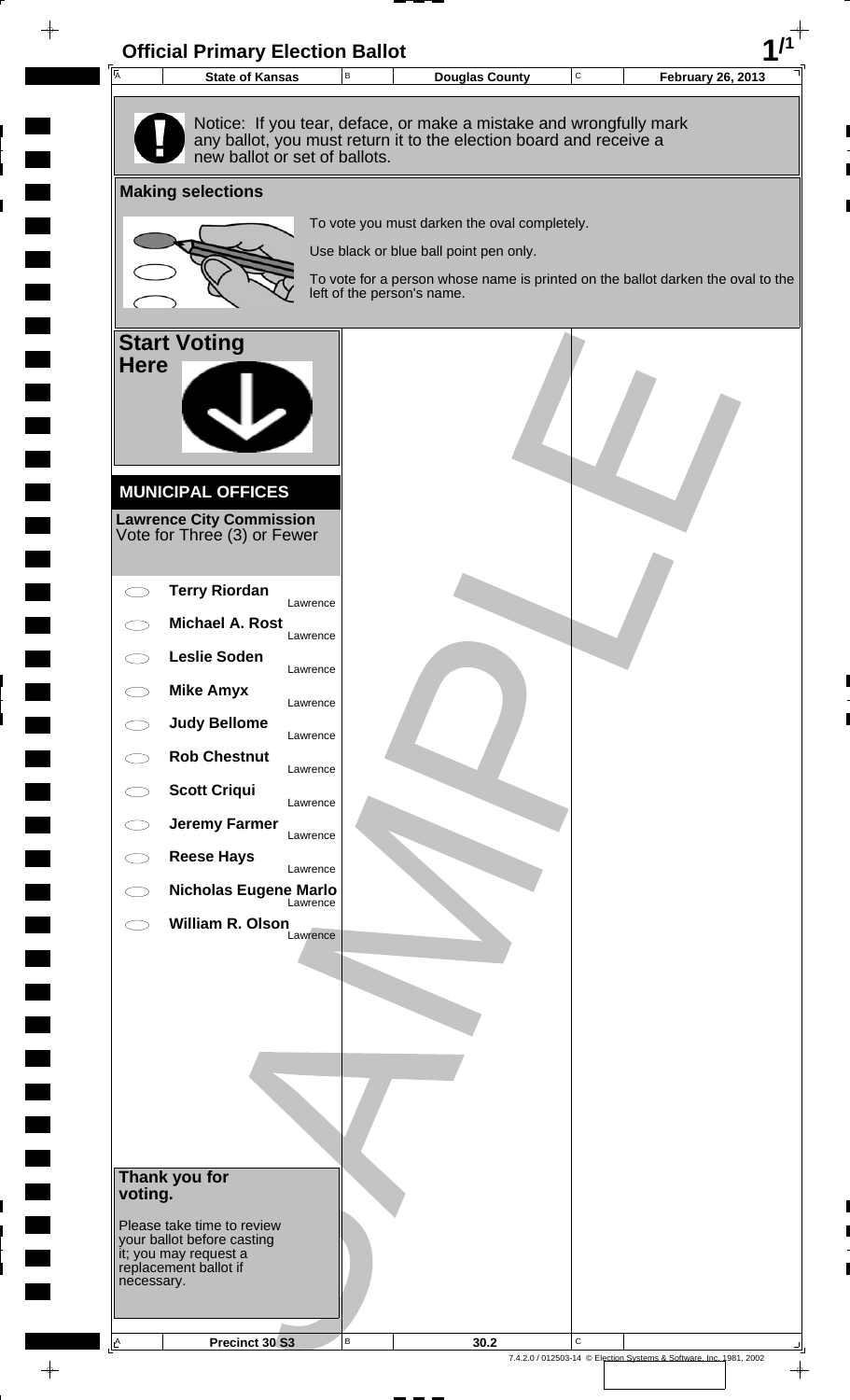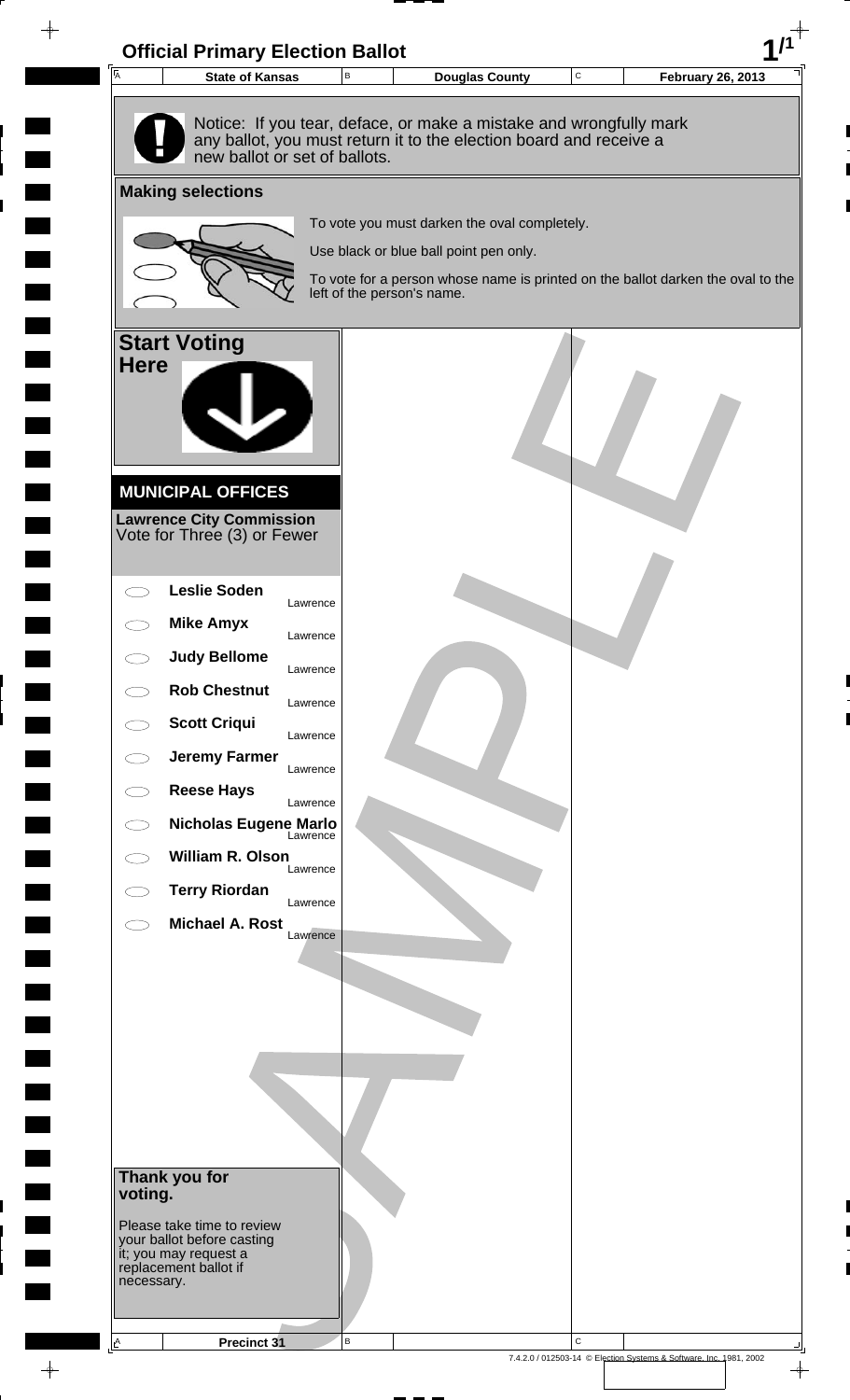

 $\rightarrow$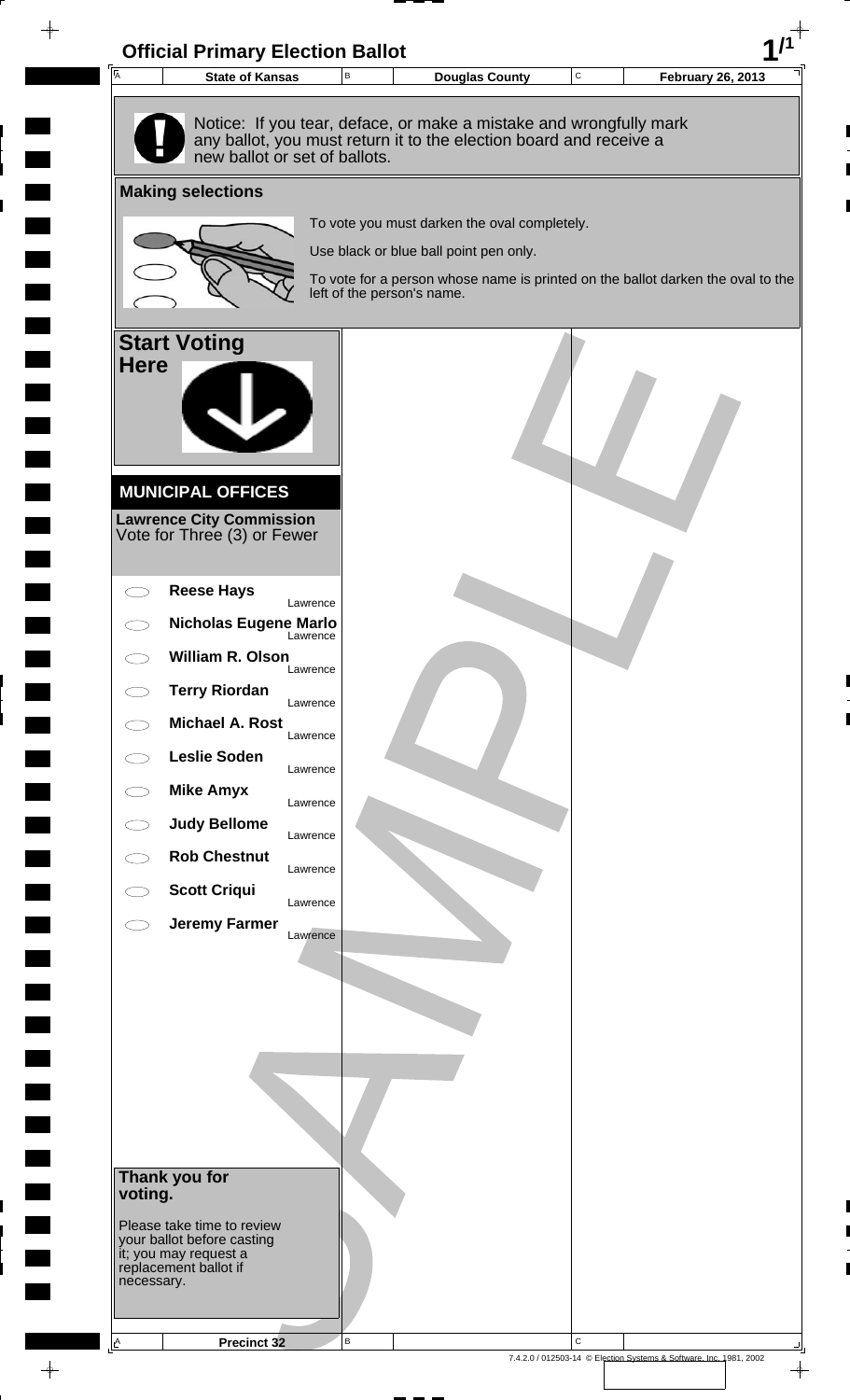

 $\rightarrow$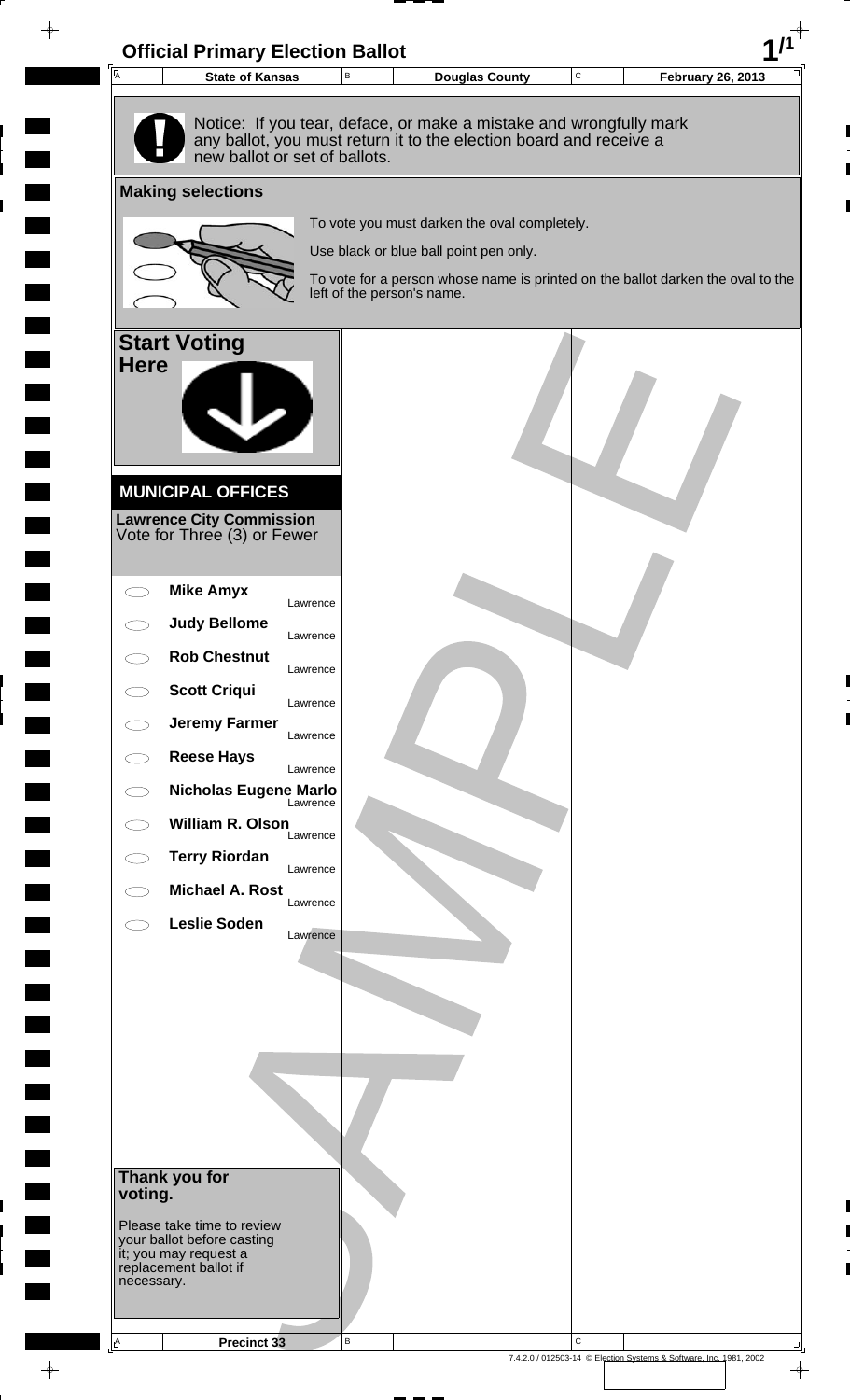

 $\rightarrow$ 

**The Co** 

7.4.2.0 / 012503-14 © Election Systems & Software, Inc. 1981, 2002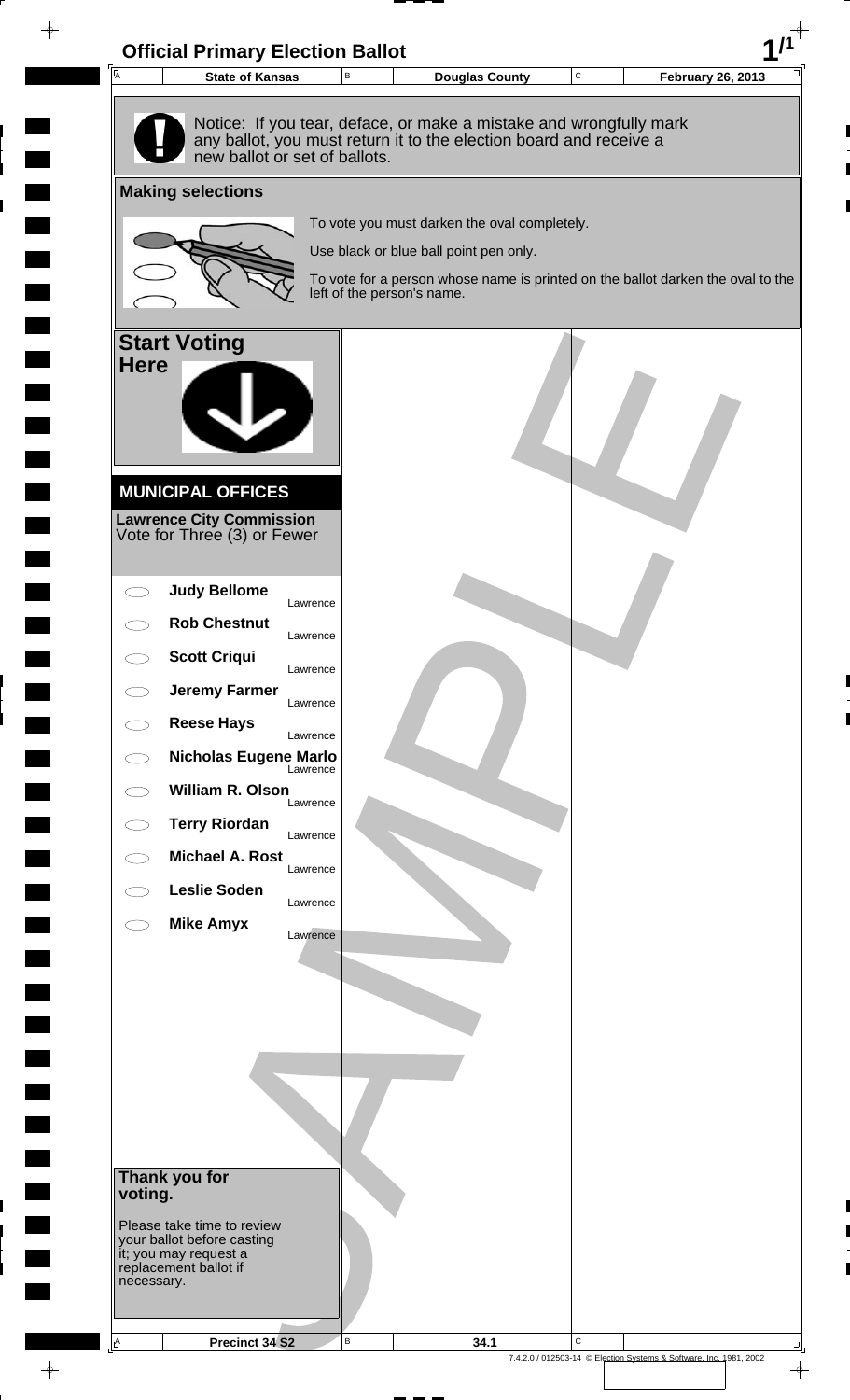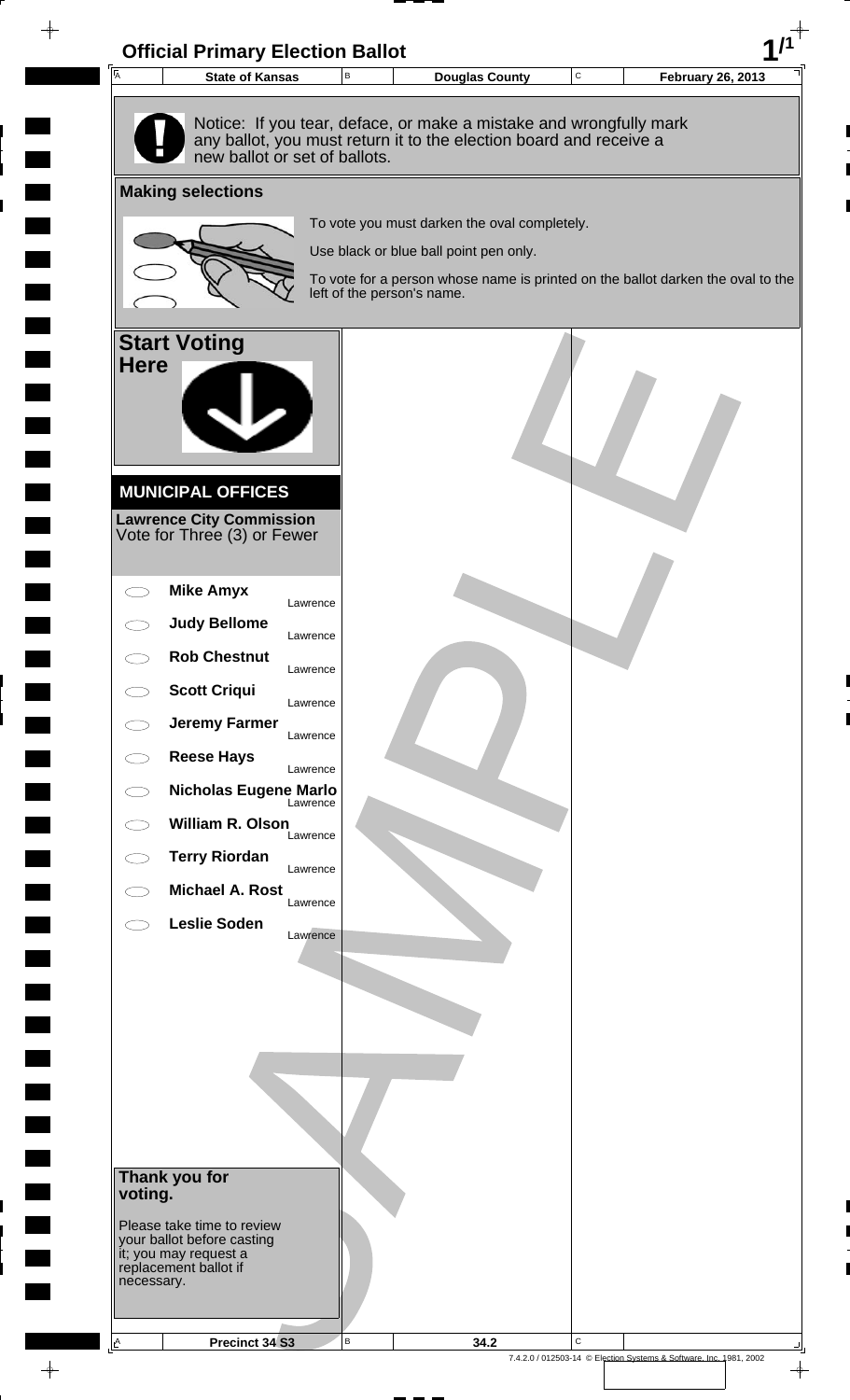

 $\rightarrow$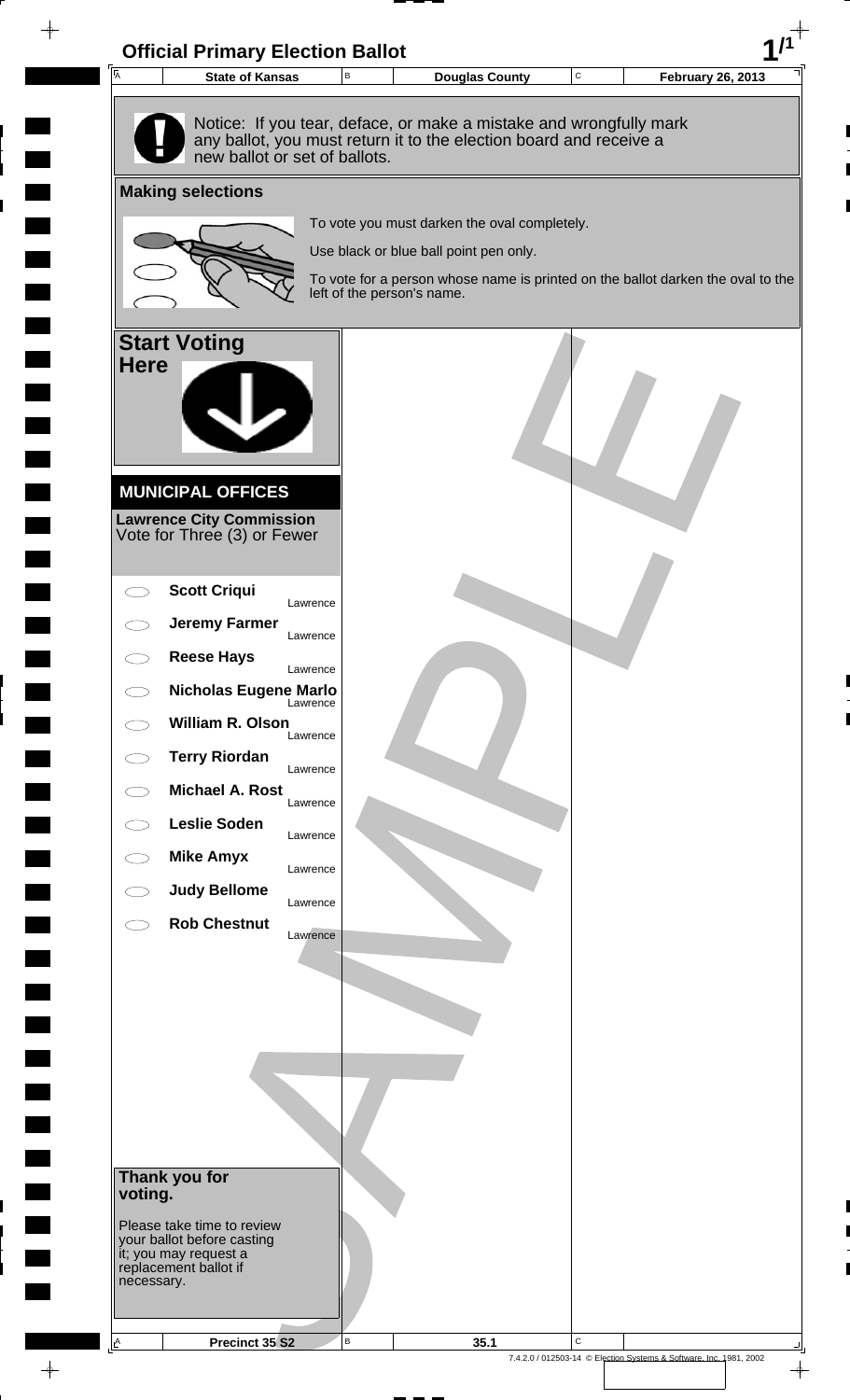

 $\rightarrow$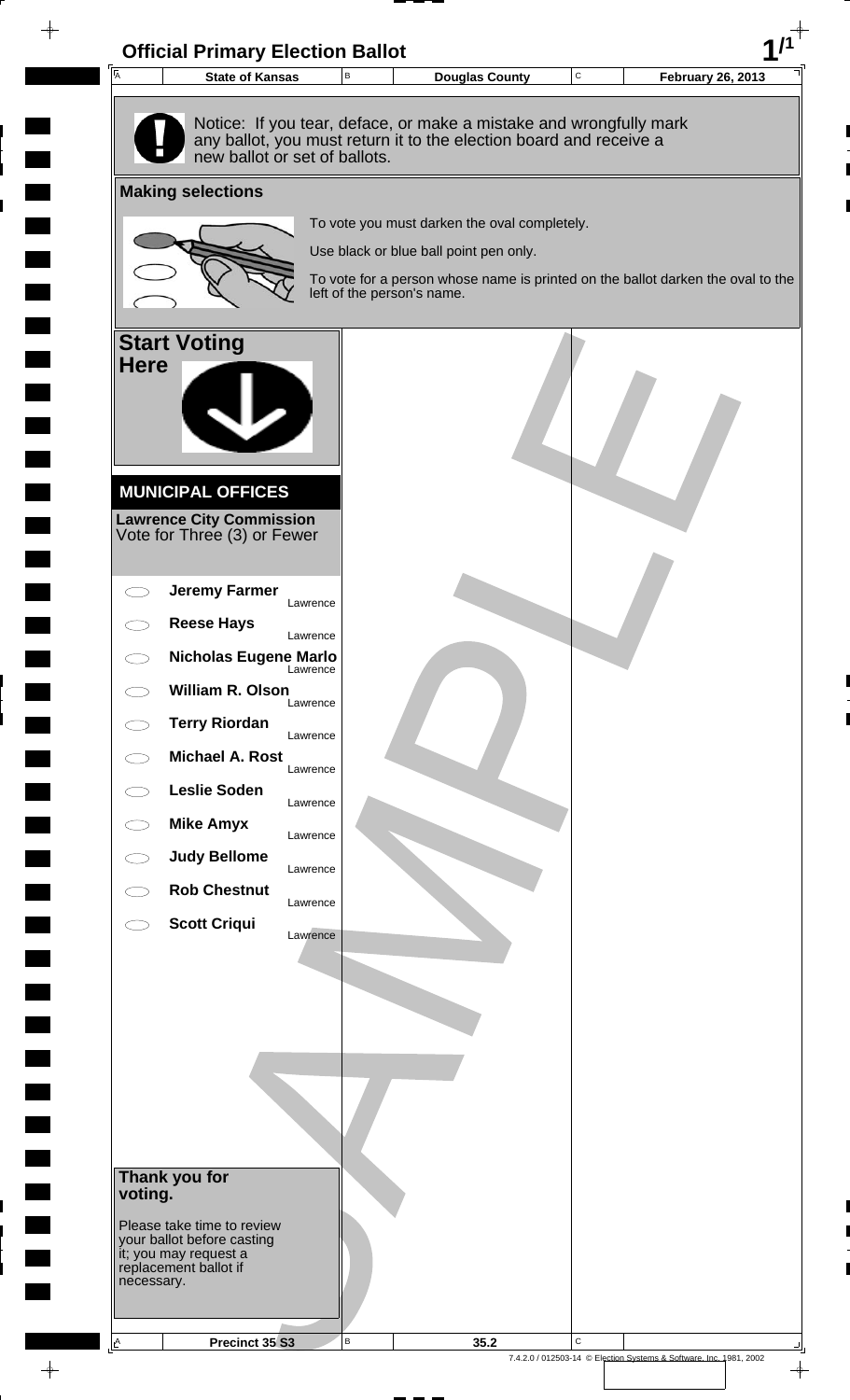

 $\rightarrow$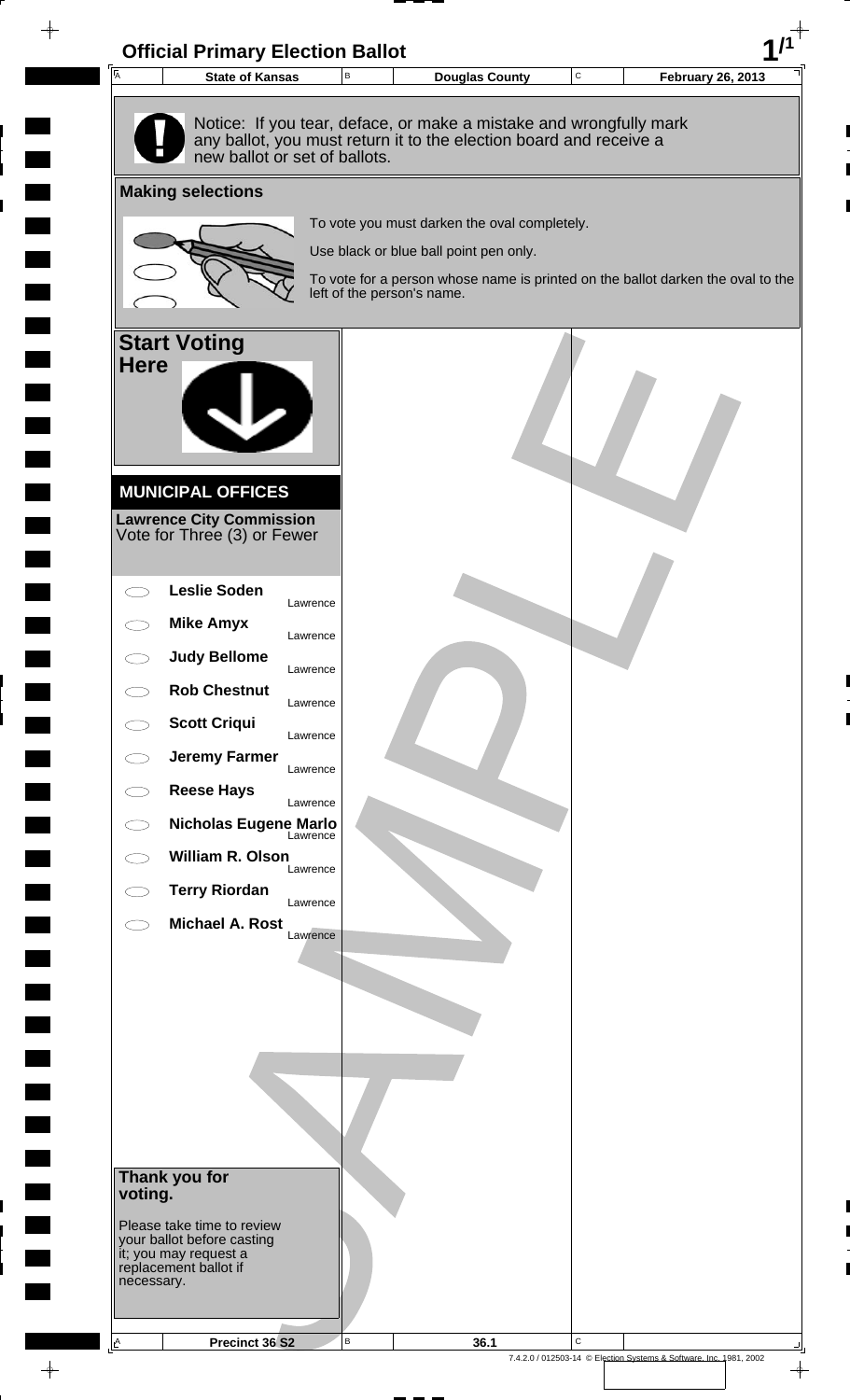

 $\blacksquare$  $\rightarrow$ 

 $\rightarrow$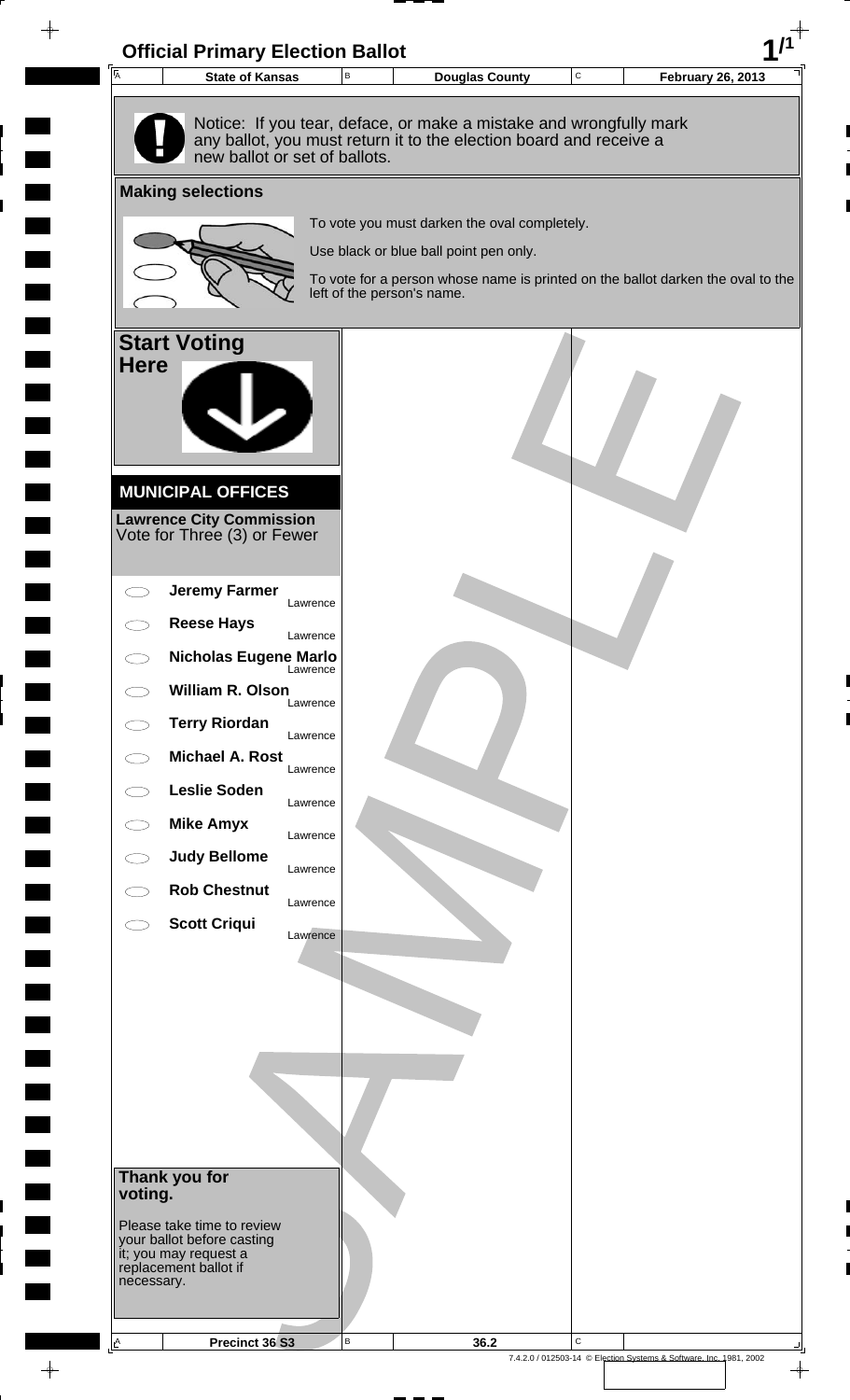

**The Second Second**  $\rightarrow$ 

 $\rightarrow$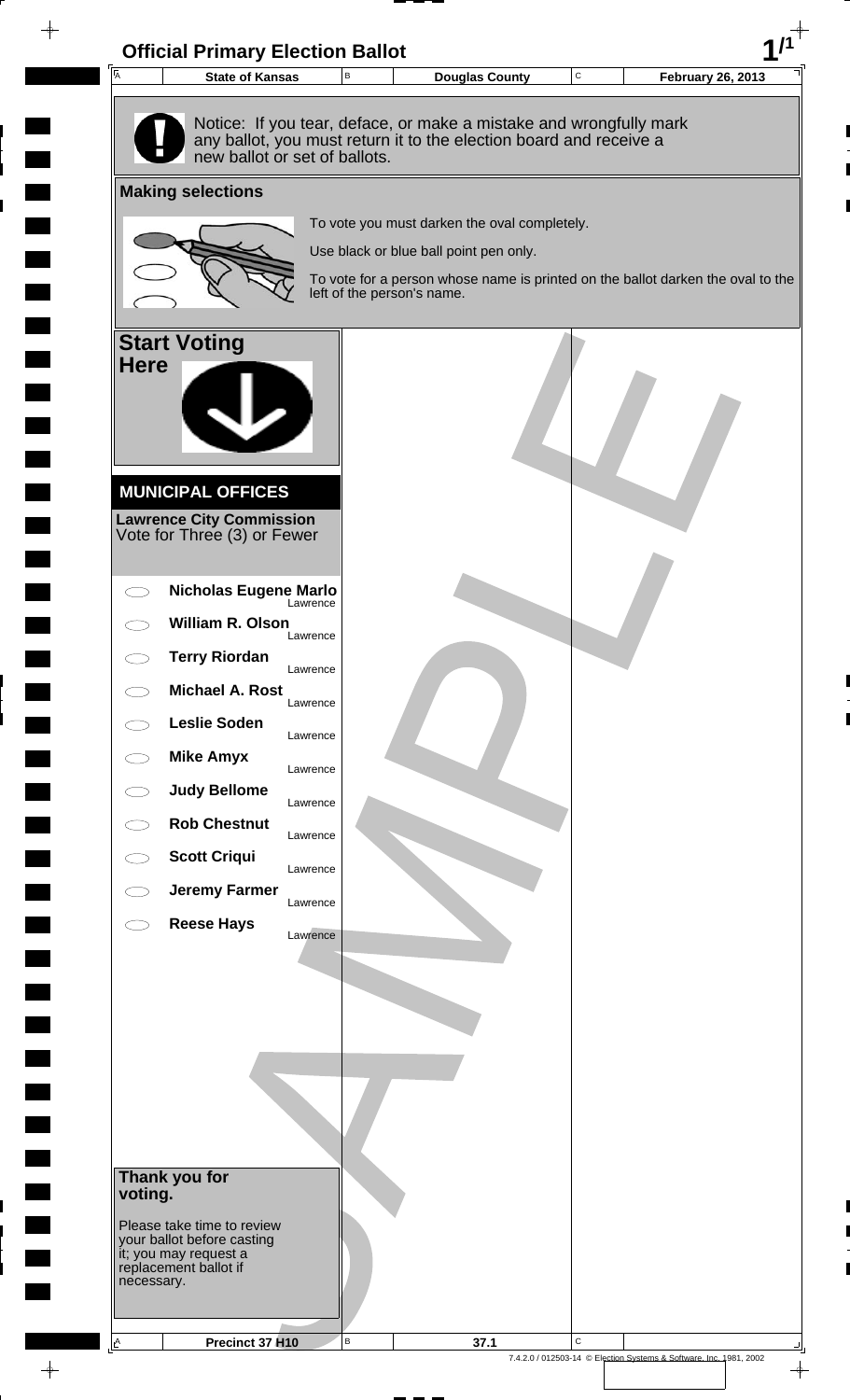

 $\rightarrow$ 

 $\frac{1}{\left( \frac{1}{2} \right)}$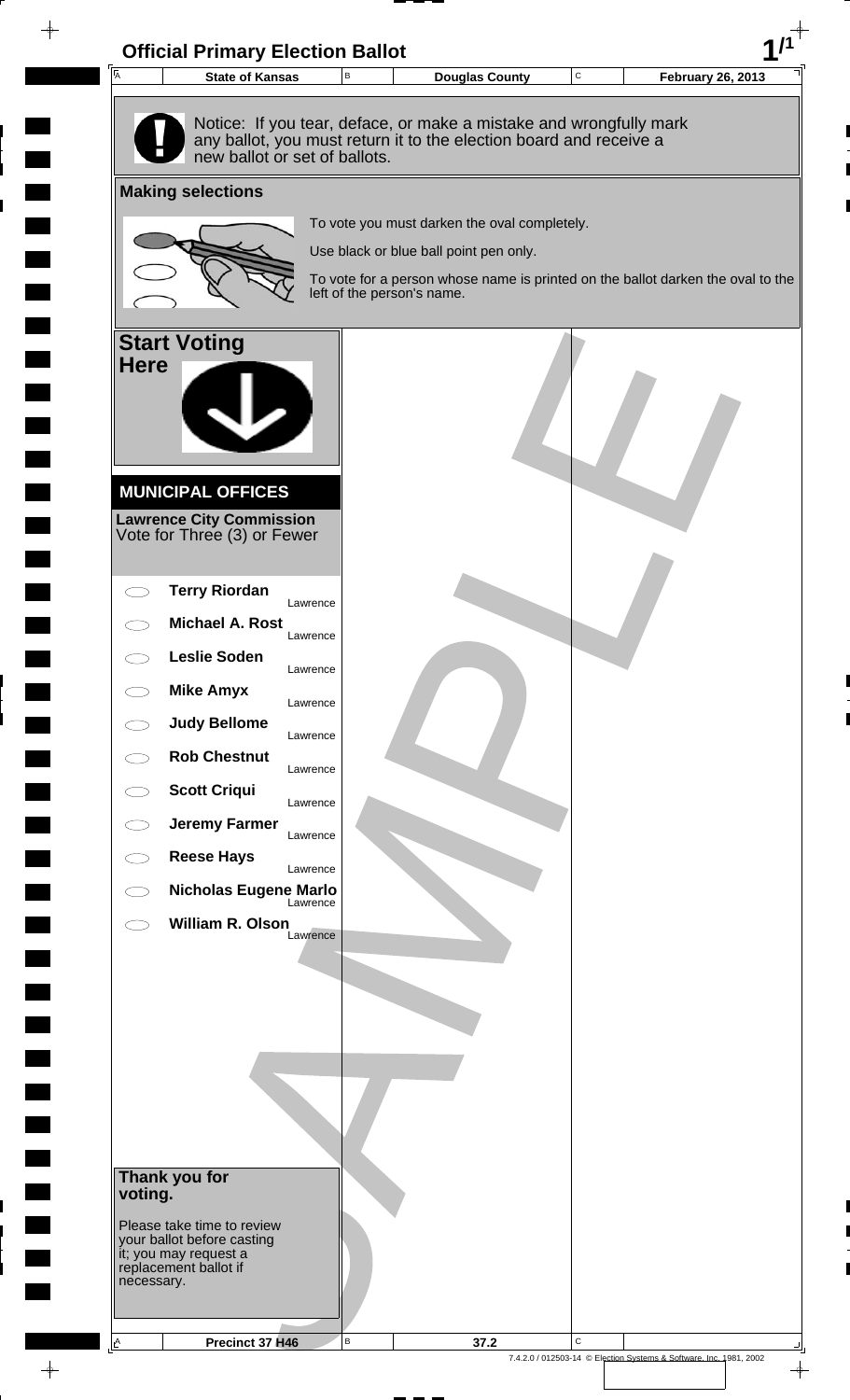

 $\rightarrow$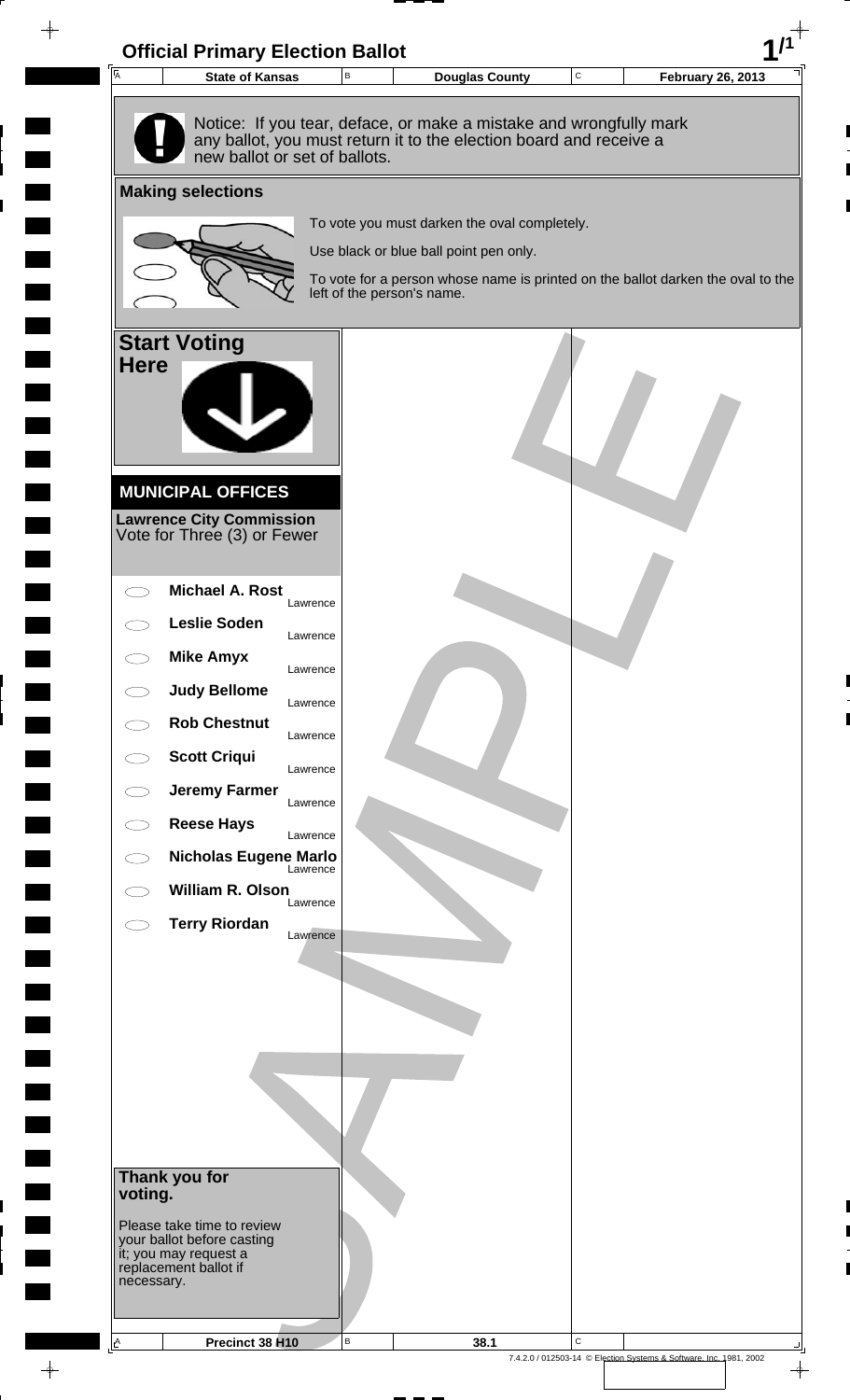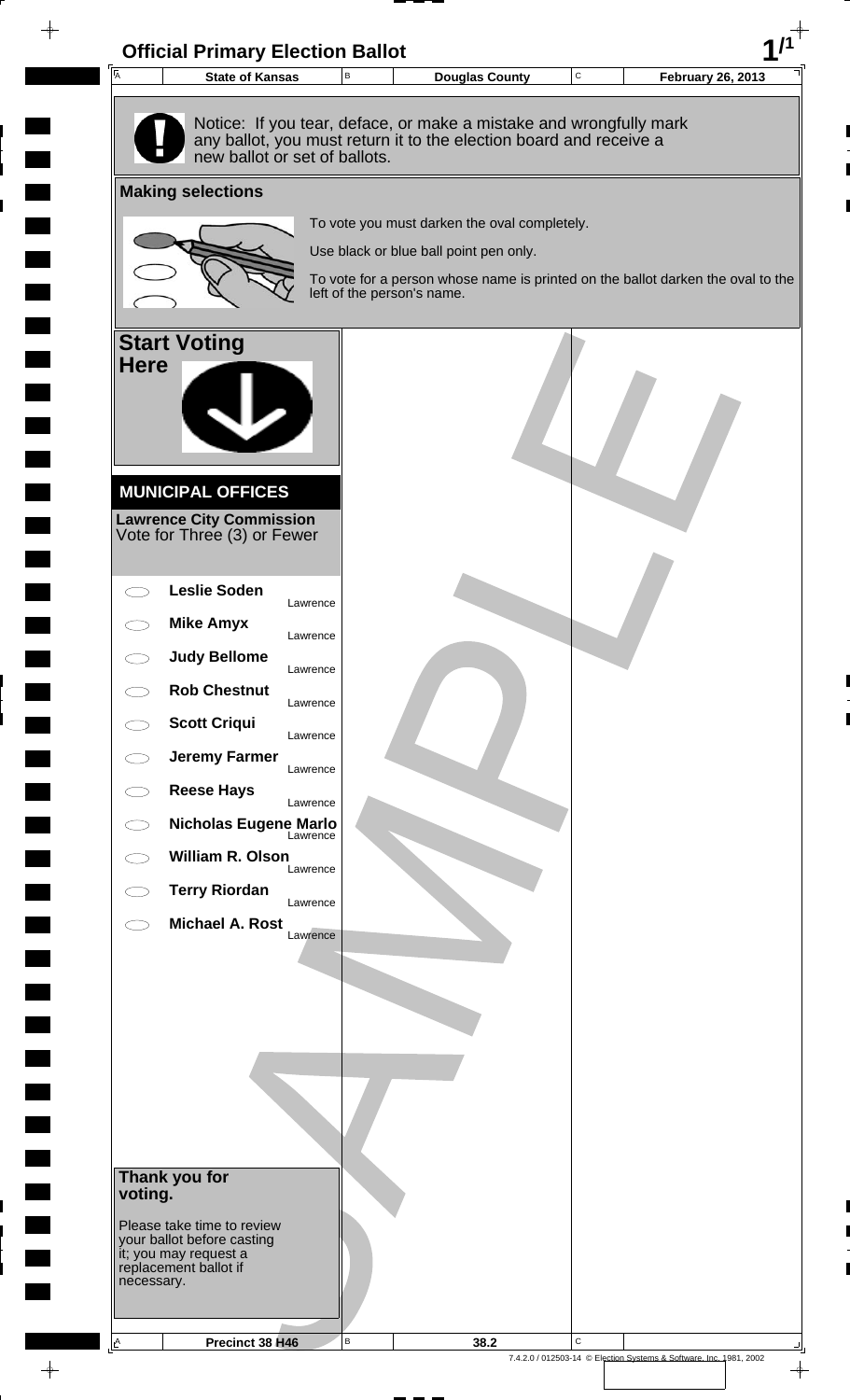

 $\rightarrow$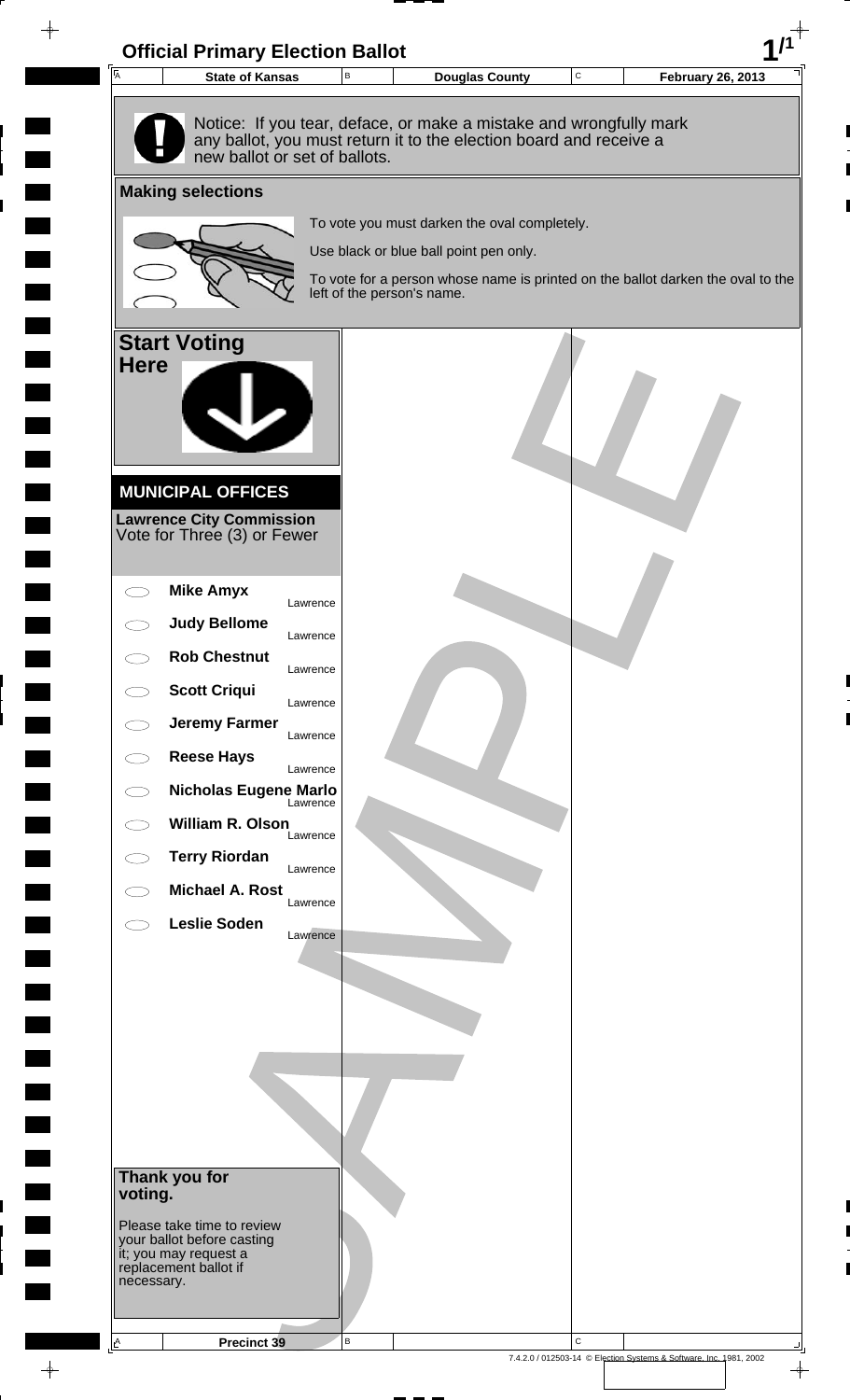

 $\rightarrow$ 

7.4.2.0 / 012503-14 © Election Systems & Software, Inc. 1981, 2002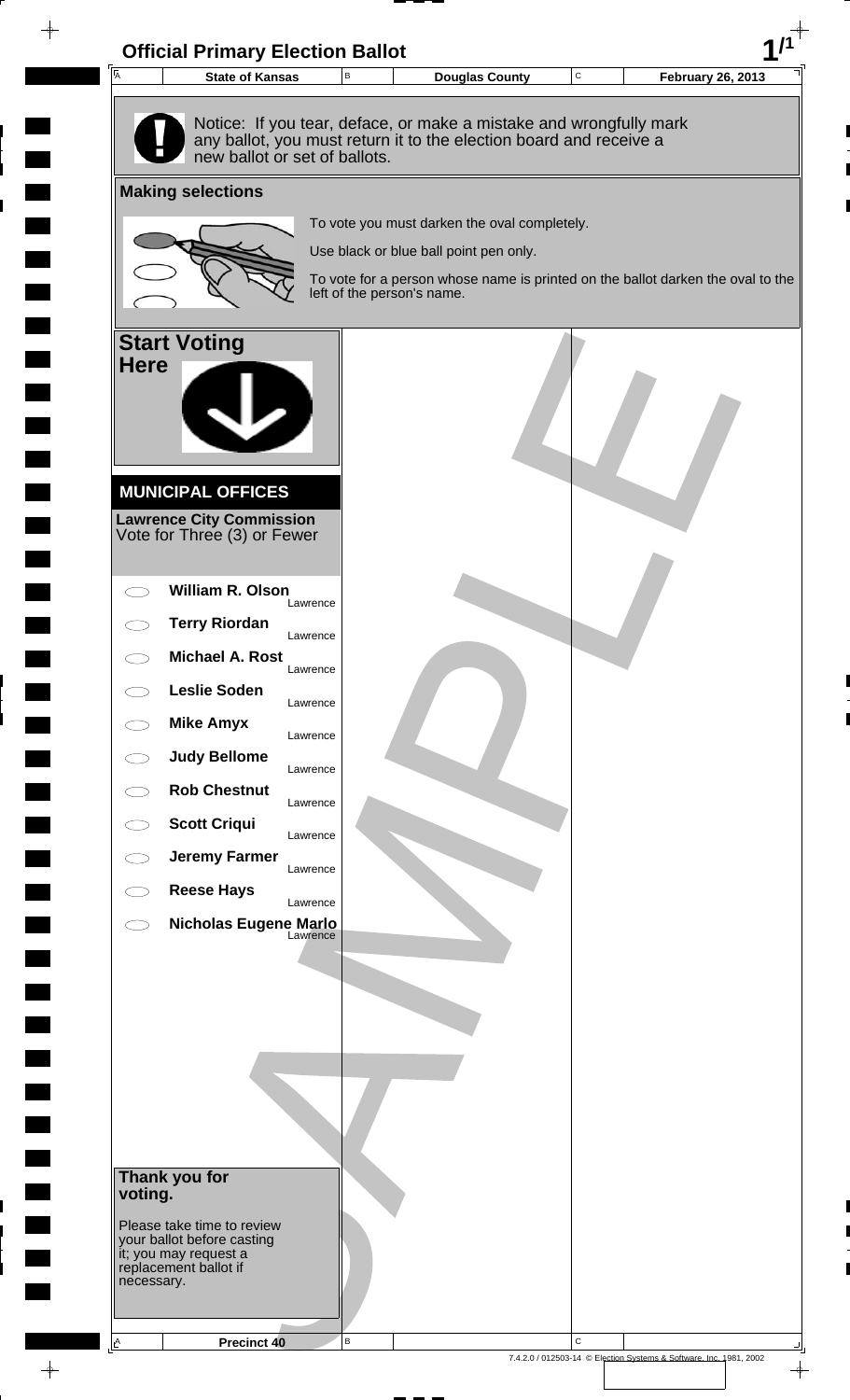

 $\rightarrow$ 

7.4.2.0 / 012503-14 © Election Systems & Software, Inc. 1981, 2002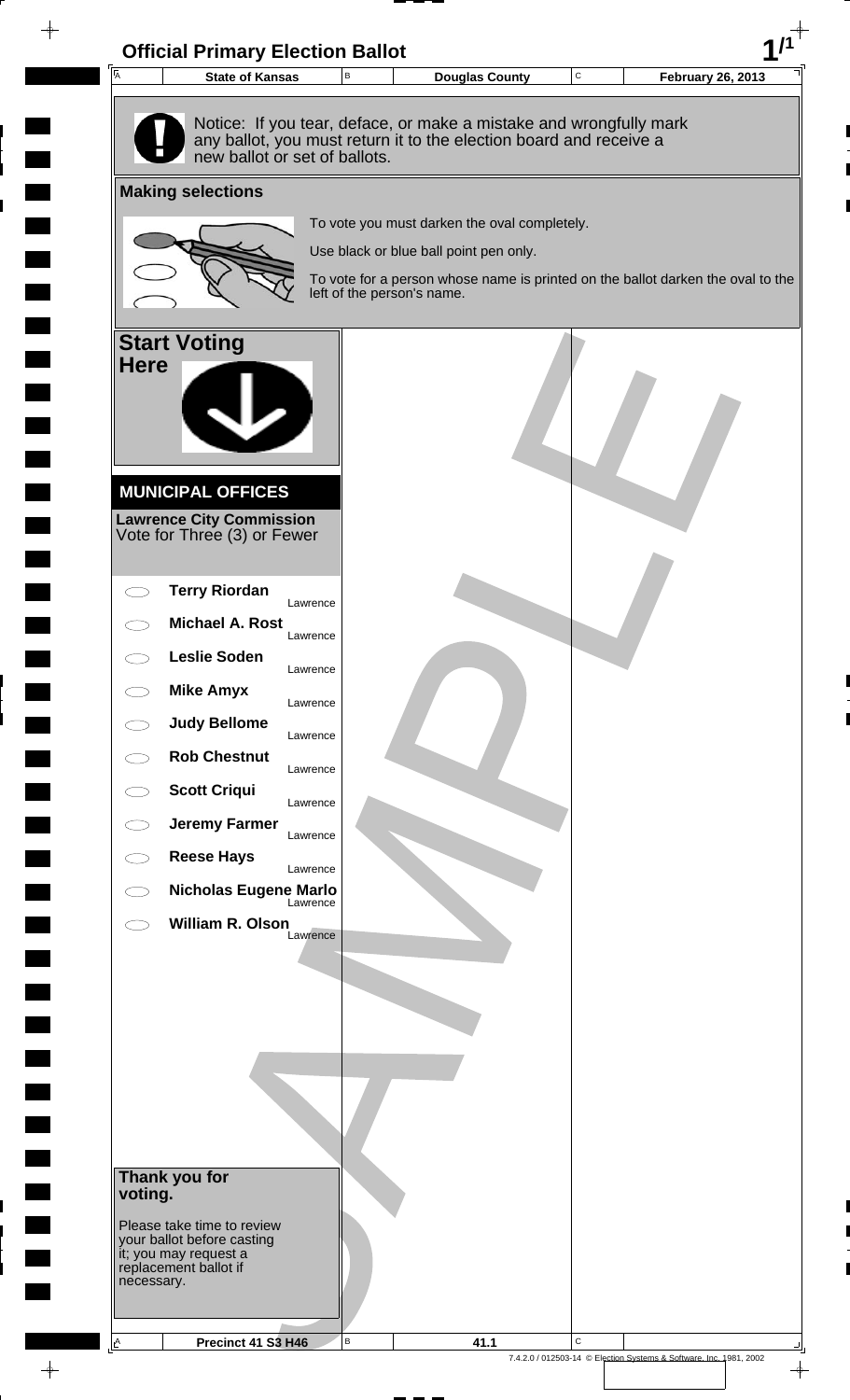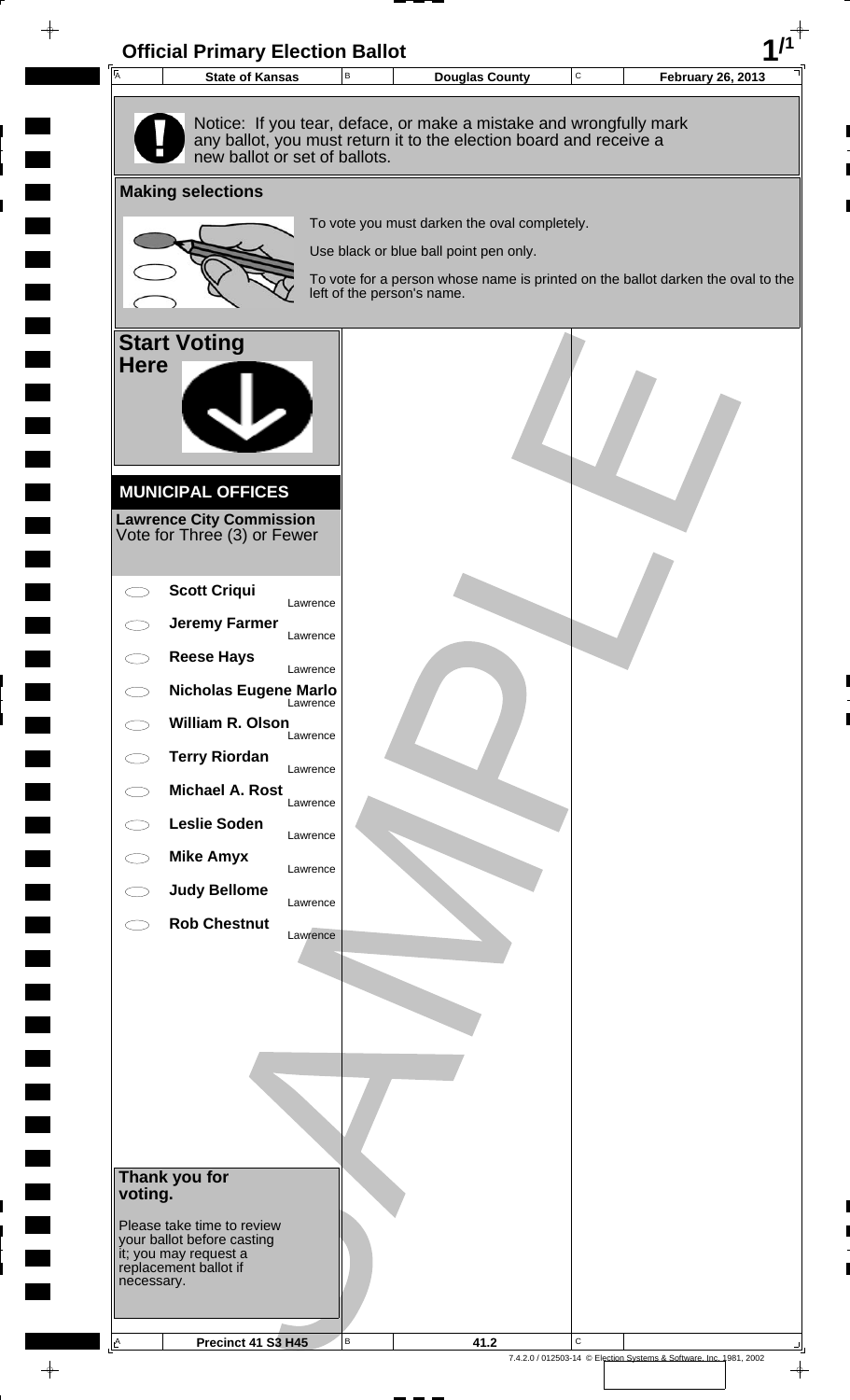

 $\rightarrow$ 

7.4.2.0 / 012503-14 © Election Systems & Software, Inc. 1981, 2002

 $\frac{1}{\Phi}$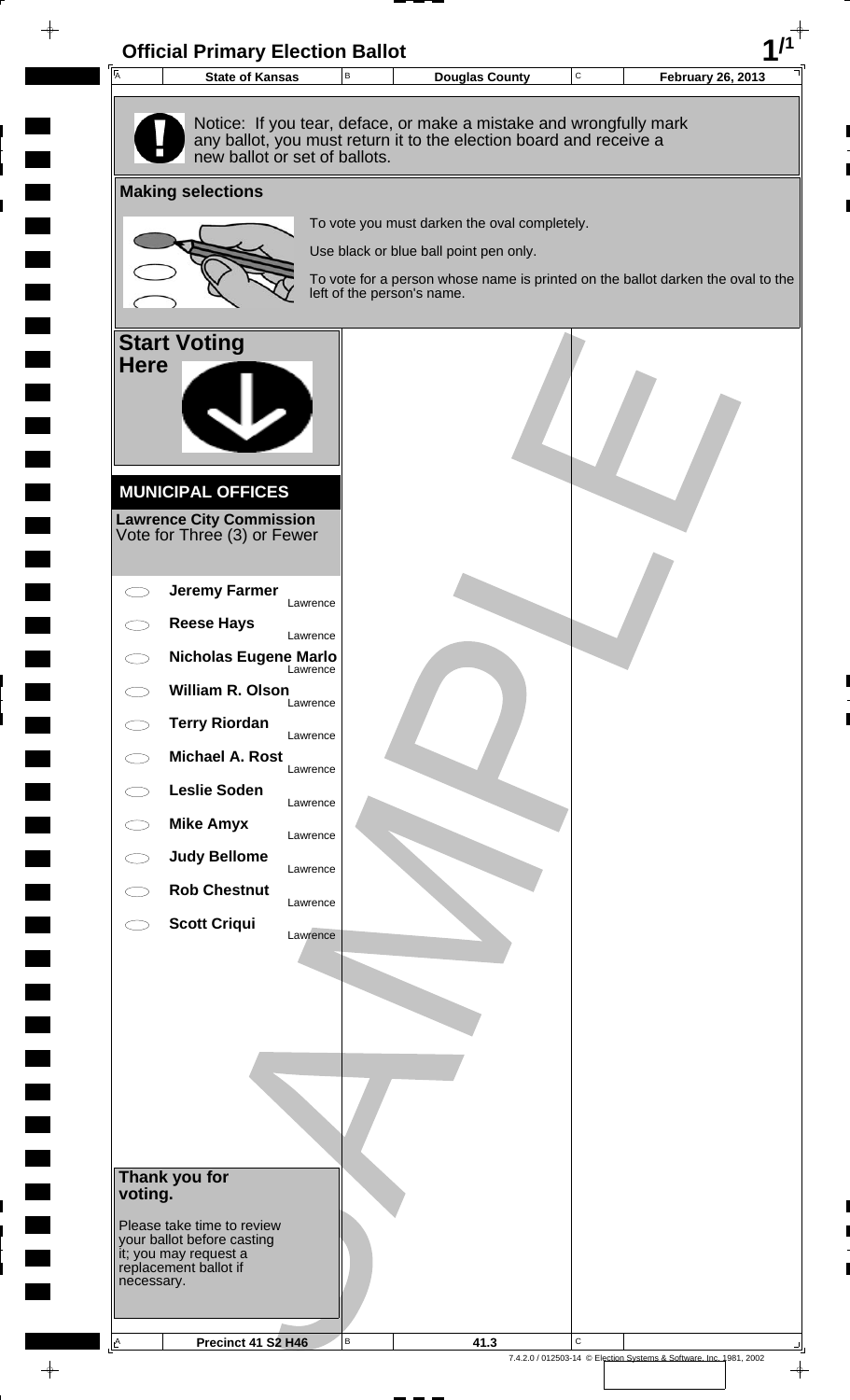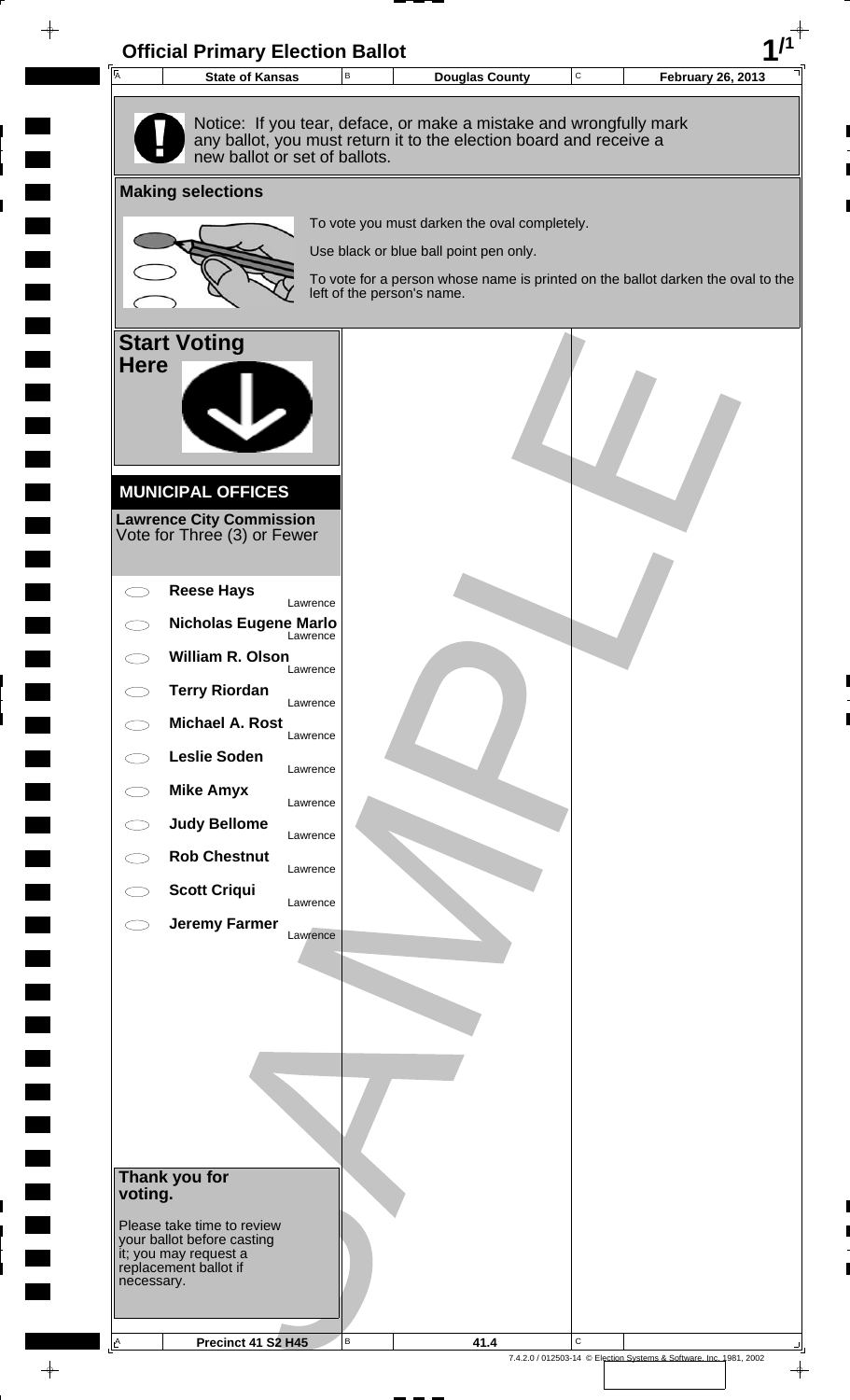

 $\rightarrow$ 

**The Co**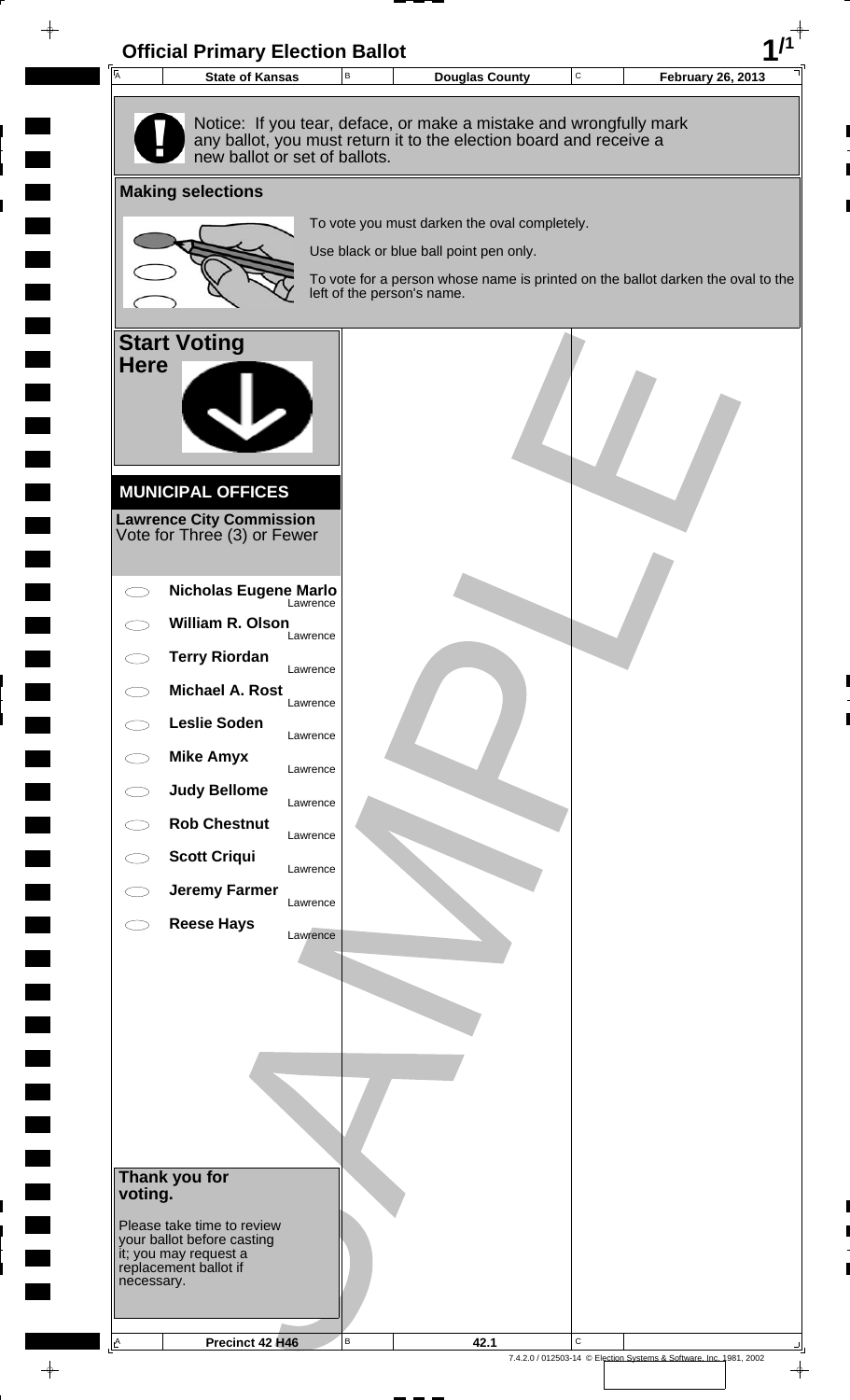

 $\rightarrow$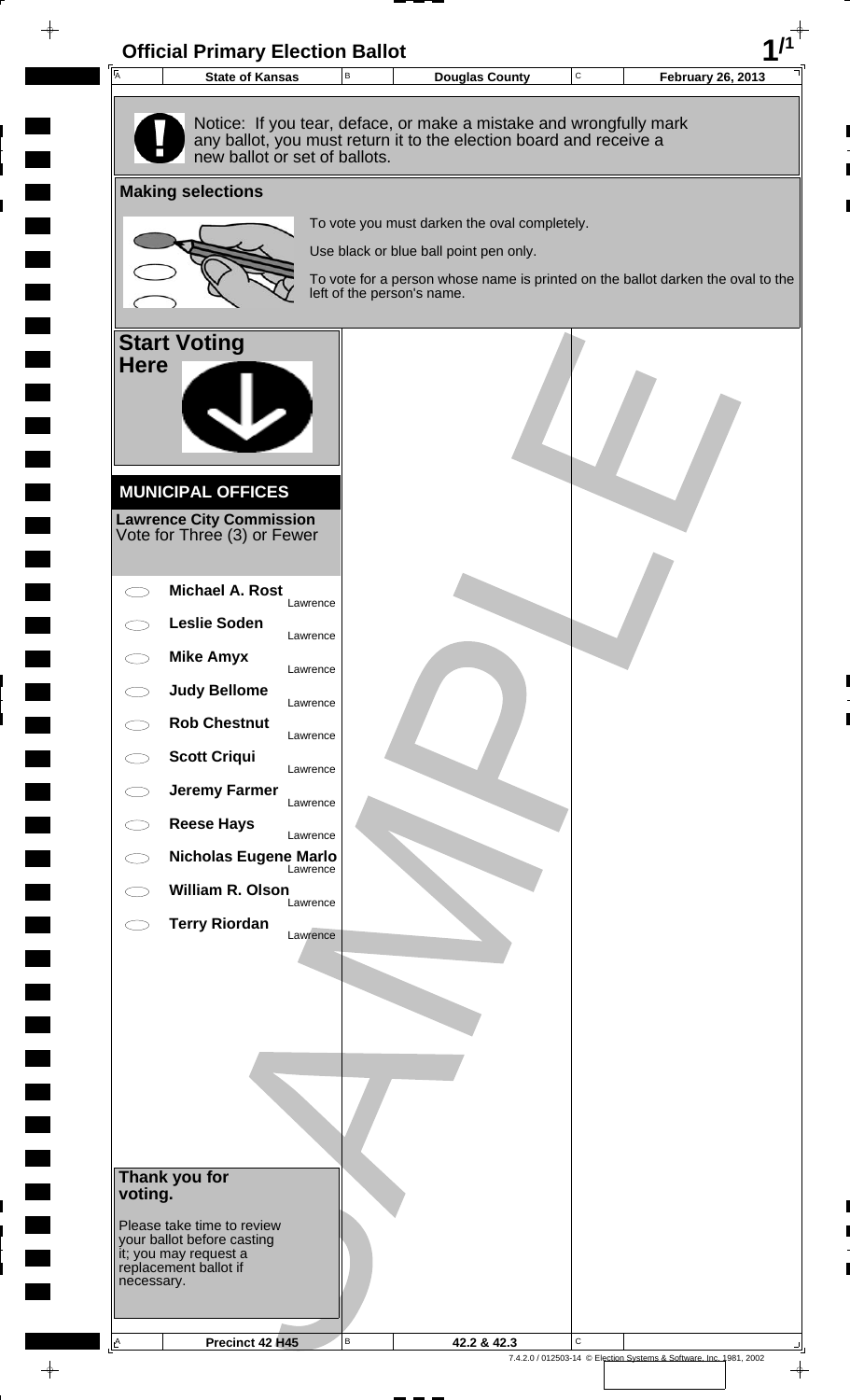

 $\rightarrow$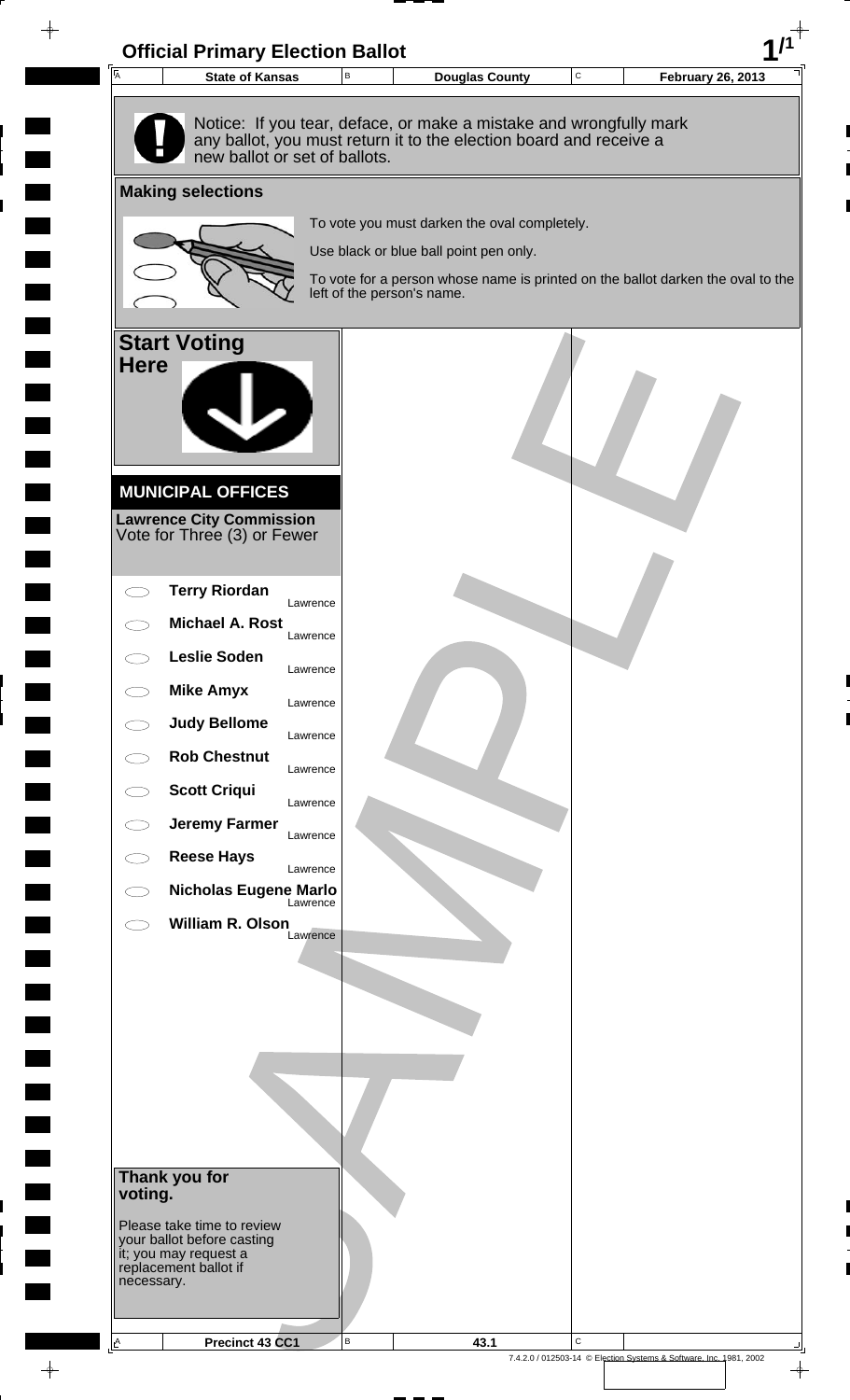

 $\rightarrow$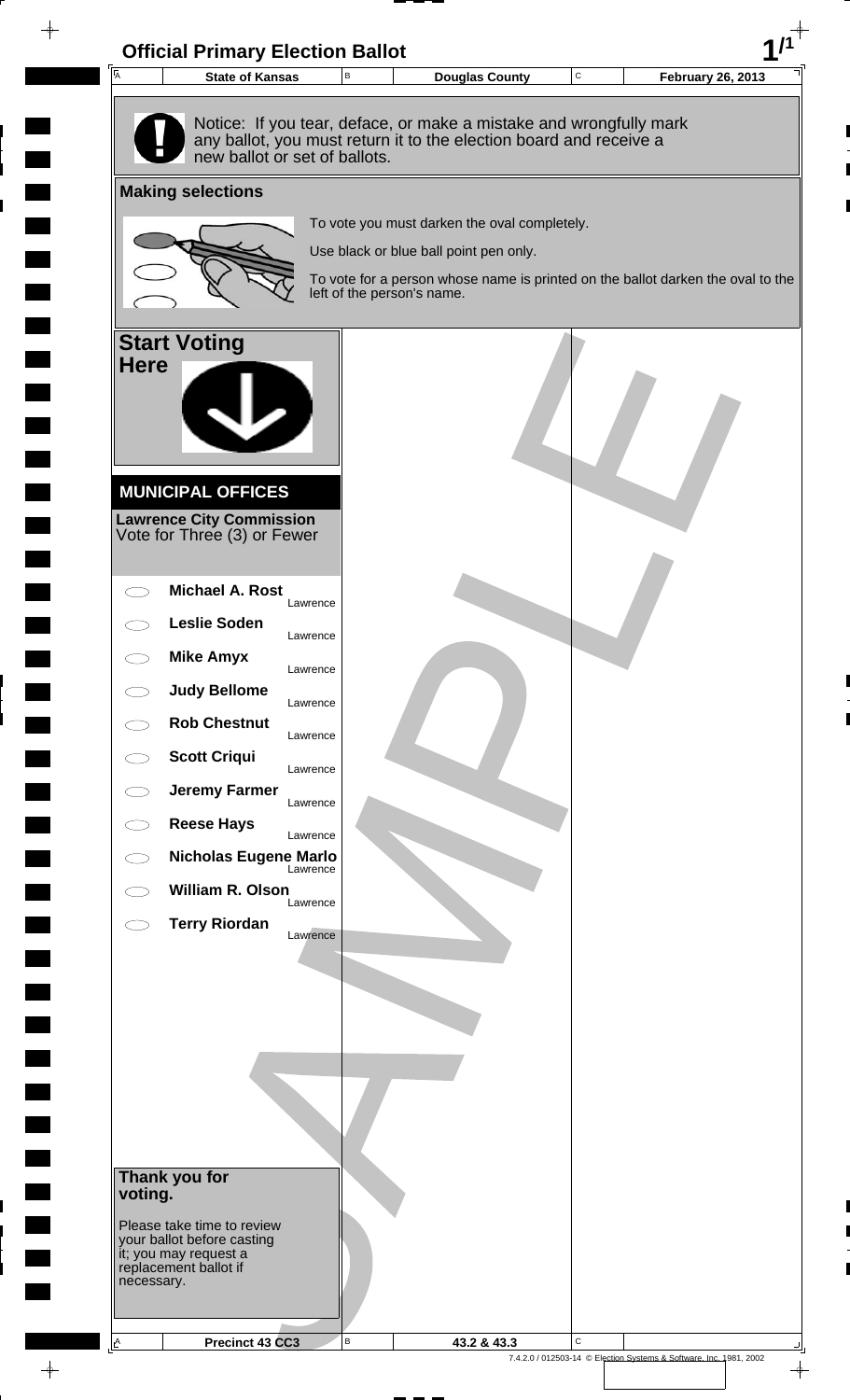

 $\rightarrow$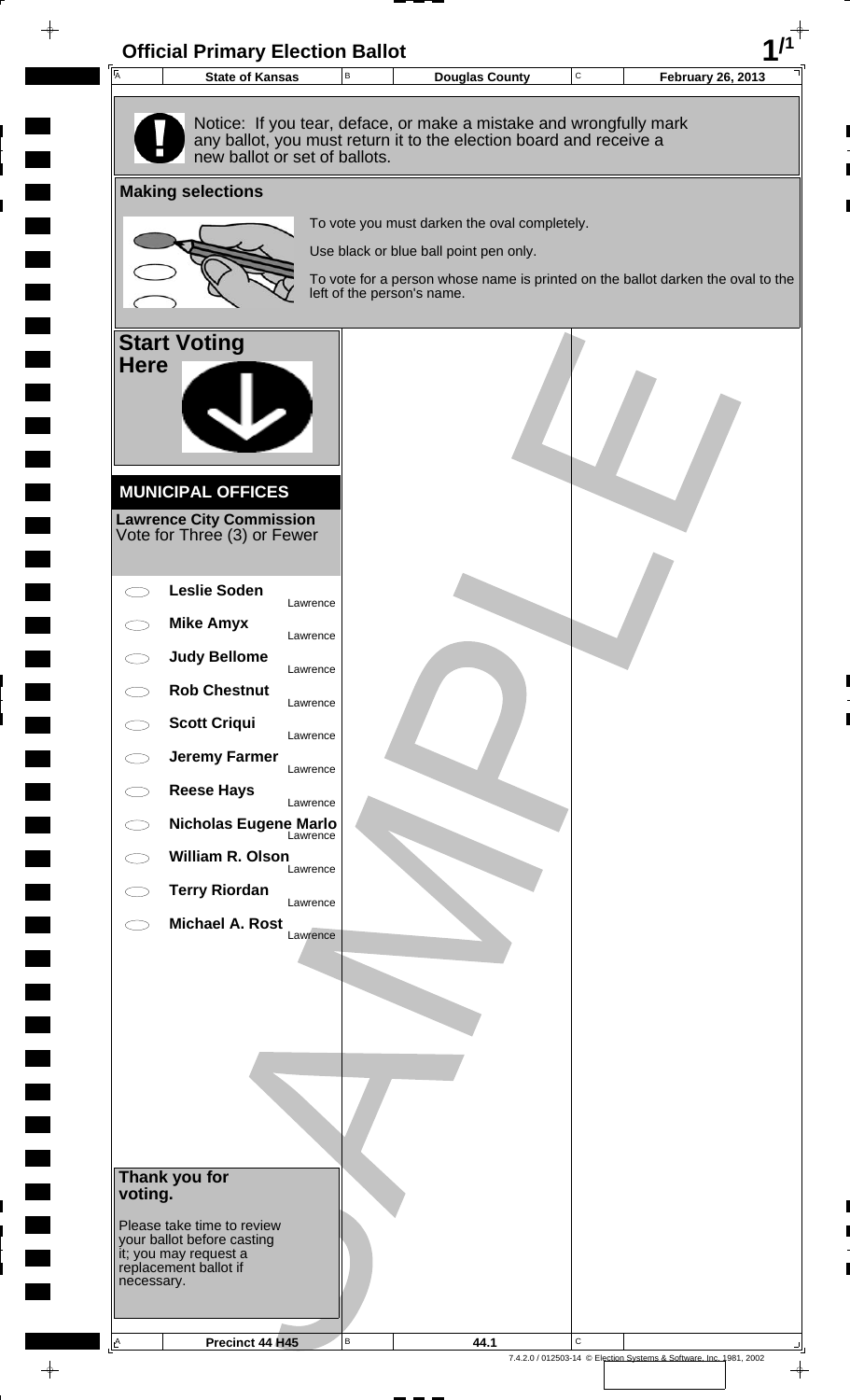

 $\rightarrow$ 

7.4.2.0 / 012503-14 © Election Systems & Software, Inc. 1981, 2002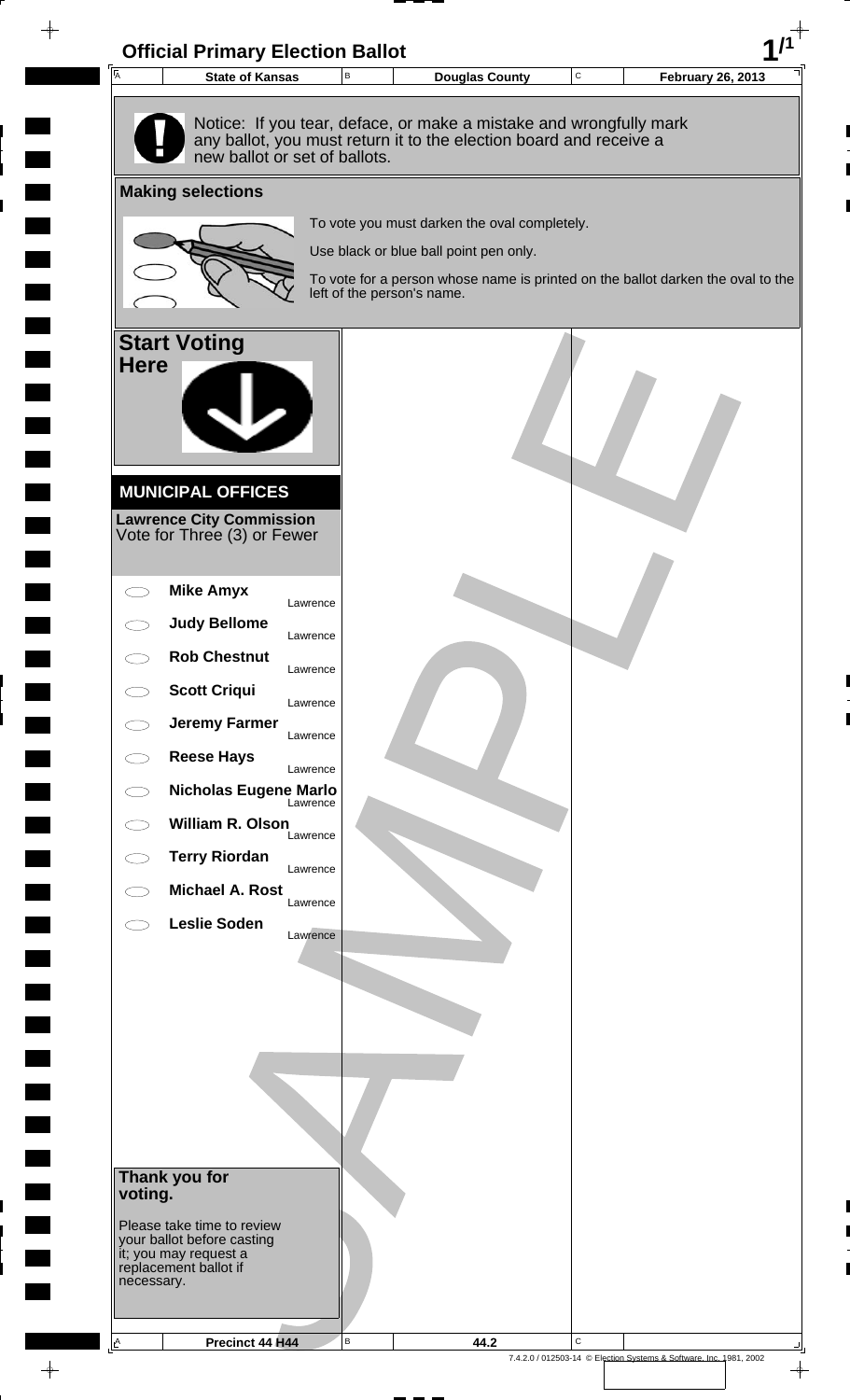![](_page_56_Picture_0.jpeg)

**The Co** 

 $\rightarrow$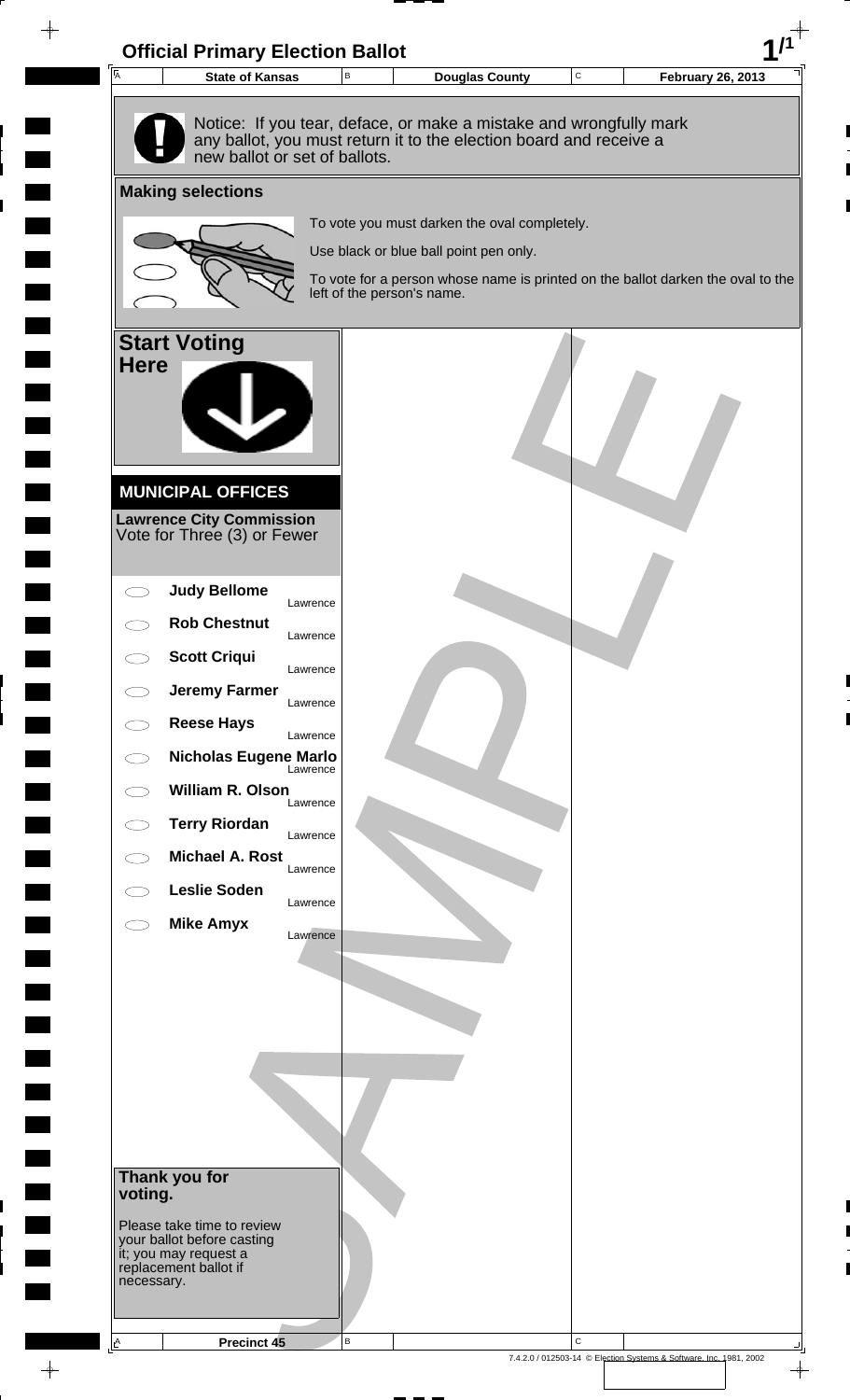![](_page_57_Picture_0.jpeg)

 $\rightarrow$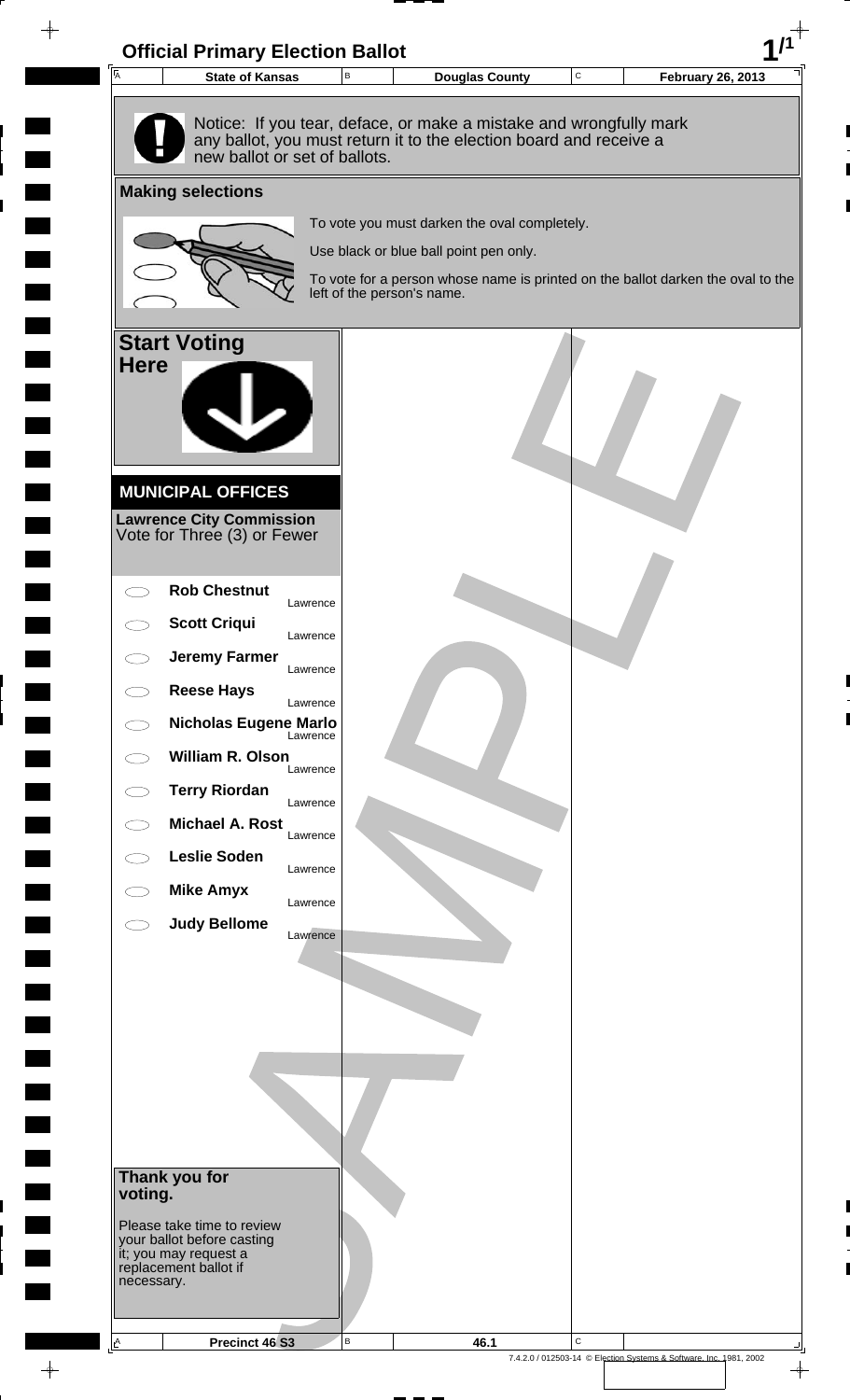![](_page_58_Picture_0.jpeg)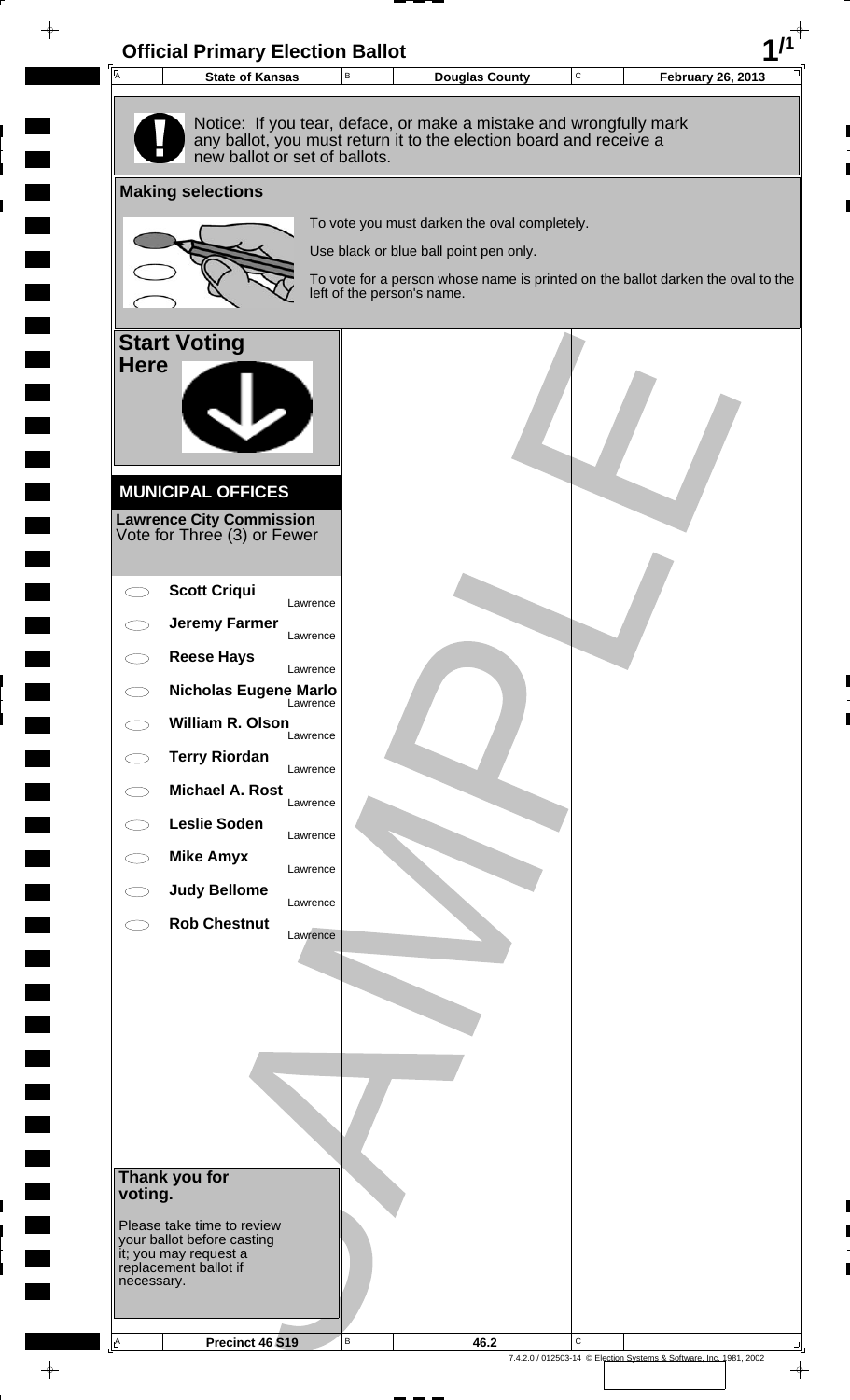![](_page_59_Picture_0.jpeg)

 $\rightarrow$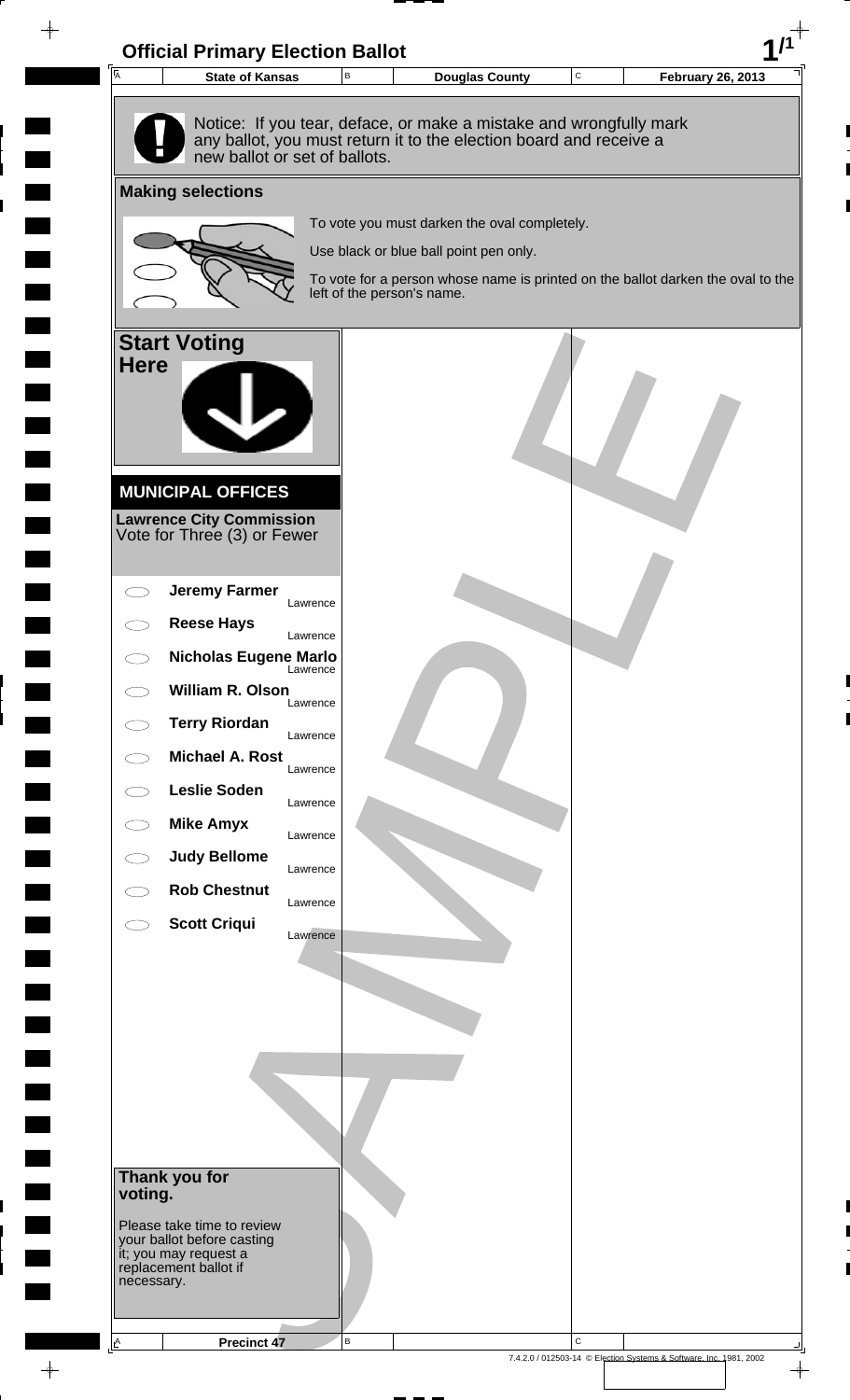![](_page_60_Picture_0.jpeg)

 $\rightarrow$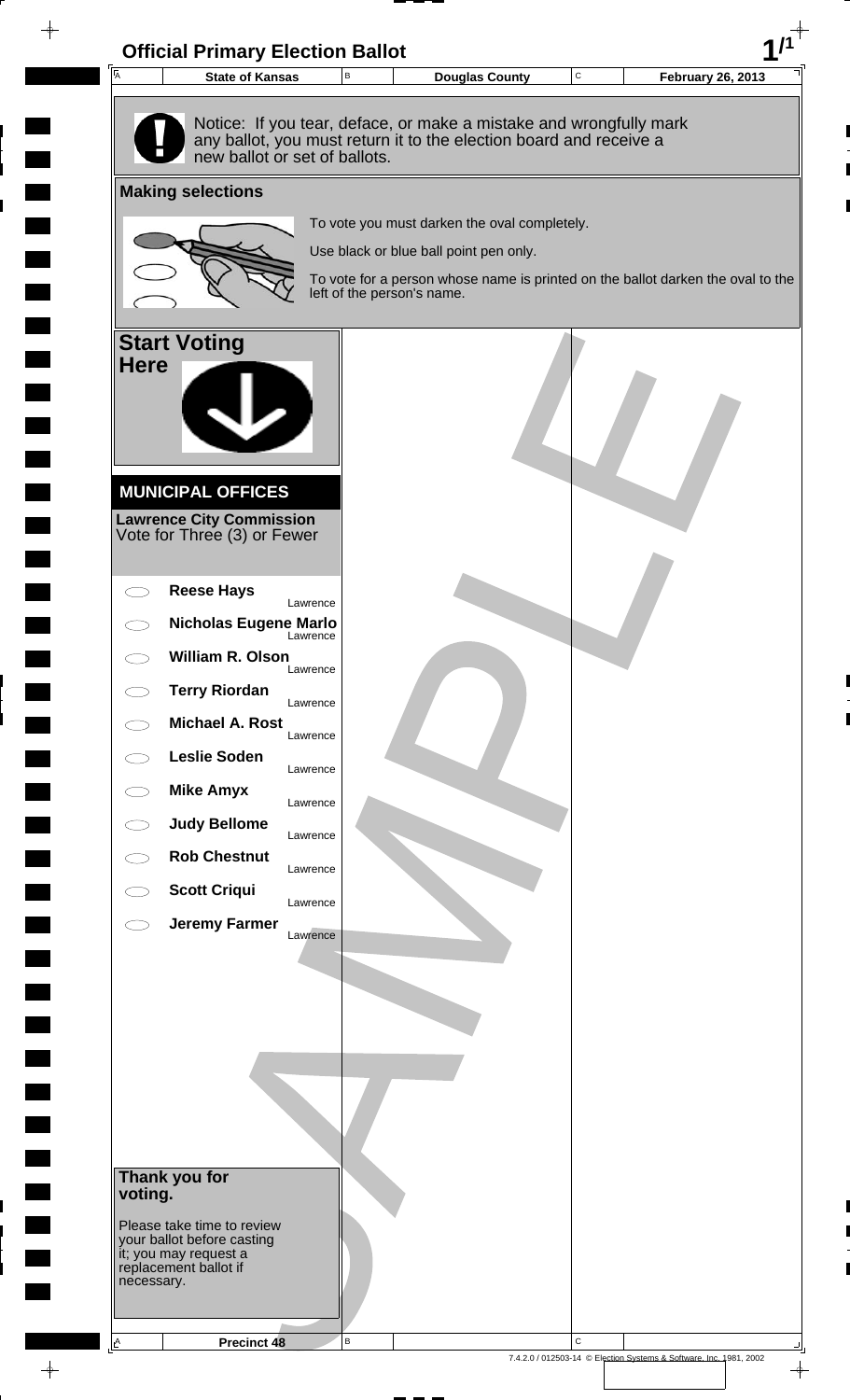![](_page_61_Picture_0.jpeg)

 $\rightarrow$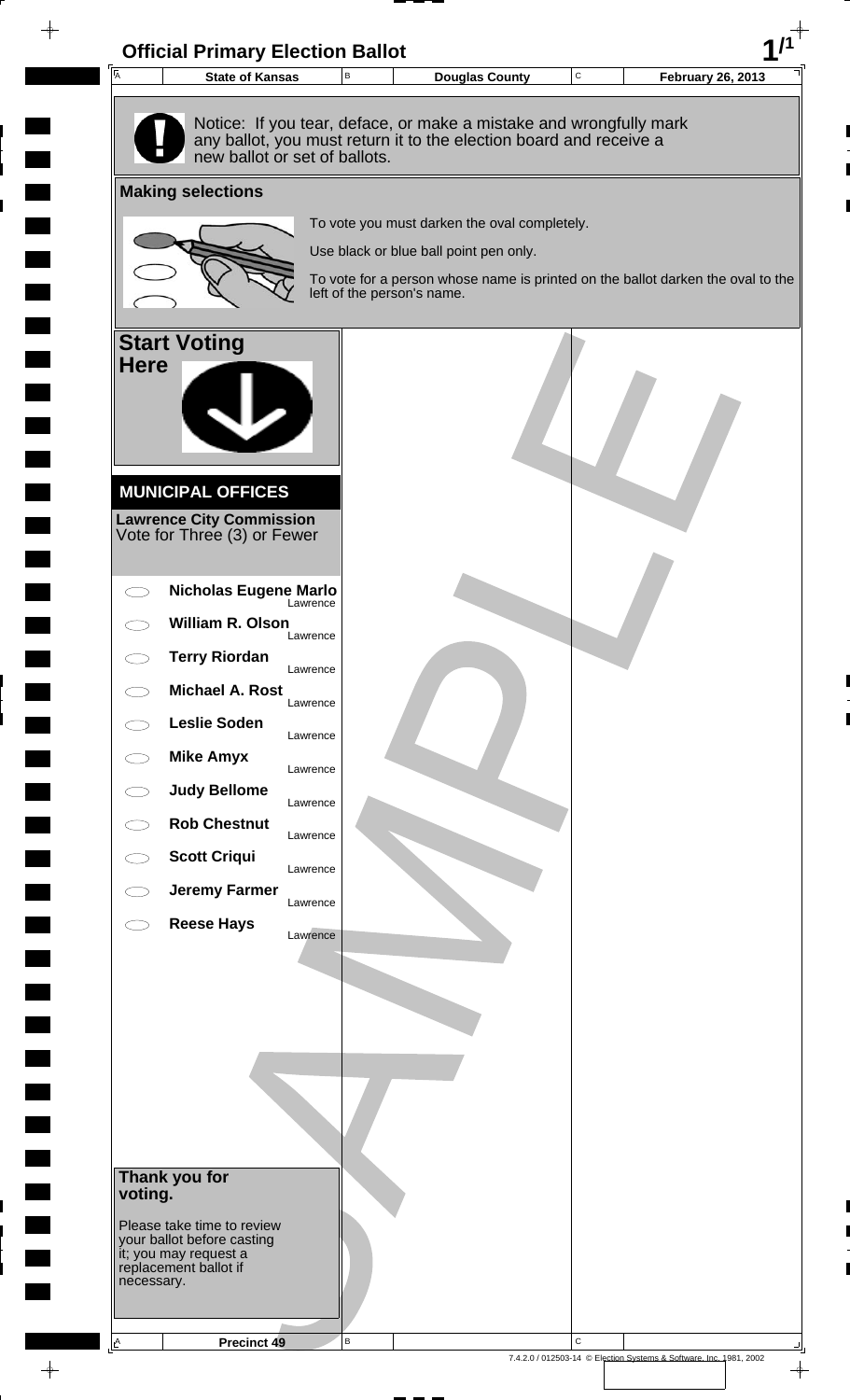![](_page_62_Picture_0.jpeg)

 $\rightarrow$ 

7.4.2.0 / 012503-14 © Election Systems & Software, Inc. 1981, 2002